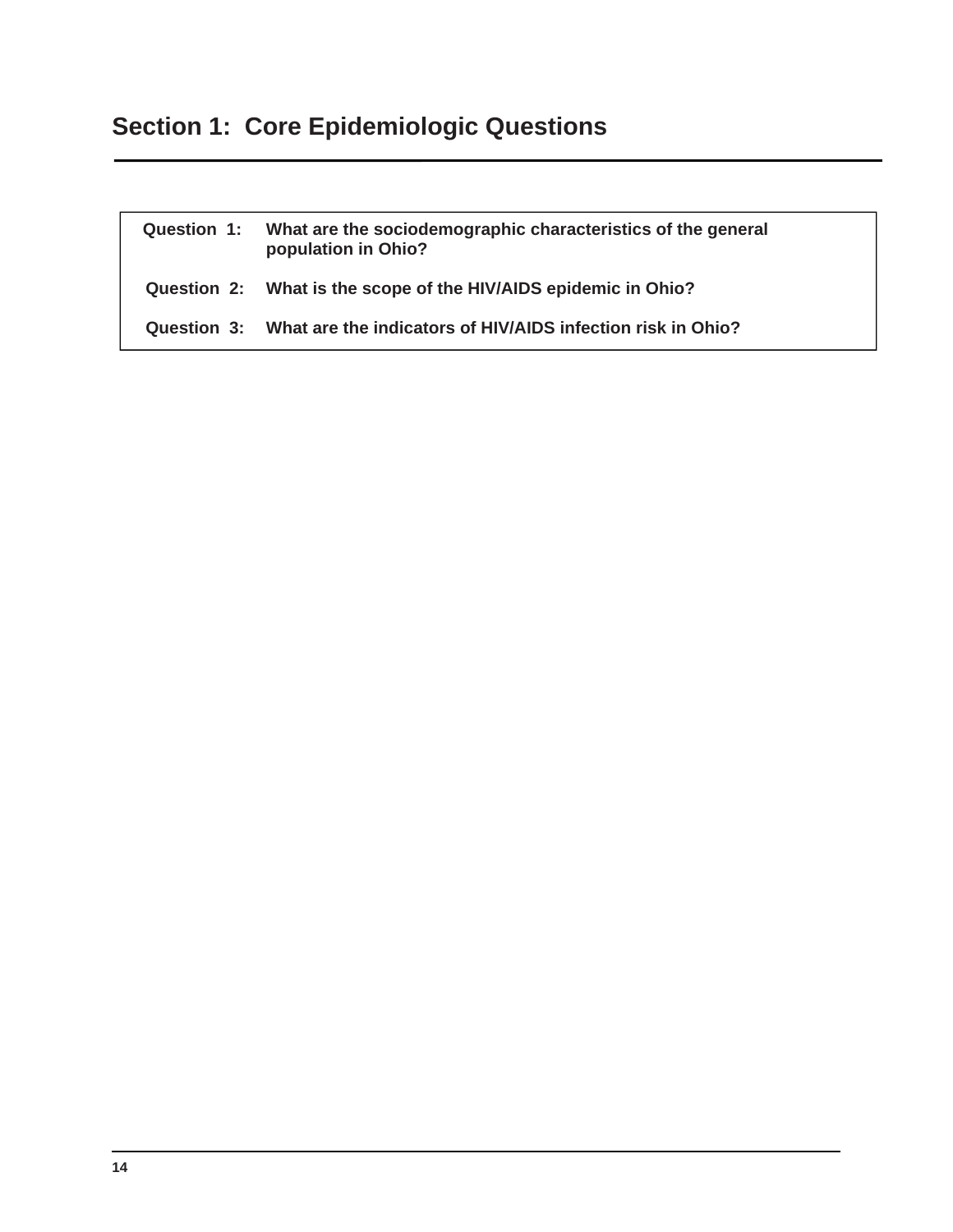This page is intentionally blank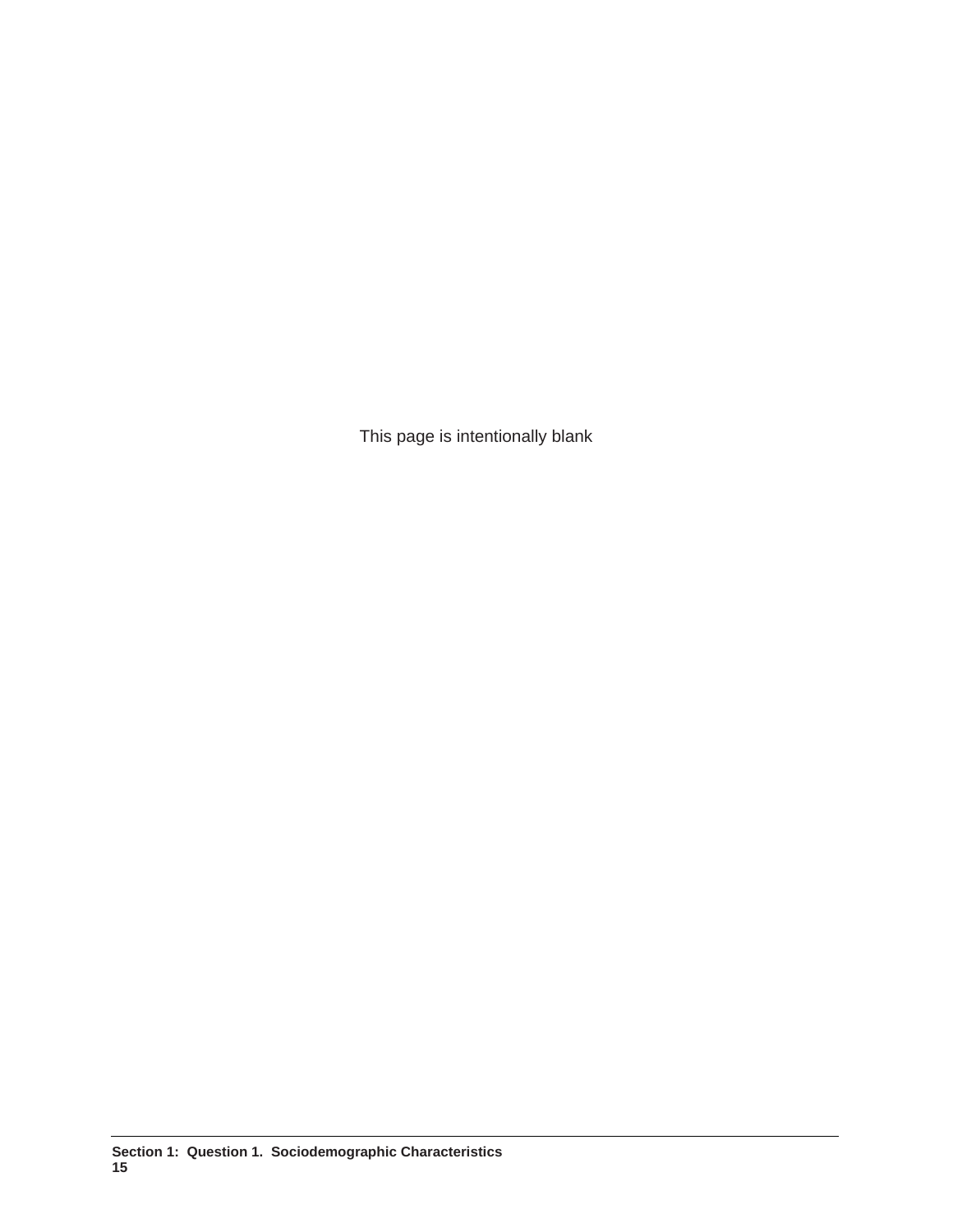

**What are the sociodemographic characteristics of the general population in Ohio?** 

This section provides demographic and socioeconomic information to describe the sociodemographic characteristics of Ohio residents. The 2014 U.S. Census Bureau estimates were the primary source of sociodemographic data for Ohio.

#### **Highlights Sociodemographic Characteristics of Ohio's Population**

- Ohio is composed of 88 counties with a population of 11,594,163, according to 2014 U.S. Census Bureau estimates. The five Ohio counties with the most residents are Cuyahoga, Franklin, Hamilton, Montgomery and Summit. Twentynine counties located in southeastern Ohio are considered Appalachian counties. In addition, Ohio contains 16 Metropolitan Statistical Areas (MSAs) and three major cities (Cleveland, Cincinnati and Columbus).
- According to 2014 U.S. Census estimates, 80 percent of Ohio's residents are white, 12 percent are black/African American, three percent are Hispanic/Latino and two percent are Asian/Pacific Islanders. American Indian/Alaska Natives comprise less than one percent of Ohio's population. The proportion of females (51 percent) is slightly higher than the proportion of males (49 percent). The median age of Ohio residents is 39 years. The age distribution for males and females in Ohio are similar; however, a greater proportion of females (16 percent) are age 65 and older compared to males (14 percent). One-third (33 percent) of Ohio's population is less than 25 years of age.
- The percent of Ohioans living below the 2013 Federal Poverty Level (FPL) is 15.8 percent. A county with an FPL 25 percent or more above the state average is defined as having a high level of poverty. Eleven Appalachian counties concentrated along the southeast border of Ohio, and one core urban county – Lucas – have high levels of poverty.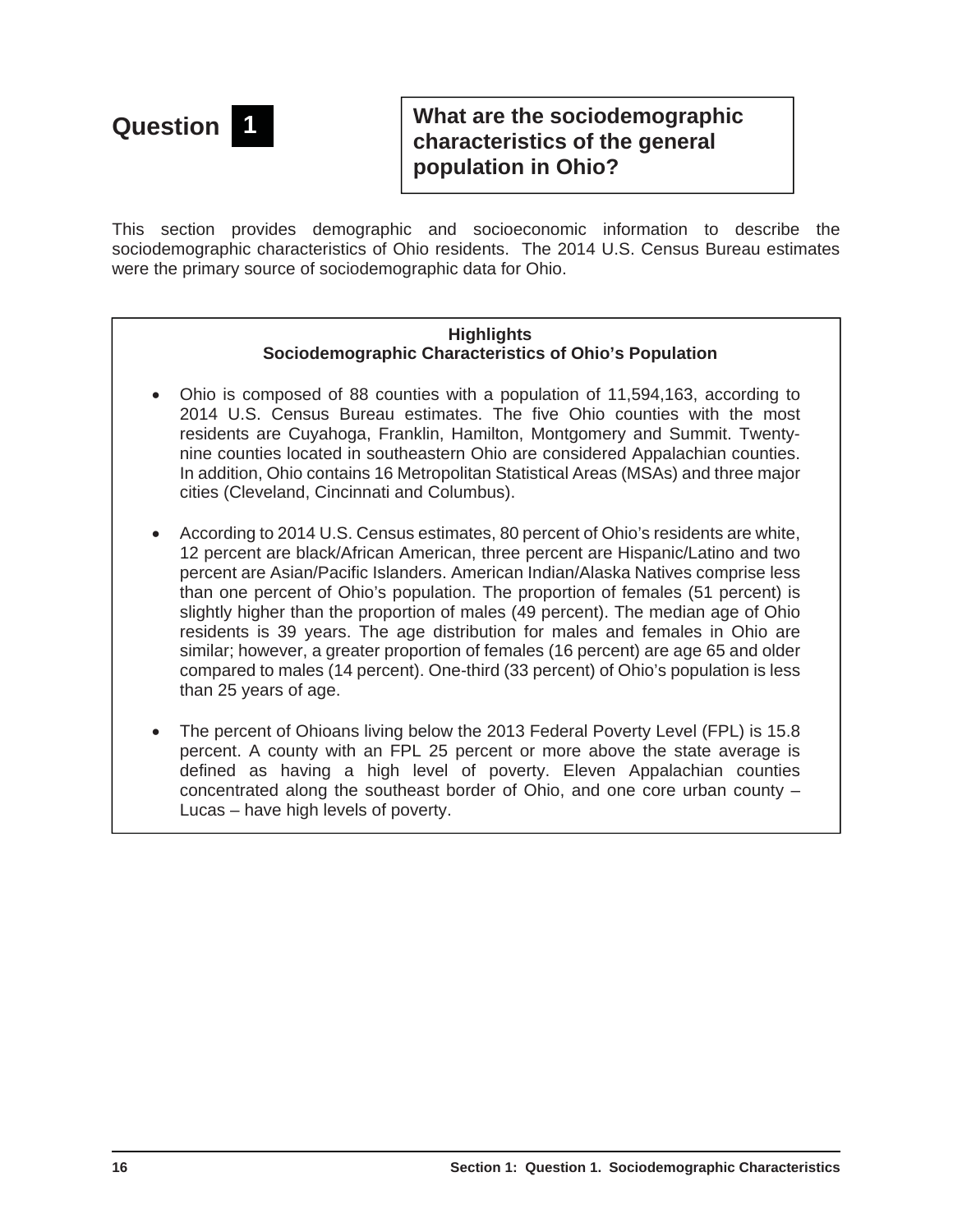# **Demographics**

## *Geographic Description*

### **Figure 1. Geographic description of Ohio by county**



Note: Counties in bold, large type contain a core urban area of 50,000 or more population. County populations in table form can be located in Appendix C.

*Source*: Summary File 1, U.S. Census Bureau, 2014.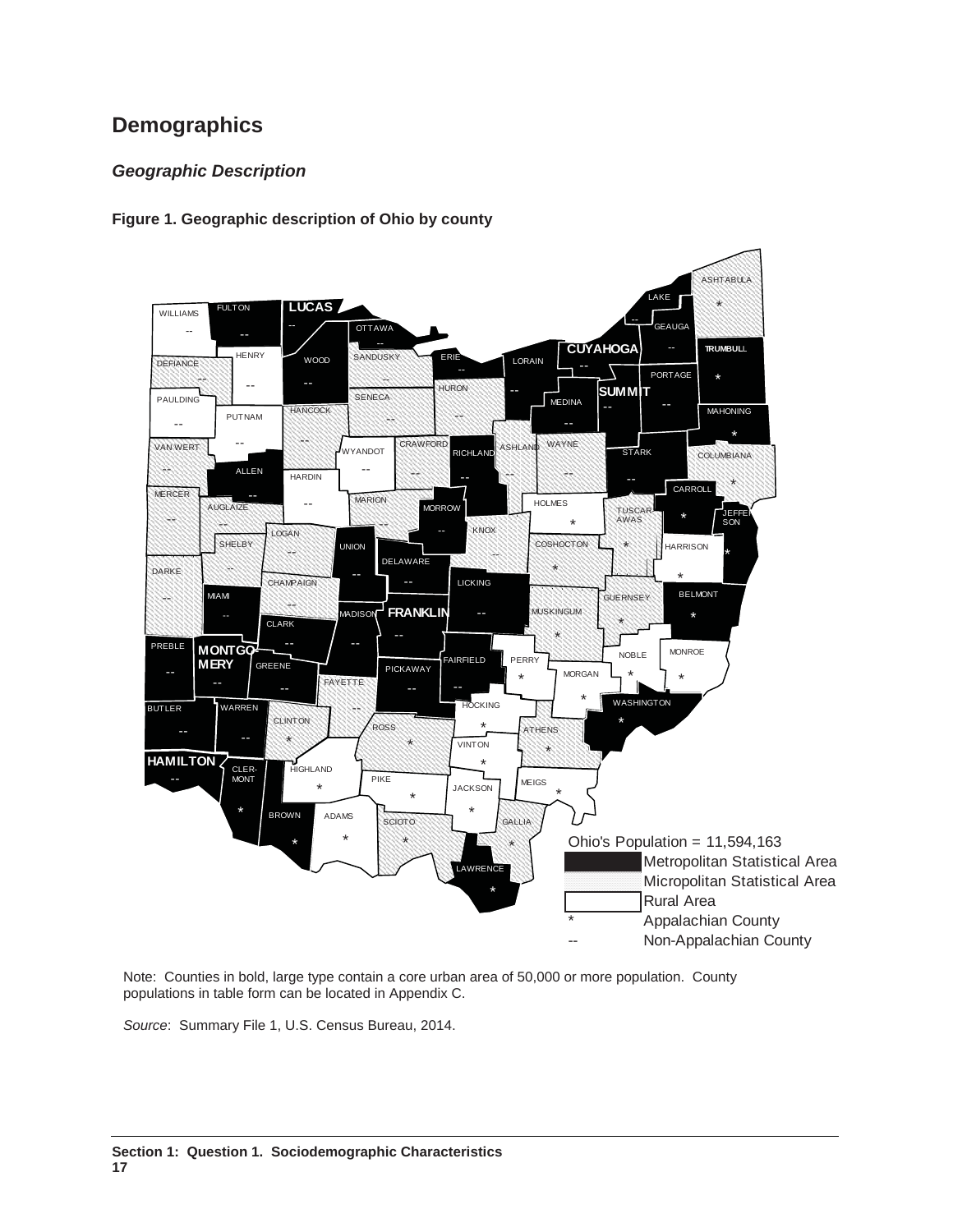As stated previously, Ohio is composed of 88 counties with a population of 11,594,163 residents according to 2014 U.S. Census estimates. Ohio counties are categorized as part of a metro, micro or rural area. A metro area contains a core urban area of 50,000 or more population, and a micro area contains an urban core of at least 10,000 (but less than 50,000) population. Each metro or micro area consists of one or more counties and includes the counties containing the core urban area, as well as any adjacent counties that have a high degree of social and economic integration (as measured by commuting to work) with the urban core. The remaining counties that are not contained in a metro or micro area are part of the rural area. Almost half, 40 of 88, of Ohio counties are in metro areas with Cuyahoga, Franklin, Hamilton, Montgomery and Summit as the most populace. Twenty-nine counties are in micro areas and the remaining 19 counties are in rural areas. Thirteen of 19 counties in the rural area are Appalachian counties along the southeast border of Ohio. Farmers with distinct settlement patterns, land use practices, and cultural values that were essentially a mixture of Scots-Irish, German/Swiss, and Cherokee cultures settled these counties. This inter-cultural "Back Country" lifestyle formed the basis for the cultural difference that later developed between Appalachian and non-Appalachian Ohio.

The core counties for the eight largest urban areas in Ohio represent 46.7 percent of Ohio's population. These counties include Summit County (Akron), Stark County (Canton), Hamilton County (Cincinnati), Cuyahoga County (Cleveland), Franklin County (Columbus), Montgomery County (Dayton), Lucas County (Toledo) and Mahoning County (Youngstown). The greatest proportion of Ohio residents reside in Cuyahoga County (11.1 percent) followed by Franklin (10.1 percent) and Hamilton (7.0 percent) counties. Ohio counties that are the least populous include Harrison, Monroe, Morgan, Noble and Vinton. These counties are part of the Appalachian region and 0.1 percent of Ohioans live in each county (**Figure 1**).

### *Sex and Age*

|            | Ohio         |      |                |      |                         |      |  |  |  |  |  |
|------------|--------------|------|----------------|------|-------------------------|------|--|--|--|--|--|
|            | <b>Males</b> |      | <b>Females</b> |      | <b>Total Population</b> |      |  |  |  |  |  |
| <b>AGE</b> | No.          | $\%$ | No.            | %    | No.                     | %    |  |  |  |  |  |
| $<$ 14     | 1,111,894    | 20%  | 1,062,955      | 18%  | 2,174,849               | 19%  |  |  |  |  |  |
| $15-19$    | 395,276      | 7%   | 377,210        | 6%   | 772,486                 | 7%   |  |  |  |  |  |
| $20 - 24$  | 399,235      | 7%   | 391,444        | 7%   | 790,679                 | 7%   |  |  |  |  |  |
| 25-29      | 377,023      | 7%   | 371,797        | 6%   | 748,820                 | 6%   |  |  |  |  |  |
| 30-34      | 359,065      | 6%   | 362,807        | 6%   | 721,872                 | 6%   |  |  |  |  |  |
| 35-39      | 337,867      | 6%   | 341,728        | 6%   | 679,595                 | 6%   |  |  |  |  |  |
| $40 - 44$  | 360,875      | 6%   | 366,587        | 6%   | 727,462                 | 6%   |  |  |  |  |  |
| 45-49      | 374,828      | 7%   | 381,210        | 6%   | 756,038                 | 7%   |  |  |  |  |  |
| 50-54      | 415,261      | 7%   | 431,666        | 7%   | 846,927                 | 7%   |  |  |  |  |  |
| 55-64      | 763,947      | 13%  | 812,319        | 14%  | 1,576,266               | 14%  |  |  |  |  |  |
| $65+$      | 779,501      | 14%  | 1,019,668      | 16%  | 1,799,169               | 16%  |  |  |  |  |  |
| Total      | 5,674,772    | 100% | 5,919,391      | 100% | 11,594,163              | 100% |  |  |  |  |  |

### **Table 1. Distribution of Ohio's population, by sex and age**

*Source*: County Characteristics Dataset, U.S. Census Bureau, Vintage 2014.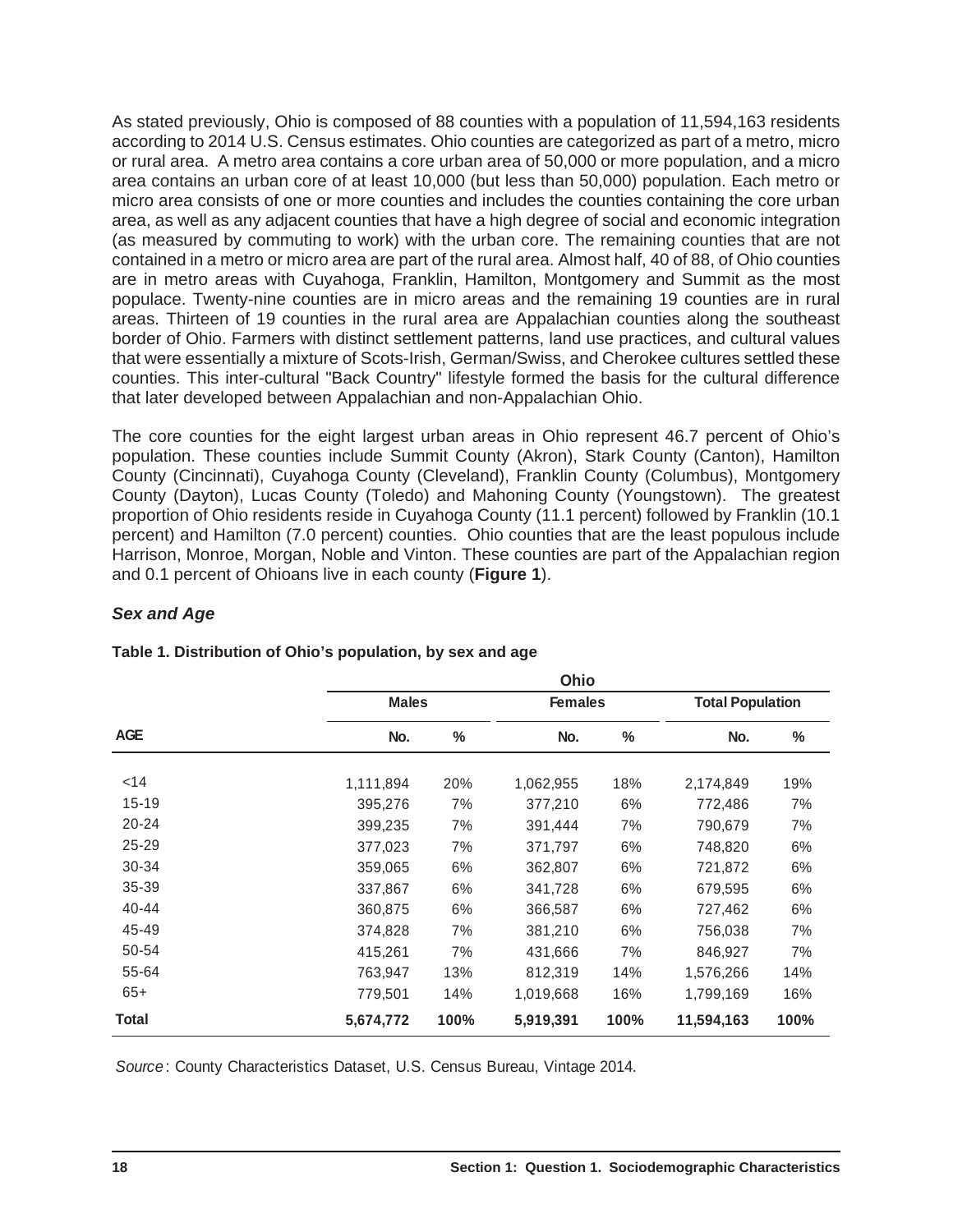Forty-nine percent of Ohio's 11,594,163 residents are male and 51 percent are female. The median age of Ohio residents is 39 years. The age distribution for males and females in Ohio is similar; however, a greater proportion of females (30 percent) are age 55 and older compared to males (27 percent). One-third (33 percent) of the population is less than 25 years of age (**Table 1**).

## *Race/Ethnicity and Sex*

### **Table 2. Distribution of Ohio's population, by race/ethnicity and sex**

|                                      | Ohio         |               |                |         |                         |         |  |  |  |  |  |
|--------------------------------------|--------------|---------------|----------------|---------|-------------------------|---------|--|--|--|--|--|
|                                      | <b>Males</b> |               | <b>Females</b> |         | <b>Total Population</b> |         |  |  |  |  |  |
| <b>RACE/ETHNICITY</b>                | No.          | $\frac{0}{0}$ | No.            | $\%$    | No.                     | $\%$    |  |  |  |  |  |
| White, not Hispanic                  | 4.554.871    | 80%           | 4,733,389      | 80%     | 9.288.260               | 80%     |  |  |  |  |  |
| Black/African American, not Hispanic | 681.061      | 12%           | 745,398        | 13%     | 1,426,459               | 12%     |  |  |  |  |  |
| Hispanic/Latino                      | 207.149      | 4%            | 196.041        | 3%      | 403.190                 | 3%      |  |  |  |  |  |
| Asian/Pacific Islander               | 112,283      | 2%            | 121.310        | 2%      | 233.593                 | 2%      |  |  |  |  |  |
| American Indian/Alaska Native        | 11.033       | $< 1\%$       | 10.956         | $< 1\%$ | 21.989                  | $< 1\%$ |  |  |  |  |  |
| Other                                | 108,375      | 2%            | 112.297        | 2%      | 220,672                 | 2%      |  |  |  |  |  |
| <b>Total</b>                         | 5,674,772    | 100%          | 5,919,391      | 100%    | 11,594,163              | 100%    |  |  |  |  |  |

Note: Other includes persons of two or more races and persons of unknown race/ethnicity.

*Source*: U.S. Census Bureau, Census 2014 Estimates.

U.S. Census 2014 estimates 80 percent of Ohio residents are white, 12 percent are black/African American, three percent are Hispanic and two percent are Asian/Pacific Islanders. American Indian/Alaskan Natives are less than one percent of Ohio's population. The racial/ethnic distribution of Ohio residents is the same between males and females (**Table 2**).

# **Socioeconomic Status (SES)**

## *Poverty*

The percent of Ohioans living below the 2013 Federal Poverty Level (FPL) is 15.8 percent. Counties with a FPL at least 25 percent below the state average, less than 11.9 percent living in poverty, are defined as having a low level of poverty. Fifteen counties concentrated in metro, micro and rural areas in the northwest and southwest regions of the state have low levels of poverty. Delaware and Warren counties have the lowest poverty levels - 4.9 and 6.3 percent, respectively.

Counties with a FPL of 25 percent or more above the state average, greater than 19.8 percent living in poverty, are defined as having a high level of poverty. Eleven counties concentrated along the southeast border of Ohio, Appalachian counties, and one core urban county – Lucas have high levels of poverty. Athens, Jackson and Pike counties have the highest poverty levels - 31.7, 24.6 and 23.5 percent, respectively. Summary data in table form can be located in Appendix C.

## *Education Level*

In Ohio, 88.9 percent of persons 25 years of age and older have a high school diploma or more education, and 25.5 percent have a bachelor's degree or higher. Holmes County had the lowest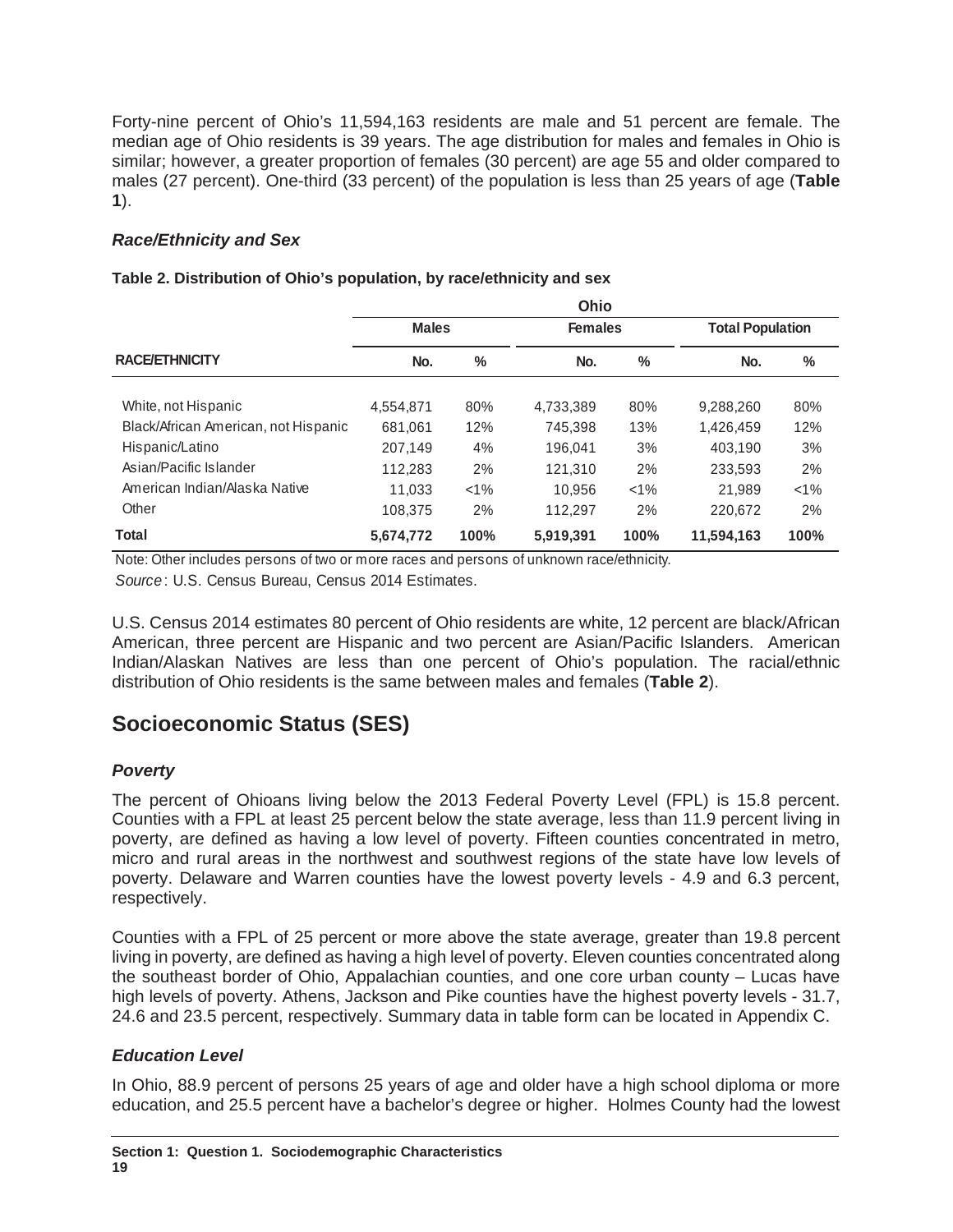percentage of persons with a high school diploma or higher at 54.9 percent. This may be attributed to the large Amish population in this Ohio county. Delaware County had the greatest percentage (96.0 percent) of persons 25 years of age and older with a high school diploma or more education and the greatest percentage of persons with a bachelor's degree or higher (50.6 percent).

### *Uninsured Persons*

U.S. Census 2013 estimates indicate 11.6 percent of Ohio's civilian noninstitutionalized population were without health insurance. The uninsured include those without health insurance and those who have coverage under the U.S. Indian Health Service only.

Counties where the proportion of uninsured persons is at least 25 percent below the state average, which is less than 8.3 percent uninsured, are defined as having a low proportion of uninsured persons. Eight counties concentrated in micro and rural areas in the northwest region of the state and metro counties adjacent to counties with core urban areas have a low proportion of uninsured persons. Putnam, Delaware and Warren counties have the lowest proportion of uninsured persons - 4.9, 5.3 and 7.0 percent, respectively.

Counties where the proportion of uninsured persons is 25 percent or more above the state average, which is greater than 14.5 percent uninsured, are defined as having a high proportion of uninsured persons. Thirteen counties mostly concentrated in the Appalachian region have a high proportion of uninsured persons. Holmes, Adams and Highland counties have the highest proportion of uninsured persons - 45.7, 18.5 and 16.3 percent, respectively. Summary data in table form can be located in Appendix C.

|                       | Ohio                          |                              |     |  |  |  |  |  |  |
|-----------------------|-------------------------------|------------------------------|-----|--|--|--|--|--|--|
|                       | <b>Non-Elderly Population</b> | <b>Non-Elderly Uninsured</b> |     |  |  |  |  |  |  |
| <b>Race/Ethnicity</b> | No.                           | No.                          | ℅   |  |  |  |  |  |  |
| White, not Hispanic   | 7,695,927                     | 596,100                      | 8%  |  |  |  |  |  |  |
| Black, not Hispanic   | 1,271,084                     | 115,300                      | 9%  |  |  |  |  |  |  |
| Hispanic              | 382,664                       | 67,300                       | 18% |  |  |  |  |  |  |
| Other <sup>a</sup>    | 445.339                       | 55,100                       | 12% |  |  |  |  |  |  |
| Total                 | 9,794,994                     | 833,800                      | 9%  |  |  |  |  |  |  |

#### **Table 3. Distribution of non-elderly (0-64 years of age) population and uninsured by race/ethnicity, Ohio 2014**

a "Other" includes Asian/Pacific Islanders and American Indian/Alaskan Native. *Source*: KFF State Health Facts Online. Http://www.statehealthfacts.org

Based on the Census Bureau's 2014 Current Population Survey, nine percent of non-elderly (0- 64 years of age) Ohioans are uninsured. The proportion of persons with health insurance is different among race/ethnic groups. Non-elderly whites are more likely to have health insurance (8 percent uninsured), compared to non-elderly blacks/African Americans (9 percent uninsured), and non-elderly Hispanics (18 percent uninsured) (**Table 3**).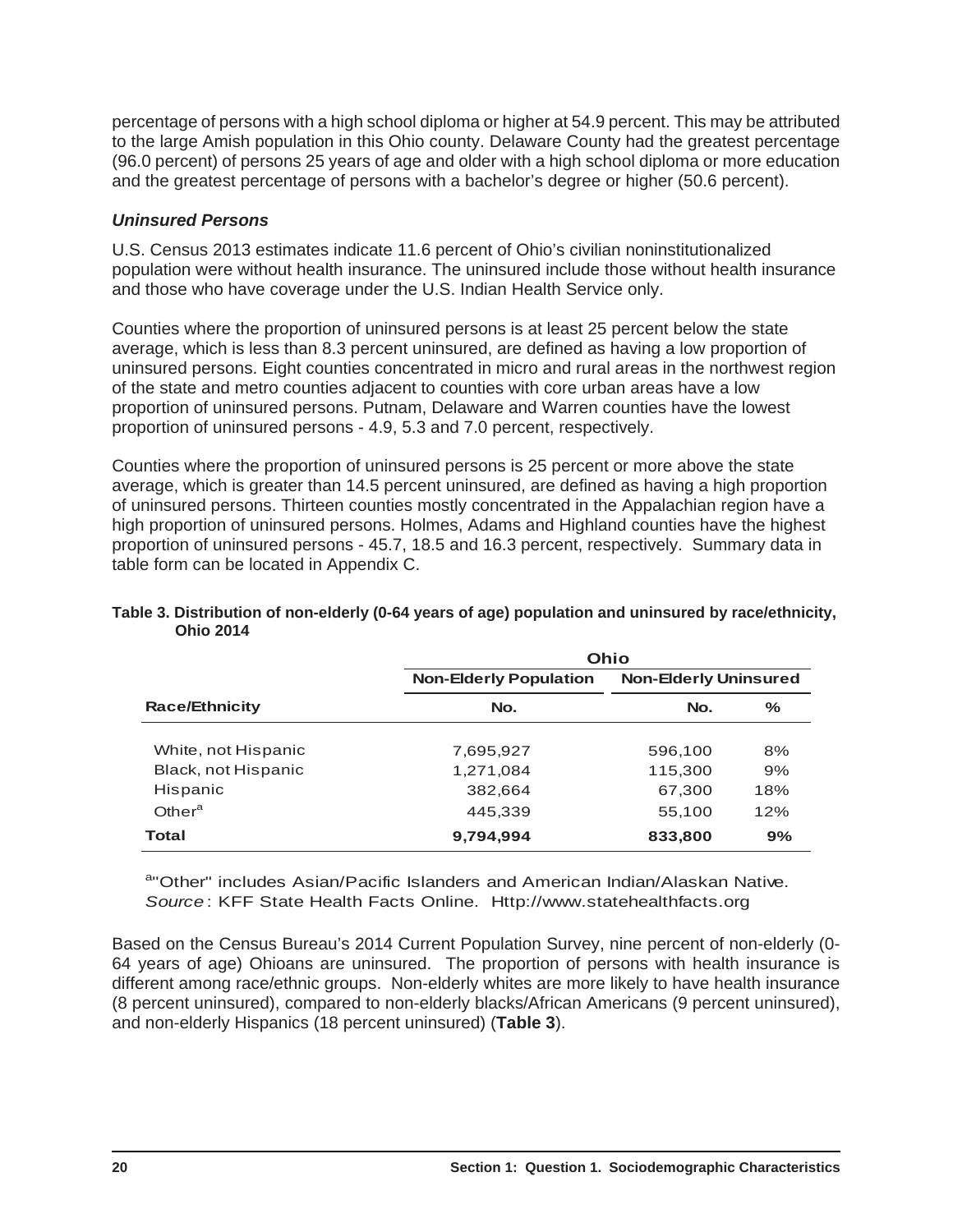## *Medicaid*

According to the U.S. Census Bureau, approximately 16.3 percent of Ohioans received Medicaid benefits in 2013. Counties where the proportion of persons who receive Medicaid is at least 25 percent below the state average, which is less than 12.2 percent, are defined as having a low proportion of persons receiving Medicaid benefits. Twelve counties concentrated in micro and rural areas in the northwest region of the state and metro counties adjacent to counties with core urban areas have a low proportion of persons receiving Medicaid benefits. Delaware, Geauga and Warren counties have the lowest proportion of persons receiving Medicaid benefits - 6.5, 7.4 and 7.6 percent, respectively.

Counties where the proportion of persons receiving Medicaid benefits is 25 percent or more above the state average, which is greater than 20.4 percent, are defined as having a high proportion of persons receiving Medicaid benefits. Twenty counties mostly concentrated in the Appalachian region have a high proportion of persons receiving Medicaid benefits. Vinton, Pike and Scioto counties have the highest proportion of persons receiving Medicaid benefits – 31.6, 30.3 and 26.6, respectively. Summary data in table form can be located in Appendix C.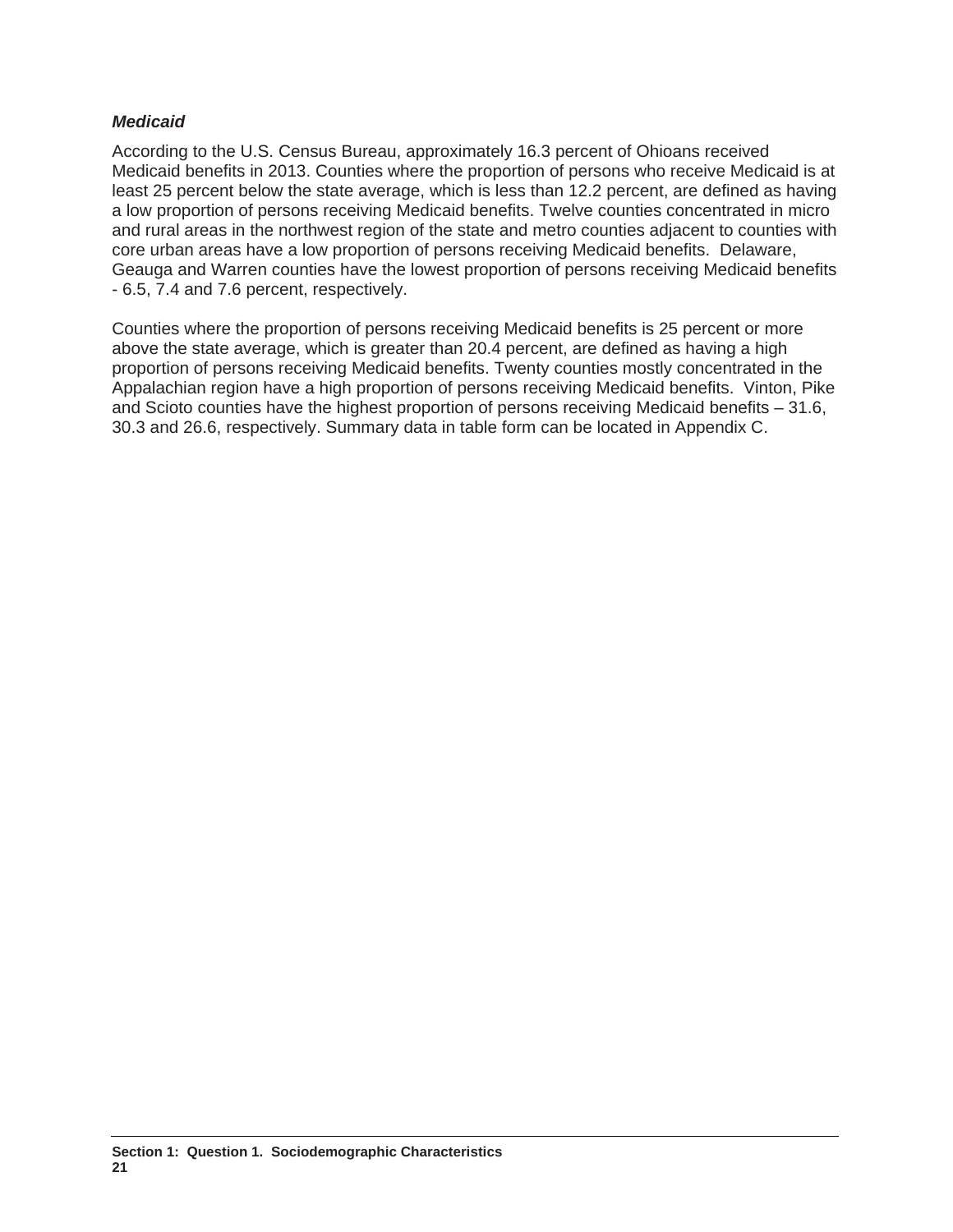This page is intentionally blank.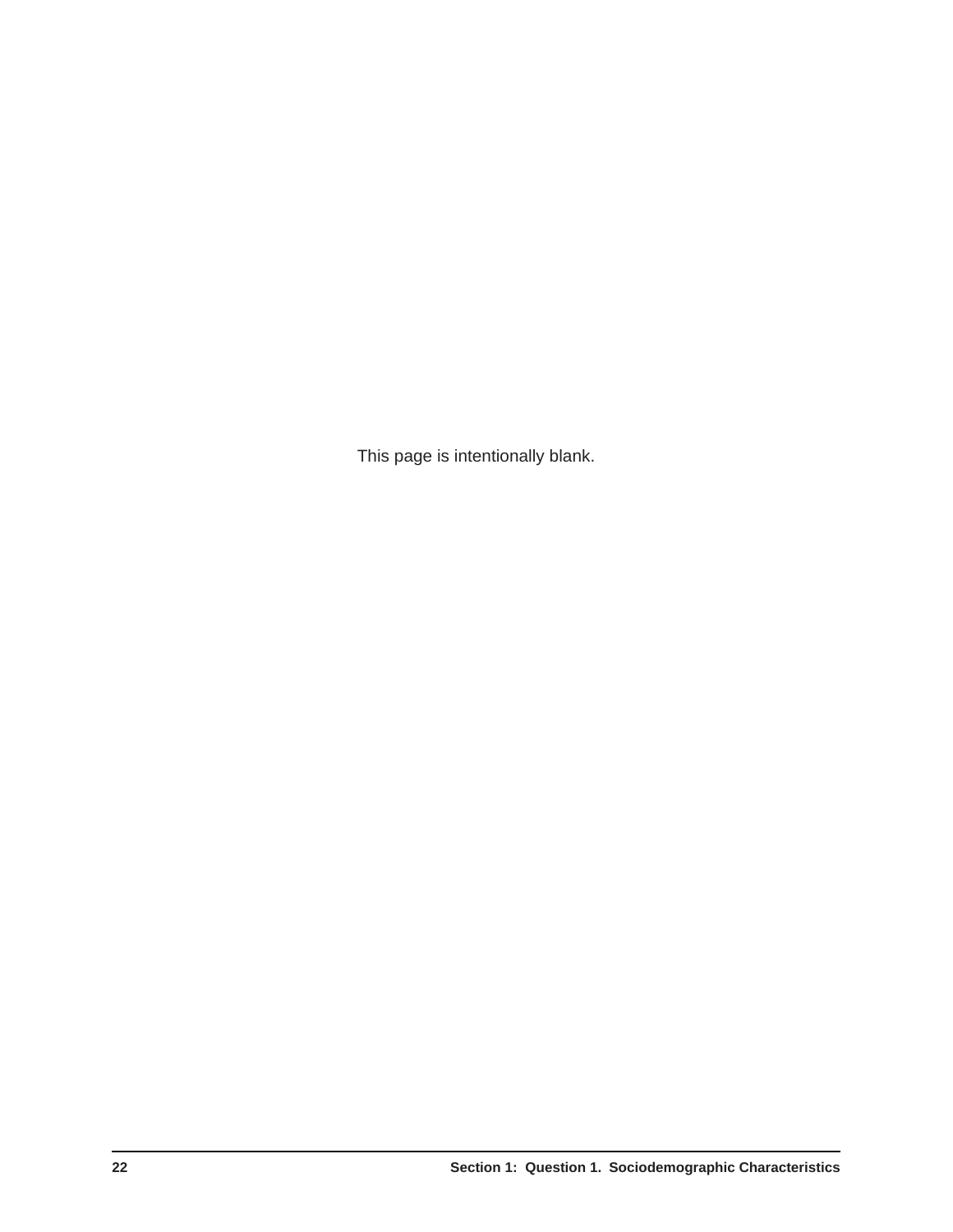

# **What is the Scope of the 2 HIV/AIDS Epidemic in Ohio?**

The HIV/AIDS epidemic affects persons regardless of sex, age, race/ethnic group and/or geographic region in Ohio, but the impact is not the same for all population groups. While white males who report having sex with men (MSM) continues to account for the highest number of cases in Ohio's epidemic, recent trends suggest increases in cases among females, blacks and heterosexuals. The HIV/AIDS epidemic has affected persons in Ohio for over 30 years. As the HIV epidemic continues to change and the number of persons living with a diagnosis of HIV infection continues to grow, it is important to identify populations most impacted and at greatest risk for HIV infection to equitably allocate resources for HIV prevention and care initiatives throughout Ohio. There is a continuing need to report cases of HIV infection in a timely, complete and accurate manner.

This section provides detailed information about demographic and risk characteristics of HIVinfected individuals and trends in the epidemic in Ohio. The data presented in this section include new diagnoses of HIV infection, AIDS diagnoses in 2014, and the number of persons living with a diagnosis of HIV infection as of December 31, 2014, as reported through June 30 2015. HIV/AIDS surveillance data are analyzed using the date of diagnosis to increase the completeness of case reporting and provide an accurate reflection of the epidemic.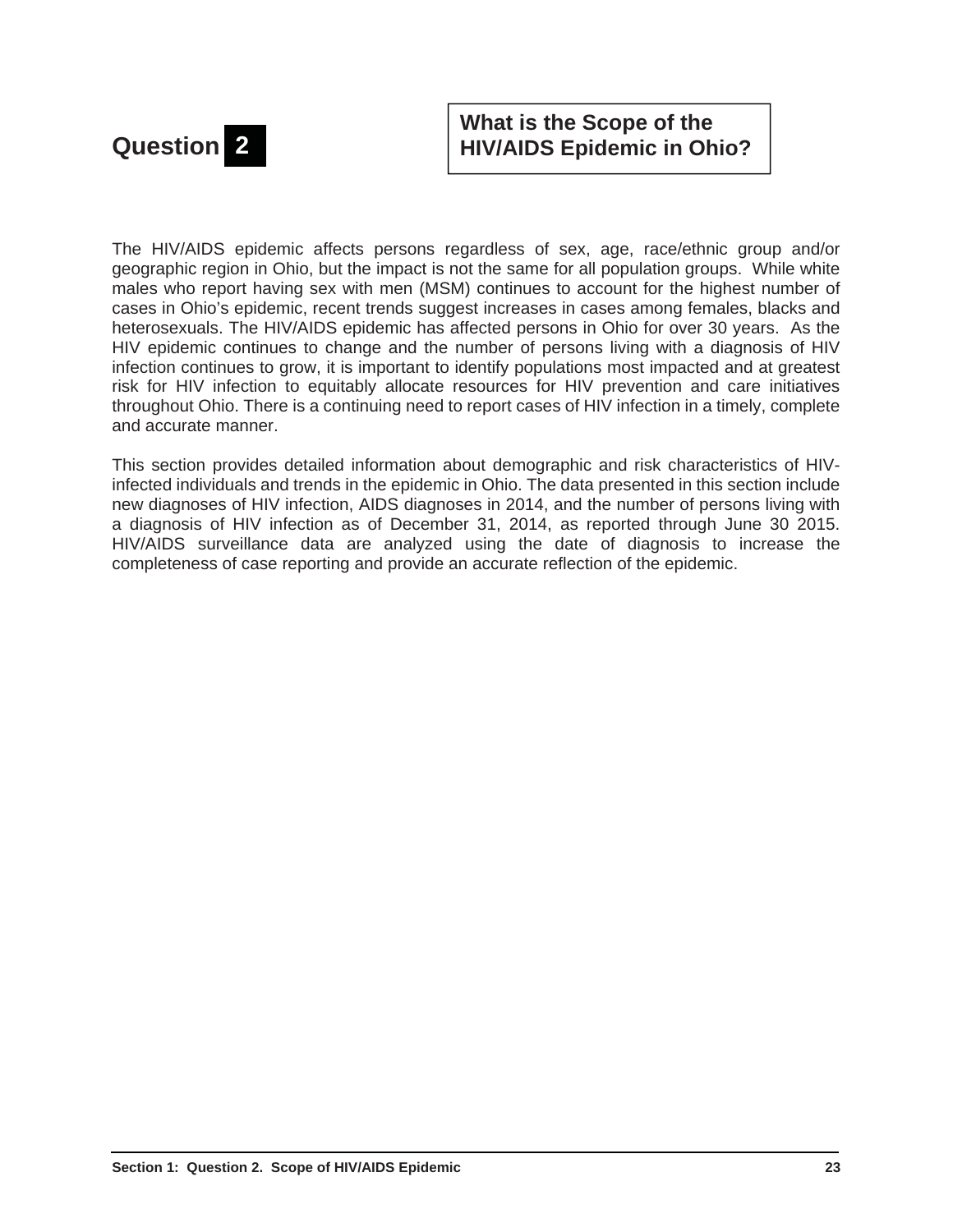### **Highlights Scope of the HIV Epidemic in Ohio**

**Sex:** Since Ohio's HIV epidemic began in the early-mid 1980's, the majority of persons diagnosed with an HIV infection each year are male. Eighty six percent (86%) of persons newly diagnosed with an HIV infection in Ohio in 2014 were male.

*Age***:** Persons newly diagnosed with an HIV infection in Ohio are increasingly younger than in previous years. In 2014, the highest number (217 cases) and proportion (23 percent) of persons diagnosed with an HIV infection in Ohio were 20-24 years of age. This represents an increase of 12 percent within this age group since 2010. The proportion of persons 24-29 years of age diagnosed with HIV infection saw the largest proportional increase (28 percent) in new HIV diagnoses reported between 2010 (142 cases) and 2014 (181 cases). Conversely, the number and proportion of new HIV diagnoses decreased among persons 15-19 years of age, and all age groups among persons 35 years of age and older between 2010 and 2014.

*Race/ethnicity***:** Racial/ethnic disparities in new HIV infections in Ohio mirror disparities observed across the nation. Black/African Americans accounted for 47-52 percent of new diagnoses of HIV infection reported between 2010 and 2014, but represent only 12 percent of Ohio's population in each year per U.S. Census estimates. Hispanics/Latinos accounted for four-seven percent of new diagnoses of HIV infection reported between 2010 and 2014, but represent only three percent of Ohio's population in each year per U.S. Census estimates. In 2014, black/African-American males accounted for 43 percent of all diagnosed HIV infections reported in Ohio, followed by white males (33 percent), black/African-American females (9 percent), Hispanic/Latino males (6 percent), and white females (4 percent). Males and females of all other race/ethnicities combined, accounted for two percent of diagnosed HIV infections in Ohio in 2014.

*Mode of transmission***:** Ohio's leading mode of transmission for diagnoses of HIV infection in 2014 was male-to-male sexual contact (74%) followed by heterosexual contact (17%). Among males, an estimated 87 percent of cases were attributed to male-to-male sexual contact, six percent to heterosexual contact and four percent to injection drug use (IDU). Among females, an estimated 82 percent of cases were attributed to heterosexual contact and 18 percent to injection drug use. Caution should be used in interpreting IDU data as proportions may appear inflated due to the small numbers of cases reporting IDU as a mode of HIV transmission in proportion to the number of total new HIV diagnoses reported.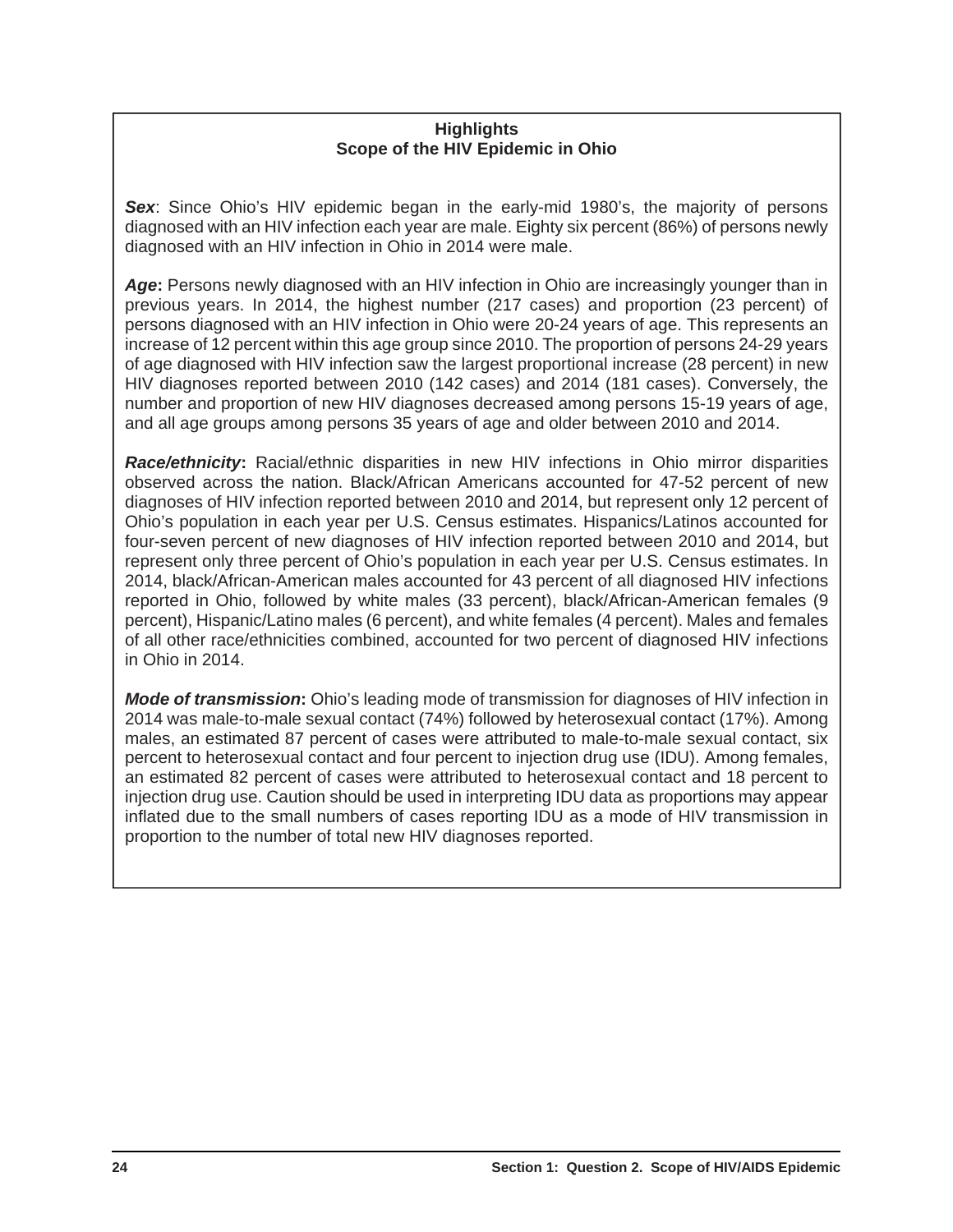# **Overall Trends in HIV Infection in Ohio**

## **HIV/AIDS Diagnoses**

Figure 2 illustrates the number and proportion of persons reported with an initial diagnosis of HIV infection (not AIDS) compared to persons initially diagnosed with AIDS from 2010-2014. Six percent of persons reported with an HIV infection in Ohio in 2014 were initially diagnosed with AIDS. This trend has held over the five-year period examined, and suggests the overwhelming majority of persons who receive an initial diagnosis of HIV in Ohio are being diagnosed at an earlier stage of disease.



The majority of persons newly diagnosed with an HIV infection in Ohio in 2014 were male (86 percent). This trend has remained unchanged since cases HIV infection, then called AIDS, were first identified and reported in Ohio in the 1980's. Persons diagnosed with an HIV infection in Ohio are increasingly younger than in previous years. In 2014, the highest number (217 cases) and proportion (23 percent) of persons diagnosed with HIV infection were 20-24 years of age – a 12 percent increase from the number of persons diagnosed in this age group in 2010. However, it is those 24-29 years of age where the number and proportion of persons diagnosed with HIV infection increased the most – 28 percent – between 2010 (142 cases) and 2014 (181 cases). Conversely, the numbers and proportions of persons newly diagnosed decreased among persons in several age groups, including those 15-19, 35-39, 40-44, 45-49 and 50-54 years of age, respectively, between 2010 and 2014.

Health disparities occur when these groups experience more disease, death or disability beyond what would normally be expected. Health disparities are often characterized by such measures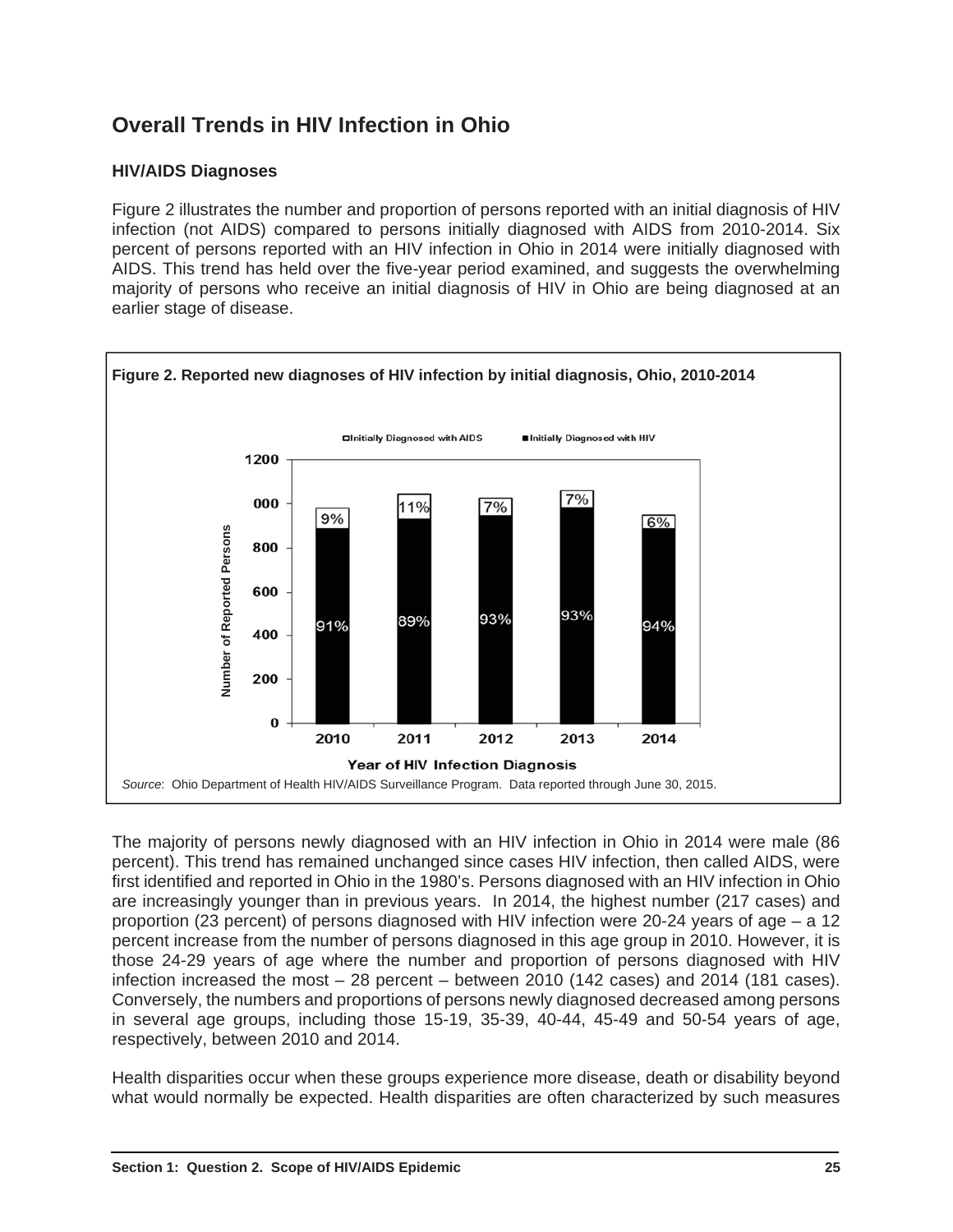as disproportionate incidence, prevalence and/or mortality rates of diseases or health conditions. Growing disparities are observed when examining new HIV diagnoses by race/ethnicity. The largest percentage of diagnoses of HIV infection in Ohio from 2010-2014 occurred among blacks/African Americans. Table 4 reveals blacks/African Americans accounted for between 47- 52 percent of new diagnoses of HIV infections reported between 2010 and 2014, yet represented only 12 percent of Ohio's population in each of these years per U.S. Census estimates. Similarly, Hispanic/Latinos accounted for between 4-7 percent of new diagnoses of HIV infection in Ohio over the five year period, but represented only three percent of Ohio's population in each year per U.S. Census estimates.

These disparities are even more pronounced when further examining HIV diagnoses among males and females by race/ethnicity. In 2014, black/African-American males accounted for 43 percent of the HIV infections diagnosed in Ohio. This was followed by white males (33 percent), black/African American females (9 percent), Hispanic/Latino males (6 percent) and white females (4 percent). Males and females of all other race/ethnicities combined, accounted for approximately two percent of all diagnosed HIV infections in 2014 (Table 44). Black/African American males were the only subpopulation group for whom the number, percentage and rate of new infections consistently increased each year from 2010-2014.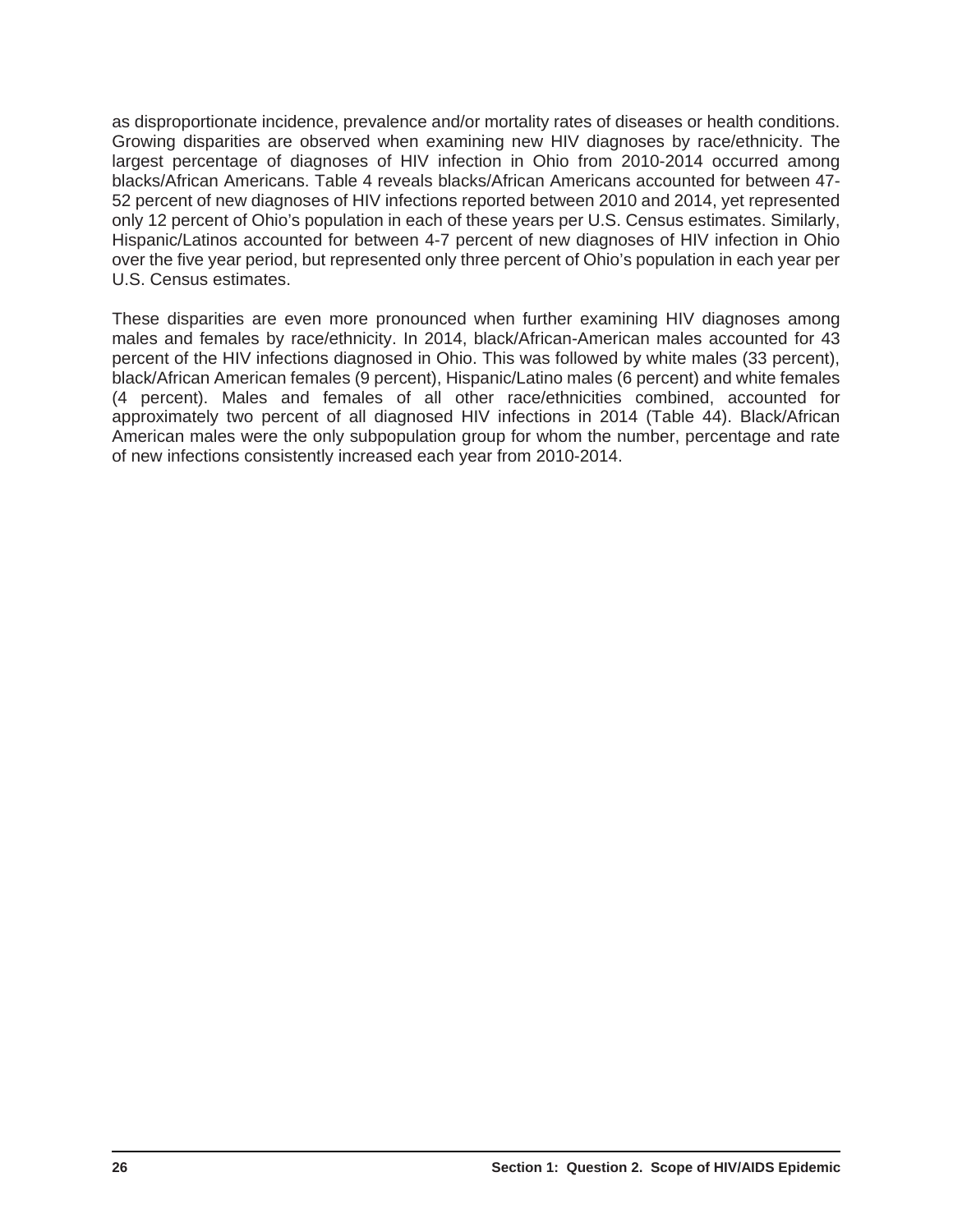#### **Table 4. New diagnoses of HIV infection, by year of diagnosis and cumulative diagnoses, by selected characteristics, Ohio, 2010-2014**

|                                              |                   | 2010           |               |                   | 2011  |         |                   | 2012           |               |                   | 2013           |               |                   | 2014           |         |
|----------------------------------------------|-------------------|----------------|---------------|-------------------|-------|---------|-------------------|----------------|---------------|-------------------|----------------|---------------|-------------------|----------------|---------|
| Characteristic                               | Rate <sup>a</sup> | No.            | $\frac{0}{0}$ | Rate <sup>a</sup> | No.   | $\%$    | Rate <sup>a</sup> | No.            | $\frac{0}{0}$ | Rate <sup>a</sup> | No.            | $\frac{0}{0}$ | Rate <sup>a</sup> | No.            | $\%$    |
| Sex                                          |                   |                |               |                   |       |         |                   |                |               |                   |                |               |                   |                |         |
| Males                                        | 14.3              | 809            | 83%           | 14.5              | 823   | 79%     | 14.8              | 839            | 82%           | 15.3              | 871            | 82%           | 14.3              | 813            | 86%     |
| Females                                      | 2.9               | 170            | 17%           | 3.7               | 220   | 21%     | 3.2               | 187            | 18%           | 3.2               | 189            | 18%           | 2.3               | 137            | 14%     |
| Age at diagnosis (yr)                        |                   |                |               |                   |       |         |                   |                |               |                   |                |               |                   |                |         |
| < 13                                         | 0.3               | 5              | 1%            | $\star$           | 3     | $< 1\%$ | 0.4               | 8              | 1%            | 0.5               | 9              | 1%            |                   | 3              | $< 1\%$ |
| $13 - 14$                                    | $\star$           | 1              | $< 1\%$       | $\star$           | J.    |         | $\star$           |                | ÷,            | $\star$           | 1              | $< 1\%$       |                   | Ĭ.             |         |
| 15-19                                        | 10.1              | 78             | 8%            | 8.3               | 64    | 6%      | 8.2               | 63             | 6%            | 8.3               | 64             | 6%            | 6.9               | 53             | 6%      |
| 20-24                                        | 24.5              | 194            | 20%           | 27.8              | 220   | 21%     | 27.1              | 214            | 21%           | 29.6              | 234            | 22%           | 27.4              | 217            | 23%     |
| $25 - 29$                                    | 19.0              | 142            | 15%           | 20.7              | 155   | 15%     | 21.6              | 162            | 16%           | 23.1              | 173            | 16%           | 24.2              | 181            | 19%     |
| 30-34                                        | 16.8              | 121            | 12%           | 18.8              | 136   | 13%     | 20.2              | 146            | 14%           | 16.2              | 117            | 11%           | 16.8              | 121            | 13%     |
| 35-39                                        | 16.8              | 114            | 12%           | 16.8              | 114   | 11%     | 13.7              | 93             | 9%            | 15.0              | 102            | 10%           | 14.1              | 96             | 10%     |
| 40-44                                        | 14.4              | 105            | 11%           | 15.4              | 112   | 11%     | 12.5              | 91             | 9%            | 13.5              | 98             | 9%            | 11.8              | 86             | 9%      |
| 45-49                                        | 13.2              | 100            | 10%           | 12.2              | 92    | 9%      | 13.0              | 98             | 10%           | 12.8              | 97             | 9%            | 11.5              | 87             | 9%      |
| 50-54                                        | 7.4               | 63             | 6%            | 9.4               | 80    | 8%      | 9.1               | 77             | 8%            | 8.1               | 69             | 7%            | 4.7               | 40             | 4%      |
| 55-64                                        | 3.0               | 47             | 5%            | 3.4               | 54    | 5%      | 4.0               | 63             | 6%            | 4.8               | 76             | 7%            | 3.5               | 55             | 6%      |
| $65+$                                        | 0.5               | 9              | 1%            | 0.7               | 13    | 1%      | 0.6               | 11             | 1%            | 1.1               | 20             | 2%            | 0.6               | 11             | 1%      |
| Race/Ethnicity                               |                   |                |               |                   |       |         |                   |                |               |                   |                |               |                   |                |         |
| White, not Hispanic                          | 4.5               | 415            | 42%           | 4.7               | 436   | 42%     | 4.5               | 418            | 41%           | 4.7               | 432            | 41%           | 3.8               | 355            | 37%     |
| Black/African American, not Hispanic         | 33.1              | 472            | 48%           | 35.5              | 506   | 49%     | 34.1              | 486            | 47%           | 35.8              | 511            | 48%           | 34.6              | 493            | 52%     |
| Hispanic/Latino                              | 11.2              | 45             | 5%            | 14.9              | 60    | 6%      | 14.1              | 57             | 6%            | 15.4              | 62             | 6%            | 16.9              | 68             | 7%      |
| Asian/Pacific Islander                       | 2.6               | 6              | 1%            | 3.0               | 7     | 1%      | 2.6               | 6              | 1%            | 3.4               | 8              | 1%            | 3.4               | 8              | 1%      |
| American Indian/Alaska Native                | Å                 | 1              | $< 1\%$       | ×                 | 1     | $< 1\%$ |                   | $\overline{a}$ | ÷,            | ź                 | $\mathbf{1}$   | $< 1\%$       | ź                 | $\mathbf{1}$   | $< 1\%$ |
| Unknow n                                     | ×                 | 40             | 4%            | $\star$           | 33    | 3%      | $\star$           | 59             | 6%            | $\star$           | 46             | 4%            |                   | 25             | 3%      |
| Race/Sex                                     |                   |                |               |                   |       |         |                   |                |               |                   |                |               |                   |                |         |
| White, not Hispanic Males                    | 8.0               | 363            | 37%           | 8.0               | 366   | 35%     | 8.1               | 368            | 36%           | 8.2               | 375            | 35%           | 6.9               | 314            | 33%     |
| White, not Hispanic Females                  | 1.1               | 52             | 5%            | 1.5               | 70    | 7%      | 1.1               | 50             | 5%            | 1.2               | 57             | 5%            | 0.9               | 41             | 4%      |
| Black/African American, not Hispanic Males   | 54.2              | 369            | 38%           | 54.6              | 372   | 36%     | 53.7              | 366            | 36%           | 59.9              | 408            | 38%           | 60.5              | 412            | 43%     |
| Black/African American, not Hispanic Females | 13.8              | 103            | 11%           | 18.0              | 134   | 13%     | 16.1              | 120            | 12%           | 13.8              | 103            | 10%           | 10.9              | 81             | 9%      |
| Hispanic/Latino Males                        | 18.3              | 38             | 4%            | 24.1              | 50    | 5%      | 25.1              | 52             | 5%            | 22.7              | 47             | 4%            | 28.5              | 59             | 6%      |
| Hispanic/Latina Females                      | 3.6               | 7              | 1%            | 5.1               | 10    | 1%      | 2.6               | 5              | $< 1\%$       | 7.7               | 15             | 1%            | 4.6               | 9              | 1%      |
| Asian/Pacific Islander Males                 | $\star$           | 4              | $< 1\%$       | $\star$           | 4     | $< 1\%$ | 4.5               | 5              | $< 1\%$       | 5.3               | 6              | 1%            | 5.3               | 6              | 1%      |
| Asian/Pacific Islander Females               | $\star$           | $\overline{2}$ | $< 1\%$       | $\star$           | 3     | $< 1\%$ |                   | 1              | $< 1\%$       | $\star$           | $\overline{2}$ | $< 1\%$       | $\star$           | $\overline{2}$ | $< 1\%$ |
| American Indian/Alaska Native Males          | $\star$           | 1              | $< 1\%$       | $\star$           | 1     | $< 1\%$ | $\star$           |                |               | $\star$           | 1              | $< 1\%$       | $\star$           | l,             |         |
| American Indian/Alaska Native Females        | $\star$           |                |               | $\star$           | J.    |         |                   |                | L.            | $\star$           |                |               | $\star$           | 1              | $< 1\%$ |
| Unknow n                                     |                   | 40             | 4%            |                   | 33    | 3%      |                   | 59             | 6%            | ź                 | 46             | 4%            |                   | 25             | 3%      |
| <b>Total</b>                                 | 8.4               | 979            |               | 9.0               | 1,043 |         | 8.8               | 1.026          |               | 9.1               | 1.060          |               | 8.2               | 950            |         |

**Diagnosis of HIV Infection by Year**

*Notes:* Diagnoses of HIV infection include persons with a diagnosis of HIV (not AIDS), a diagnosis of HIV and a later AIDS diagnosis, and concurrent diagnoses of HIV and AIDS. Diagnoses of HIV infection by year (2010-2014) represent all reported cases diagnosed in each year.

a The rate is the number of persons with a reported diagnosis of HIV infection per 100,000 population calculated using 2014 U.S. Census estimates.

Dash (-) indicates no cases were reported for the given category. Asterisk (\*) indicates rate not calculated for case count < 5 due to unstable rates.

*Source:* Ohio Department of Health HIV/AIDS Surveillance Program. Data reported through June 30, 2015.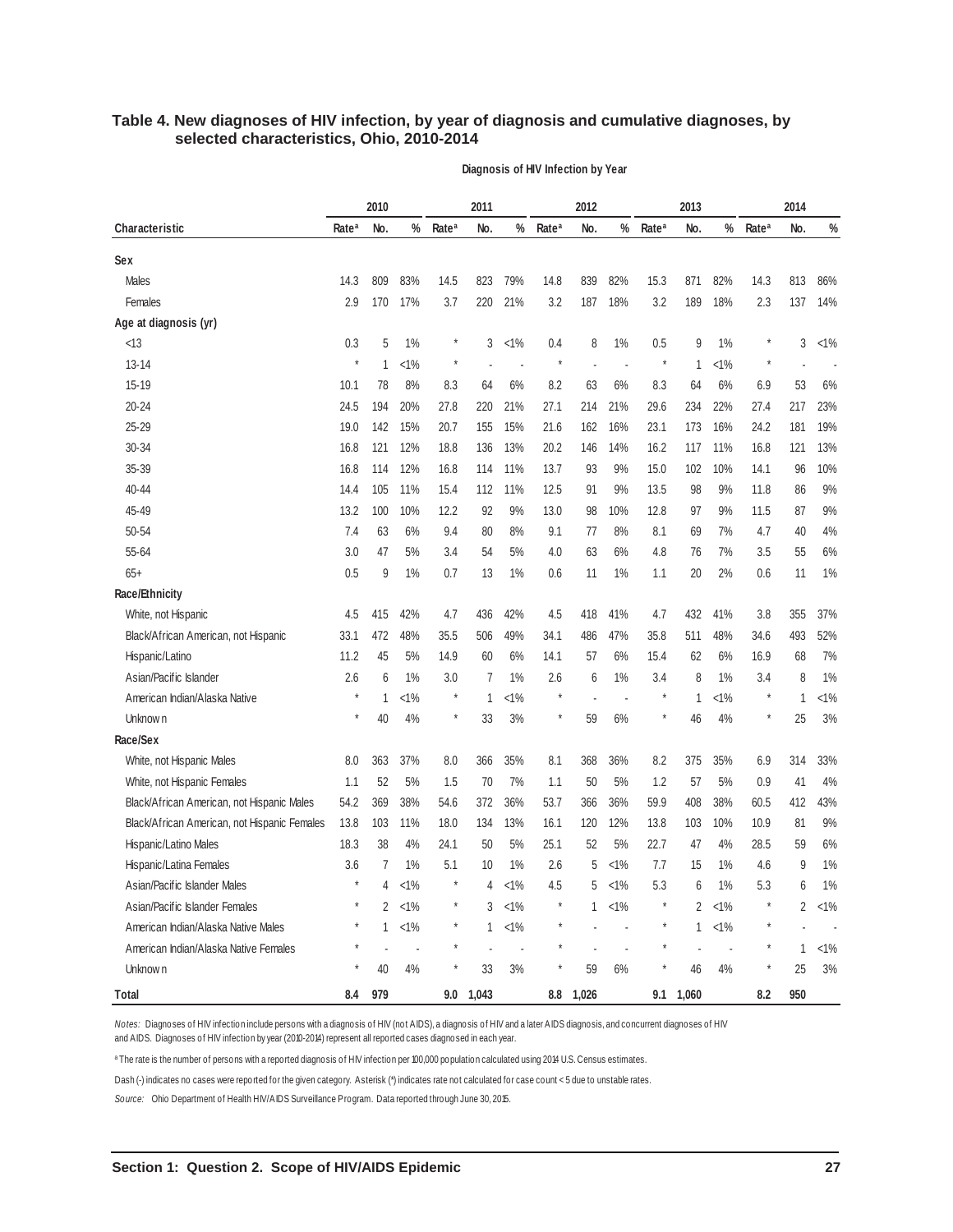### **Persons Living with a Diagnosis of HIV Infection**

 Figure 3 illustrates the increase in the number of persons living with a diagnosis of HIV infection in Ohio by current disease status. From 2010 to 2014, the proportion of reported persons living with HIV (non-AIDS) increased by five percent. Of persons living with a diagnosis of HIV infection in 2014, 51 percent were living with HIV (non-AIDS) and 49 percent were living with AIDS.

As people live longer with a diagnosis of HIV infection, the cumulative number of persons living with HIV in Ohio continues to increase each year. The number of persons living with a diagnosis of HIV infection reflects all persons ever reported with HIV or AIDS who are not known to have died.



In 2010, 17,593 persons in Ohio were known to be living with a diagnosis of HIV infection and in 2014, this increased 23 percent to 21,612 persons. During this same time, persons living with a diagnosis of HIV infection 34 years of age or younger increased by 27 percent. Whereas those 25-29 years of age were six to eight percent of persons living with a diagnosis of HIV infection during this time, their numbers increased by 51 percent – from 1,120 in 2010 to 1,688 in 2014. The number of blacks/African Americans living with a diagnosis of HIV infection increased 26 percent, Hispanic/Latinos living with a diagnosis of HIV infection increased 25 percent and whites living with a diagnosis of HIV infection increased 19 percent. Persons living with a diagnosis of HIV infection categorized as "other" or unknown race also increased, but represented no more than three percent of all cases in any given year (**Table 5**).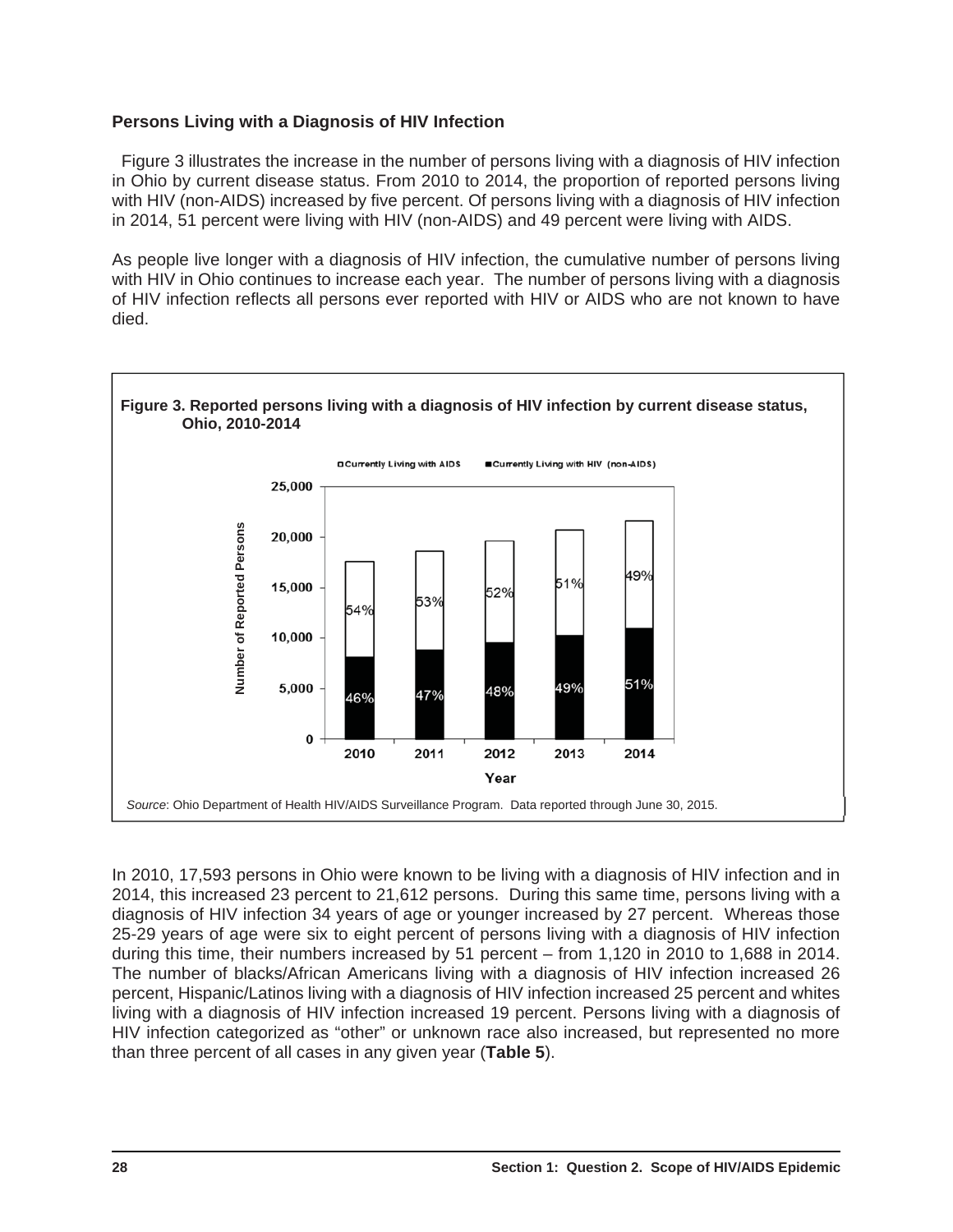#### **Table 5. Reported persons living with a diagnosis of HIV infection, by year and by selected characteristics, Ohio, 2010-2014**

|                                              | 2010   |               | 2011   |               | 2012   |               | 2013   |               | 2014           |         |
|----------------------------------------------|--------|---------------|--------|---------------|--------|---------------|--------|---------------|----------------|---------|
| Characteristic                               | No.    | $\frac{0}{0}$ | No.    | $\frac{0}{0}$ | No.    | $\frac{0}{2}$ | No.    | $\frac{0}{0}$ | No.            | $\%$    |
|                                              |        |               |        |               |        |               |        |               |                |         |
| <b>Sex</b>                                   |        |               |        |               |        |               |        |               |                |         |
| <b>Males</b>                                 | 13,906 | 79%           | 14,716 | 79%           | 15,553 | 79%           | 16,407 | 79%           | 17,204         | 80%     |
| Females                                      | 3,687  | 21%           | 3,897  | 21%           | 4,083  | 21%           | 4,272  | 21%           | 4,408          | 20%     |
| Age at end of year                           |        |               |        |               |        |               |        |               |                |         |
| $<$ 13                                       | 61     | $< 1\%$       | 59     | $< 1\%$       | 66     | $< 1\%$       | 72     | $< 1\%$       | 65             | $< 1\%$ |
| $13 - 14$                                    | 25     | $< 1\%$       | 21     | $< 1\%$       | 11     | $< 1\%$       | 8      | $< 1\%$       | 13             | $< 1\%$ |
| $15 - 19$                                    | 176    | 1%            | 159    | 1%            | 156    | 1%            | 144    | 1%            | 136            | 1%      |
| $20 - 24$                                    | 780    | 4%            | 883    | 5%            | 959    | 5%            | 1,012  | 5%            | 968            | 4%      |
| $25 - 29$                                    | 1,120  | 6%            | 1,243  | 7%            | 1,364  | 7%            | 1,517  | 7%            | 1,688          | 8%      |
| 30-34                                        | 1,458  | 8%            | 1,521  | 8%            | 1,607  | 8%            | 1,648  | 8%            | 1,715          | 8%      |
| 35-39                                        | 1,962  | 11%           | 1,876  | 10%           | 1,880  | 10%           | 1,901  | 9%            | 1,959          | 9%      |
| $40 - 44$                                    | 3,008  | 17%           | 2,933  | 16%           | 2,798  | 14%           | 2,671  | 13%           | 2,578          | 12%     |
| 45-49                                        | 3,564  | 20%           | 3,666  | 20%           | 3,648  | 19%           | 3,666  | 18%           | 3,531          | 16%     |
| 50-54                                        | 2,662  | 15%           | 2,938  | 16%           | 3,301  | 17%           | 3,568  | 17%           | 3,823          | 18%     |
| 55-64                                        | 2,319  | 13%           | 2,751  | 15%           | 3,147  | 16%           | 3,595  | 17%           | 4,070          | 19%     |
| $65+$                                        | 458    | 3%            | 563    | 3%            | 699    | 4%            | 877    | 4%            | 1,066          | 5%      |
| Race/Ethnicity                               |        |               |        |               |        |               |        |               |                |         |
| White, not Hispanic                          | 8,390  | 48%           | 8,818  | 47%           | 9,224  | 47%           | 9,643  | 47%           | 9,995          | 46%     |
| Black/African American, not Hispanic         | 7,592  | 43%           | 8,083  | 43%           | 8,570  | 44%           | 9,076  | 44%           | 9,558          | 44%     |
| Hispanic/Latino                              | 1,001  | 6%            | 1,056  | 6%            | 1,122  | 6%            | 1,185  | 6%            | 1,250          | 6%      |
| Asian/Pacific Islander                       | 73     | $< 1\%$       | 79     | $< 1\%$       | 84     | $< 1\%$       | 93     | $< 1\%$       | 101            | $< 1\%$ |
| American Indian/Alaska Native                | 17     | $< 1\%$       | 18     | $< 1\%$       | 19     | $< 1\%$       | 20     | $< 1\%$       | 21             | $< 1\%$ |
| Unknow n                                     | 520    | 3%            | 559    | 3%            | 617    | 3%            | 662    | 3%            | 687            | 3%      |
| Race/Sex                                     |        |               |        |               |        |               |        |               |                |         |
| White, not Hispanic Males                    | 7,240  | 41%           | 7,598  | 41%           | 7,951  | 40%           | 8,314  | 40%           | 8,626          | 40%     |
| White, not Hispanic Females                  | 1,150  | 7%            | 1,220  | 7%            | 1,273  | 6%            | 1,329  | 6%            | 1,369          | 6%      |
| Black/African American, not Hispanic Males   | 5,458  | 31%           | 5,825  | 31%           | 6,196  | 32%           | 6,597  | 32%           | 6,999          | 32%     |
| Black/African American, not Hispanic Females | 2,134  | 12%           | 2,258  | 12%           | 2,374  | 12%           | 2,479  | 12%           | 2,559          | 12%     |
| Hispanic/Latino Males                        | 726    | 4%            | 771    | 4%            | 831    | 4%            | 879    | 4%            | 934            | 4%      |
| Hispanic/Latina Females                      | 275    | 2%            | 285    | 2%            | 291    | 1%            | 306    | 1%            | 316            | 1%      |
| Asian/Pacific Islander Males                 | 64     | $< 1\%$       | 67     | $< 1\%$       | 71     | $< 1\%$       | 78     | $< 1\%$       | 84             | $< 1\%$ |
| Asian/Pacific Islander Females               | 9      | $< 1\%$       | 12     | $< 1\%$       | 13     | $< 1\%$       | 15     | $< 1\%$       | 17             | $< 1\%$ |
| American Indian/Alaska Native Males          | 11     | $< 1\%$       | 12     | $< 1\%$       | 13     | $< 1\%$       | 14     | $< 1\%$       | 14             | $< 1\%$ |
| American Indian/Alaska Native Females        | 6      | $< 1\%$       | 6      | $< 1\%$       | 6      | $< 1\%$       | 6      | $< 1\%$       | $\overline{7}$ | $< 1\%$ |
| Unknow n                                     | 520    | 3%            | 559    | 3%            | 617    | 3%            | 662    | 3%            | 687            | 3%      |
| Total                                        | 17,593 |               | 18,613 |               | 19,636 |               | 20,679 |               | 21,612         |         |

**Living with a Diagnosis of HIV Infection**

*Notes:* Living with a diagnosis of HIV infection by year (2010-2014) represents all persons ever diagnosed and reported with HIV or AIDS who have not been reported as having died as of December 31, 2014. Persons living with a diagnosis of HIV infection represent persons living in Ohio as of December 31, 2014, regardless of whether or not the person was a resident of Ohio at time of initial HIV and/or AIDS diagnosis.

*Source:* Ohio Department of Health HIV/AIDS Surveillance Program. Data reported through June 30, 2015.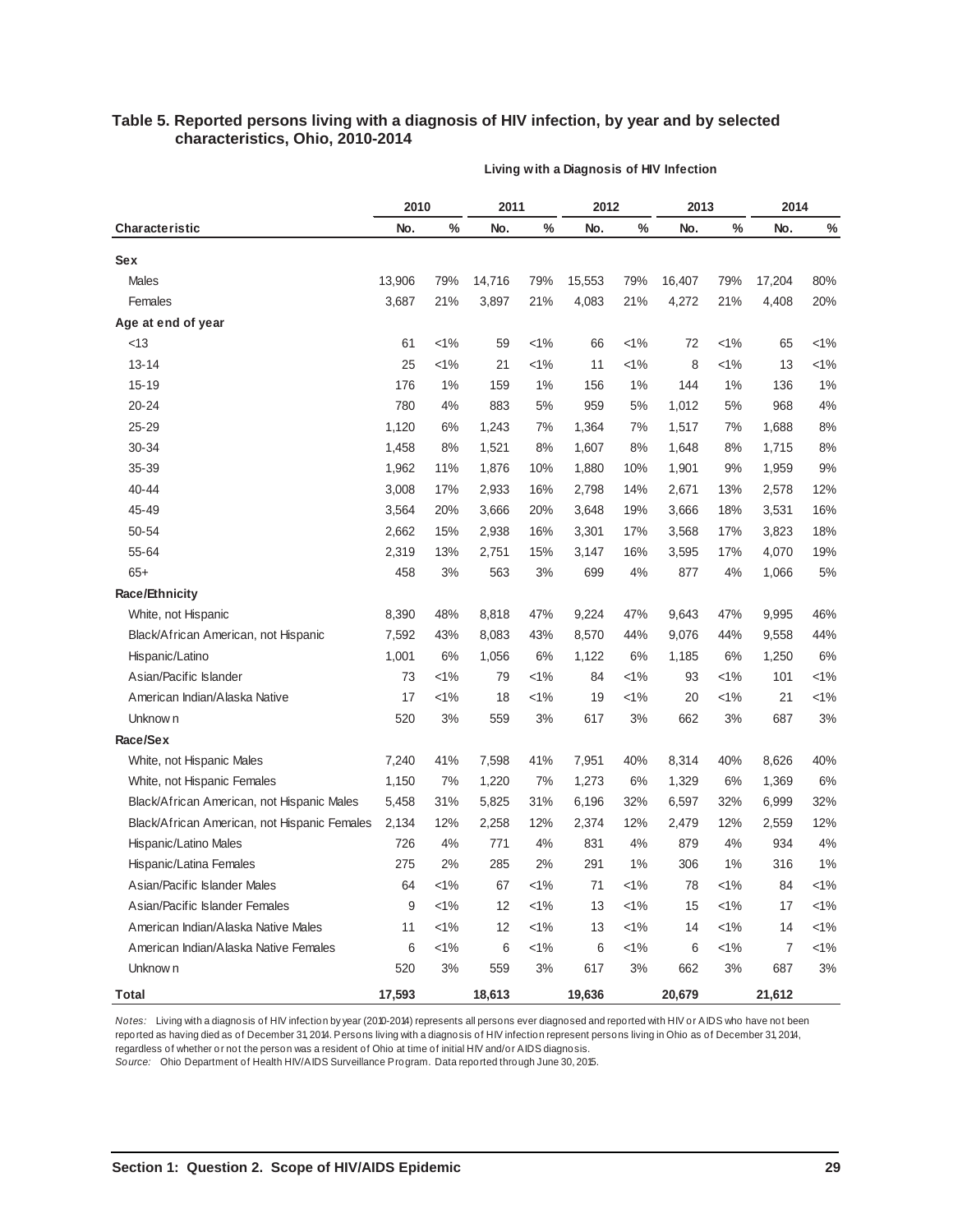|                                              |                   | Living with a diagnosis of HIV |         |                | <b>Current Disease Status</b> |             |         |  |  |  |  |
|----------------------------------------------|-------------------|--------------------------------|---------|----------------|-------------------------------|-------------|---------|--|--|--|--|
|                                              |                   | infection in 2014              |         | HIV (not AIDS) |                               | <b>AIDS</b> |         |  |  |  |  |
| Characteristic                               | Rate <sup>a</sup> | No.                            | $\%$    | No.            | %                             | No.         | $\%$    |  |  |  |  |
| <b>Sex</b>                                   |                   |                                |         |                |                               |             |         |  |  |  |  |
| Males                                        | 303.2             | 17,204                         | 80%     | 8,572          | 78%                           | 8,632       | 81%     |  |  |  |  |
| Females                                      | 74.5              | 4,408                          | 20%     | 2,358          | 22%                           | 2,050       | 19%     |  |  |  |  |
| Age at end of year                           |                   |                                |         |                |                               |             |         |  |  |  |  |
| < 13                                         | 3.5               | 65                             | $< 1\%$ | 48             | $< 1\%$                       | 17          | $< 1\%$ |  |  |  |  |
| $13 - 14$                                    | 4.3               | 13                             | $< 1\%$ | $\overline{7}$ | $< 1\%$                       | 6           | $< 1\%$ |  |  |  |  |
| $15 - 19$                                    | 17.6              | 136                            | $1\%$   | 115            | $1\%$                         | 21          | $< 1\%$ |  |  |  |  |
| $20 - 24$                                    | 122.4             | 968                            | 4%      | 772            | 7%                            | 196         | 2%      |  |  |  |  |
| 25-29                                        | 225.4             | 1,688                          | 8%      | 1,188          | 11%                           | 500         | 5%      |  |  |  |  |
| 30-34                                        | 237.6             | 1,715                          | 8%      | 1,085          | 10%                           | 630         | 6%      |  |  |  |  |
| 35-39                                        | 288.3             | 1,959                          | 9%      | 1,094          | 10%                           | 865         | 8%      |  |  |  |  |
| $40 - 44$                                    | 354.4             | 2,578                          | 12%     | 1,278          | 12%                           | 1,300       | 12%     |  |  |  |  |
| 45-49                                        | 467.0             | 3,531                          | 16%     | 1,566          | 14%                           | 1,965       | 18%     |  |  |  |  |
| 50-54                                        | 451.4             | 3,823                          | 18%     | 1,589          | 15%                           | 2,234       | 21%     |  |  |  |  |
| 55-64                                        | 258.2             | 4,070                          | 19%     | 1,735          | 16%                           | 2,335       | 22%     |  |  |  |  |
| $65+$                                        | 59.2              | 1,066                          | 5%      | 453            | 4%                            | 613         | 6%      |  |  |  |  |
| Race/Ethnicity                               |                   |                                |         |                |                               |             |         |  |  |  |  |
| White, not Hispanic                          | 107.6             | 9,995                          | 46%     | 4,993          | 46%                           | 5,002       | 47%     |  |  |  |  |
| Black/African American, not Hispanic         | 670.1             | 9,558                          | 44%     | 4,873          | 45%                           | 4,685       | 44%     |  |  |  |  |
| Hispanic/Latino                              | 310.0             | 1,250                          | 6%      | 600            | $5%$                          | 650         | 6%      |  |  |  |  |
| Asian/Pacific Islander                       | 43.2              | 101                            | $< 1\%$ | 58             | $1\%$                         | 43          | $< 1\%$ |  |  |  |  |
| American Indian/Alaska Native                | 95.5              | 21                             | $< 1\%$ | 11             | $< 1\%$                       | 10          | $< 1\%$ |  |  |  |  |
| Unknow n                                     | $\star$           | 687                            | 3%      | 395            | 4%                            | 292         | 3%      |  |  |  |  |
| Race/Sex                                     |                   |                                |         |                |                               |             |         |  |  |  |  |
| White, not Hispanic Males                    | 189.4             | 8,626                          | 40%     | 4,224          | 39%                           | 4,402       | 41%     |  |  |  |  |
| White, not Hispanic Females                  | 28.9              | 1,369                          | 6%      | 769            | 7%                            | 600         | 6%      |  |  |  |  |
| Black/African American, not Hispanic Males   | 1,027.7           | 6,999                          | 32%     | 3,539          | 32%                           | 3,460       | 32%     |  |  |  |  |
| Black/African American, not Hispanic Females | 343.3             | 2,559                          | 12%     | 1,334          | 12%                           | 1,225       | 11%     |  |  |  |  |
| Hispanic/Latino Males                        | 450.9             | 934                            | 4%      | 444            | 4%                            | 490         | $5%$    |  |  |  |  |
| Hispanic/Latina Females                      | 161.2             | 316                            | 1%      | 156            | 1%                            | 160         | 1%      |  |  |  |  |
| Asian/Pacific Islander Males                 | 74.8              | 84                             | $< 1\%$ | 48             | $< 1\%$                       | 36          | $< 1\%$ |  |  |  |  |
| Asian/Pacific Islander Females               | 14.0              | 17                             | $< 1\%$ | 10             | $< 1\%$                       | 7           | $< 1\%$ |  |  |  |  |
| American Indian/Alaska Native Males          | 126.9             | 14                             | $< 1\%$ | 8              | $< 1\%$                       | 6           | $< 1\%$ |  |  |  |  |
| American Indian/Alaska Native Females        | 63.9              | $\overline{7}$                 | $< 1\%$ | 3              | $< 1\%$                       | 4           | $< 1\%$ |  |  |  |  |
| Unknow n                                     | $\star$           | 687                            | 3%      | 395            | 4%                            | 292         | 3%      |  |  |  |  |
| <b>Total</b>                                 | 186.4             | 21,612                         |         | 10,930         |                               | 10,682      |         |  |  |  |  |

#### **Table 6. Reported persons living with a diagnosis of HIV infection by current disease status and by selected characteristics, Ohio**

*Notes:* Living with a diagnosis of HIV infection represents all persons ever diagnosed and reported with HIV or AIDS who have not been reported as having died as of December 31, 2014. Persons living with a diagnosis of HIV infection represent persons living in Ohio as of December 31, 2014, regardless of whether or not the person was a resident of Ohio at time of initial HIV and/or AIDS diagnosis.

Asterisk (\*) indicates rate not calculated for case count < 5 due to unstable rates.

a The rate is the number of persons living with a diagnosis of HIV infection per 100,000 population calculated using 2014 U.S. Census estimates.

*Source:* Ohio Department of Health HIV/AIDS Surveillance Program. Data reported through June 30, 2015.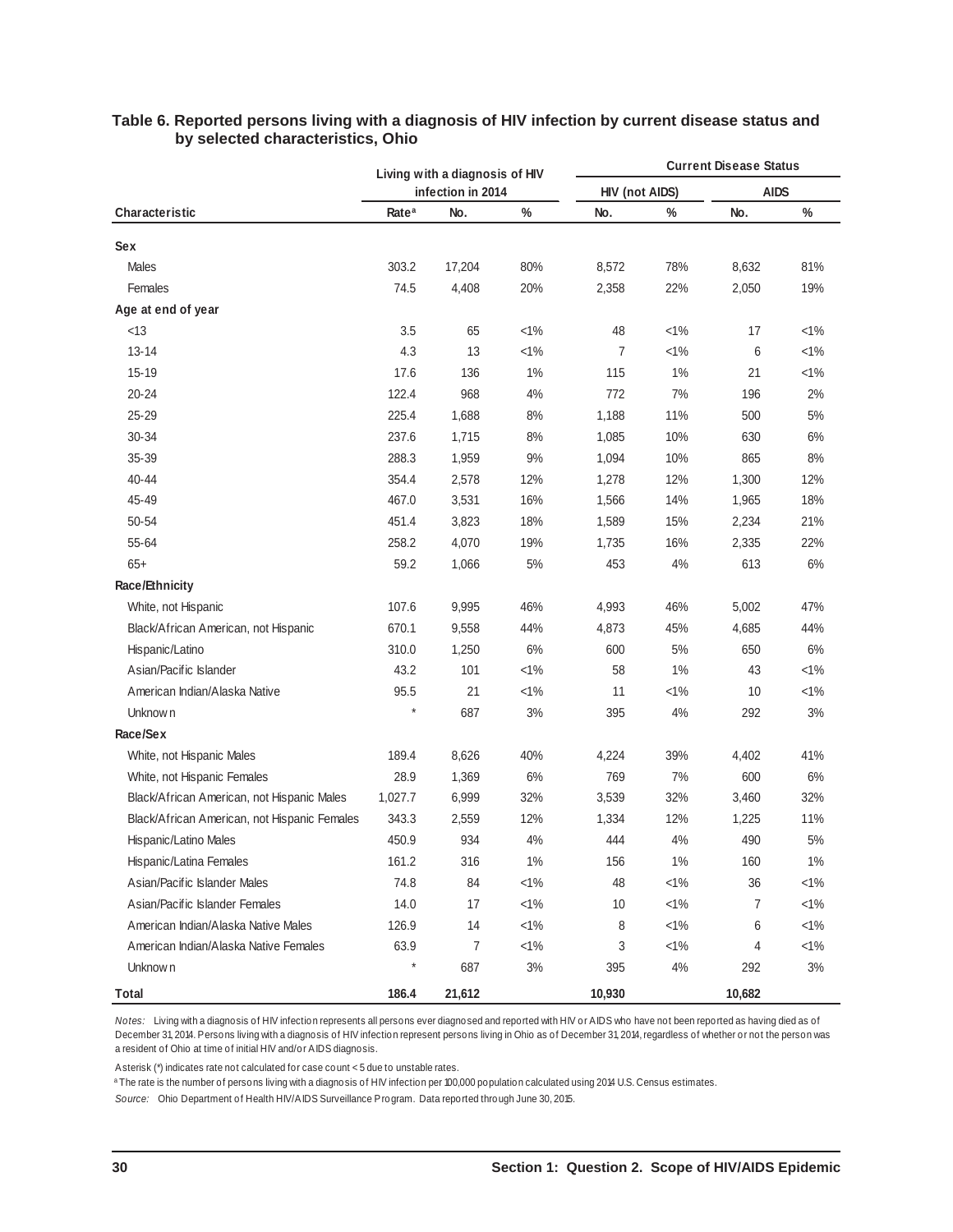The rates in Table 6 depict the extent to which populations are impacted by diagnoses of HIV infection. The rate of persons living with a diagnosis of HIV infection in Ohio in 2014 was 186.4 cases per 100,000 population. The rate of blacks/African Americans living with a diagnosis of HIV infection per 100,000 population was more than six times the rate among whites (670.1 per 100,000 black/African American compared to 107.6 per 100,000 whites). Among Ohio's Hispanic/Latino population, the rate was almost three times the rate among whites (310.0 per 100,000 Hispanic/Latinos). The rate of males living with a diagnosis of HIV infection was 303.2 per 100,000 population compared to 74.5 per 100,000 population for females.

The disproportionate impact of HIV infections among Ohio black/African Americans and Hispanic/Latinos is observed among males and females. The rate of persons living with a diagnosis of HIV infection was 1,027.7 per 100,000 population for black/African American males and 450.9 per 100,000 population for Hispanic/Latino males, compared to 189.4 per 100,000 population for white males. For females, the rate was 343.3 per 100,000 population for black/African American females, 161.2 per 100,000 population for Hispanic/Latina females and 28.9 per 100,000 population for white females.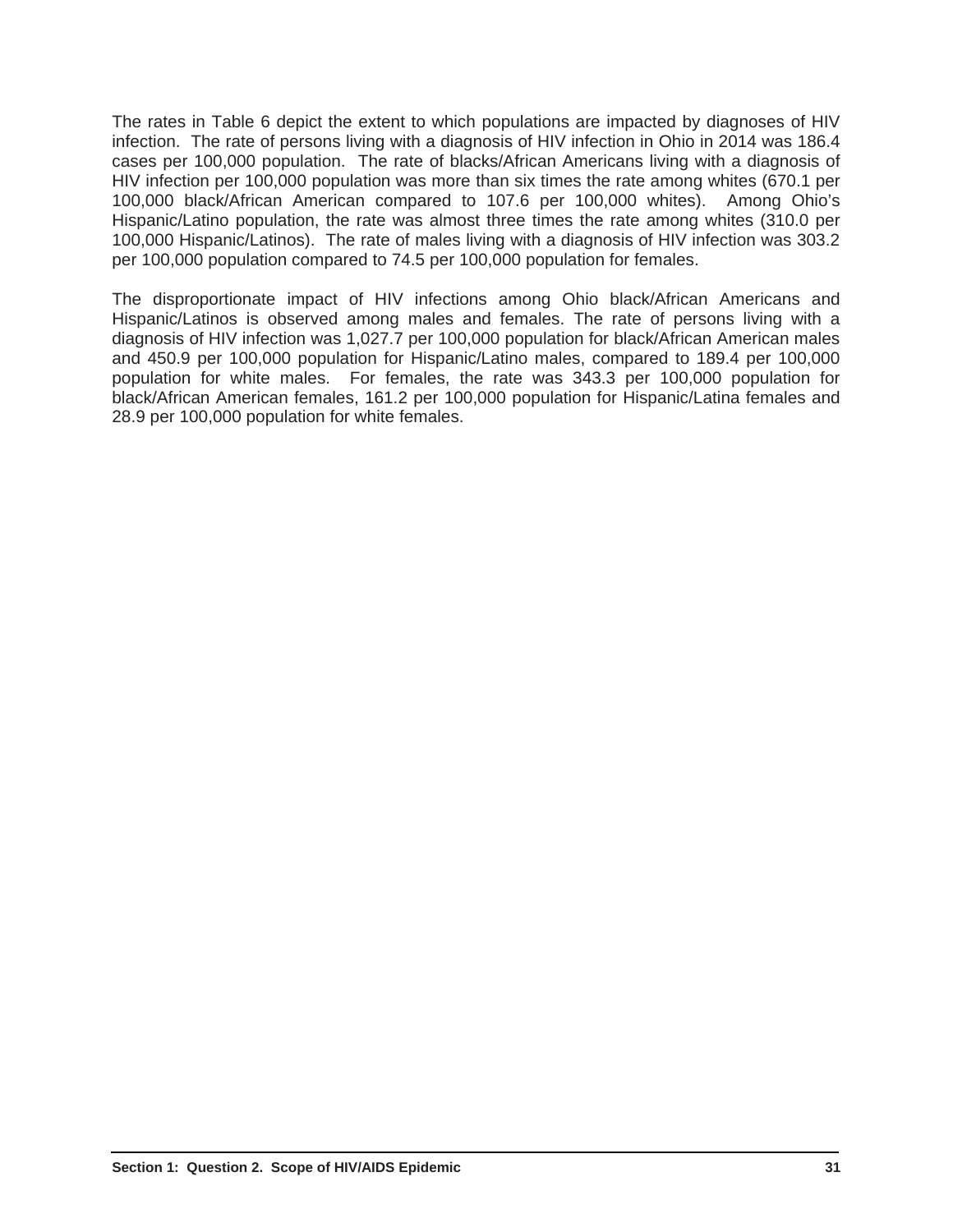## **HIV Infections by Ohio County**

**Table 7. Diagnoses of HIV infection in 2014, reported persons living with a diagnosis of HIV infection as of December 31, 2014, and cumulative deaths reported among persons with a diagnosis of HIV infection as of December 31, 2014, Ohio, by County** 

|                     | <b>Persons Living</b><br>Diagnoses of<br>with a Diagnosis<br><b>HIV</b> Infection <sup>a</sup> |                   | Cumulative<br>Reported        |                     | Diagnoses of<br><b>HIV</b> Infection <sup>a</sup> | <b>Persons Living</b><br>with a Diagnosis | Cumulative<br>Reported |                               |                     |  |
|---------------------|------------------------------------------------------------------------------------------------|-------------------|-------------------------------|---------------------|---------------------------------------------------|-------------------------------------------|------------------------|-------------------------------|---------------------|--|
|                     | 2014                                                                                           |                   | of HIV Infection <sup>c</sup> | Deaths <sup>e</sup> |                                                   | 2014                                      |                        | of HIV Infection <sup>c</sup> | Deaths <sup>e</sup> |  |
| County <sup>b</sup> | No.                                                                                            | Rate <sup>d</sup> | No.                           | No.                 | County <sup>b</sup>                               | No.                                       | Rate <sup>d</sup>      | No.                           | No.                 |  |
| Adams               | 3                                                                                              | 92.4              | 26                            | 11                  | Logan                                             | ä,                                        | 57.1                   | 26                            | 19                  |  |
| Allen               | 6                                                                                              | 152.3             | 160                           | 89                  | Lorain                                            | 8                                         | 113.7                  | 346                           | 185                 |  |
| Ashland             | $\mathbf{1}$                                                                                   | 39.6              | 21                            | 11                  | Lucas                                             | 43                                        | 222.4                  | 968                           | 583                 |  |
| Ashtabula           | 3                                                                                              | 99.8              | 99                            | 39                  | Madison                                           |                                           | 102.5                  | 45                            | 20                  |  |
| Athens              | $\overline{2}$                                                                                 | 72.6              | 47                            | 30                  | Mahoning                                          | 22                                        | 205.8                  | 480                           | 271                 |  |
| Auglaize            | ÷,                                                                                             | 48.0              | 22                            | 14                  | Marion                                            | $\mathbf{1}$                              | 105.0                  | 69                            | 39                  |  |
| Belmont             | $\overline{2}$                                                                                 | 64.8              | 45                            | 29                  | Medina                                            | $\overline{2}$                            | 43.2                   | 76                            | 23                  |  |
| <b>Brown</b>        | $\overline{2}$                                                                                 | 65.7              | 29                            | 13                  | Meigs                                             | L,                                        | 60.0                   | 14                            | 6                   |  |
| <b>Butler</b>       | 19                                                                                             | 91.1              | 341                           | 155                 | Mercer                                            | $\mathbf{1}$                              | 19.6                   | 8                             | 12                  |  |
| Carroll             | ÷,                                                                                             | 31.9              | 9                             | 8                   | Miami                                             | $\overline{2}$                            | 70.3                   | 73                            | 46                  |  |
| Champaign           | 3                                                                                              | 94.6              | 37                            | 25                  | Monroe                                            | ÷,                                        | 48.4                   | 7                             | $\overline{4}$      |  |
| Clark               | 3                                                                                              | 93.0              | 127                           | 124                 | Montgomery                                        | 59                                        | 244.8                  | 1,305                         | 776                 |  |
| Clermont            | 10                                                                                             | 64.0              | 129                           | 54                  | Morgan                                            | $\mathbf{1}$                              | 121.3                  | 18                            | $\overline{2}$      |  |
| Clinton             | $\mathbf{1}$                                                                                   | 110.0             | 46                            | 21                  | Morrow                                            | $\mathbf{1}$                              | 42.7                   | 15                            | 16                  |  |
| Columbiana          | $\overline{4}$                                                                                 | 68.1              | 72                            | 48                  | Muskingum                                         | $\overline{2}$                            | 85.1                   | 73                            | 41                  |  |
| Coshocton           | $\overline{2}$                                                                                 | 57.5              | 21                            | 9                   | Noble                                             | ä,                                        | 69.6                   | 10                            | $\mathbf{1}$        |  |
| Crawford            | Ĭ.                                                                                             | 77.7              | 33                            | 20                  | Ottawa                                            |                                           | 36.4                   | 15                            | 15                  |  |
| Cuyahoga            | 210                                                                                            | 347.7             | 4,381                         | 2,733               | Paulding                                          | L,                                        | 63.2                   | 12                            | 10                  |  |
| Darke               | 3                                                                                              | 61.3              | 32                            | 21                  | Perry                                             | $\overline{2}$                            | 81.0                   | 29                            | 12                  |  |
| Defiance            | $\overline{c}$                                                                                 | 64.9              | 25                            | 20                  | Pickaway                                          | $\mathbf{1}$                              | 112.5                  | 64                            | 54                  |  |
| Delaware            | 6                                                                                              | 76.7              | 145                           | 38                  | Pike                                              | $\overline{a}$                            | 67.2                   | 19                            | 13                  |  |
| Erie                | $\overline{4}$                                                                                 | 102.9             | 78                            | 60                  | Portage                                           | 9                                         | 59.9                   | 97                            | 56                  |  |
| Fairfield           | $\overline{7}$                                                                                 | 97.8              | 147                           | 52                  | Preble                                            | 3                                         | 43.3                   | 18                            | 12                  |  |
| Fayette             | 1                                                                                              | 90.3              | 26                            | 14                  | Putnam                                            | L,                                        | 14.6                   | 5                             | 9                   |  |
| Franklin            | 215                                                                                            | 377.0             | 4,642                         | 2,235               | Richland                                          | ä,                                        | 88.6                   | 108                           | 100                 |  |
| Fulton              | ÷,                                                                                             | 54.0              | 23                            | 17                  | Ross                                              | $\mathbf{1}$                              | 90.7                   | 70                            | 49                  |  |
| Gallia              | $\overline{2}$                                                                                 | 69.1              | 21                            | 9                   | Sandusky                                          | $\overline{2}$                            | 73.1                   | 44                            | 27                  |  |
| Geauga              | $\overline{2}$                                                                                 | 36.1              | 34                            | 26                  | Scioto                                            | $\mathbf{1}$                              | 106.1                  | 82                            | 36                  |  |
| Greene              | $\overline{7}$                                                                                 | 92.8              | 152                           | 78                  | Seneca                                            | ä,                                        | 37.7                   | 21                            | 24                  |  |
| Guernsey            | $\overline{2}$                                                                                 | 58.1              | 23                            | 11                  | Shelby                                            | $\overline{4}$                            | 42.9                   | 21                            | 19                  |  |
| Hamilton            | 148                                                                                            | 343.0             | 2,767                         | 1,483               | <b>Stark</b>                                      | 20                                        | 108.3                  | 407                           | 270                 |  |
| Hancock             | ÷,                                                                                             | 53.1              | 40                            | 32                  | Summit                                            | 38                                        | 151.3                  | 820                           | 504                 |  |
| Hardin              | $\mathbf{1}$                                                                                   | 47.2              | 15                            | 9                   | Trumbull                                          | $\overline{7}$                            | 97.5                   | 200                           | 109                 |  |
| Harrison            |                                                                                                | 38.6              | 6                             | 5                   | Tuscarawas                                        | $\mathbf{1}$                              | 20.5                   | 19                            | 17                  |  |
| Henry               | ٠                                                                                              | 39.4              | 11                            | 9                   | Union                                             | $\mathbf{1}$                              | 94.8                   | 51                            | 17                  |  |
| Highland            | ÷,                                                                                             | 55.8              | 24                            | 15                  | Van Wert                                          | ä,                                        | 38.6                   | 11                            | 4                   |  |
| Hocking             | 1                                                                                              | 73.1              | 21                            | 11                  | Vinton                                            | ä,                                        | 45.3                   | 6                             | 3                   |  |
| Holmes              |                                                                                                |                   | $\overline{4}$                | 5                   | Warren                                            | $\overline{7}$                            | 64.5                   | 143                           | 43                  |  |
| Huron               | ÷,                                                                                             | 44.3              | 26                            | 14                  | Washington                                        | ÷,                                        | 67.0                   | 41                            | 49                  |  |
|                     |                                                                                                |                   |                               |                     |                                                   |                                           |                        |                               |                     |  |
| Jackson             | $\overline{2}$                                                                                 | 67.2              | 22                            | 15                  | Wayne                                             | 2<br>3                                    | 61.5                   | 71                            | 30                  |  |
| Jefferson           | $\mathbf{1}$                                                                                   | 85.7              | 58                            | 57                  | Williams                                          |                                           | 61.7                   | 23                            | 19                  |  |
| Knox                | ÷,                                                                                             | 49.0              | 30                            | 17                  | Wood                                              | $\overline{2}$                            | 50.9                   | 66                            | 46                  |  |
| Lake                | 6                                                                                              | 65.4              | 150                           | 89                  | Wyandot                                           |                                           | 31.3                   | $\overline{7}$                | 5                   |  |
| Lawrence            |                                                                                                | 92.5              | 57                            | 29                  | No County                                         | 19                                        |                        | 1,226                         | 528                 |  |
| Licking             | 4                                                                                              | 93.9              | 159                           | 73                  | <b>Total</b>                                      | 950                                       | 186.4                  | 21,612                        | 12,001              |  |

a The number of diagnoses of HIV infection includes persons w ith a diagnosis of HIV (not AIDS), a diagnosis of HIV and a later AIDS diagnosis, and concurrent diagnoses of HIV and AIDS. **b** County is based on county of residence at time of earliest HIV diagnosis. Cases w hose residence is a correctional facility or w hose county is unknow n are included in No County.

c Living w ith a diagnosis of HIV infection represents all persons ever diagnosed and reported w ith HIV or AIDS w ho have not been reported as having died as of December 31, 2014. Persons living with a diagnosis of HIV infection represent persons living in Ohio as of December 31, 2014, regardless of w hether or not the person w as a resident of Ohio at time of initial HIV and/or AIDS diagnosis.

d The rate is the number of persons living w ith a diagnosis of HIV infection per 100,000 population calculated using 2014 U.S. Census estimates.

e Deaths of persons w ith a diagnosis of HIV infection may be due to any cause.

Dash (-) indicates no cases w ere reported for the given category.

*Source* : Ohio Department of Health HIV/AIDS Surveillance Program. Data reported through June 30, 2015.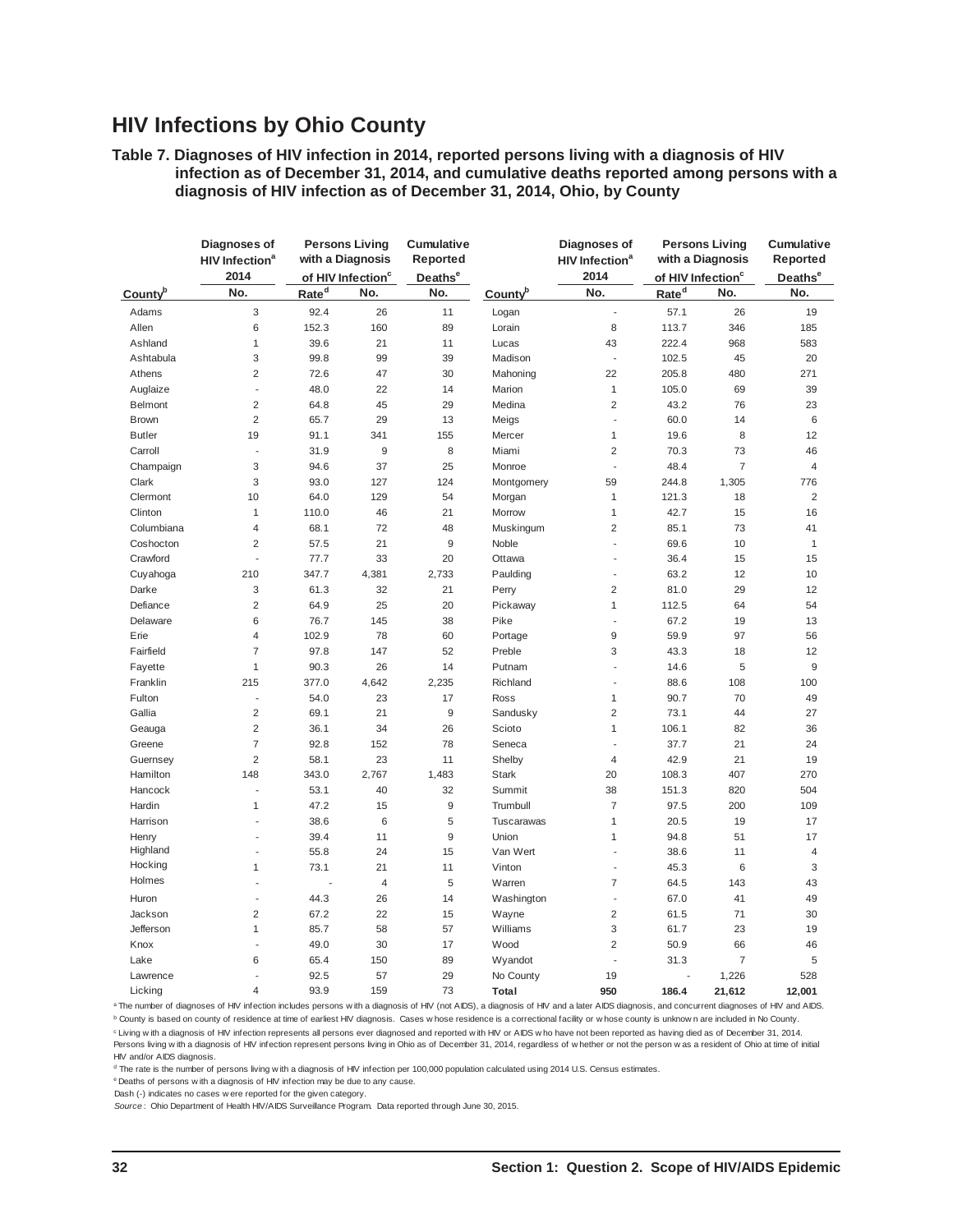Every county in Ohio has reported persons living with a diagnosis of HIV infection; however, the impact of HIV infections varies by county. Franklin County had the highest rate of HIV infection in Ohio (377.0 per 100,000 population) followed by Cuyahoga County (347.7 per 100,000 population) and Hamilton County (343.0 per 100,000 population) (**Table 7**).

While HIV affects the entire state, the majority of cases are from the counties containing the eight largest urban areas in Ohio. These counties include Summit County (Akron), Stark County (Canton), Hamilton County (Cincinnati), Cuyahoga County (Cleveland), Franklin County (Columbus), Montgomery County (Dayton), Lucas County (Toledo) and Mahoning County (Youngstown). These counties account for 73 percent of persons living with a diagnosis of HIV infection in Ohio in 2014; however, they account for 48 percent of Ohio's population. Of the rural counties, while Allen County had few new diagnosis of HIV infections reported in 2014 (six cases); they had the highest rate of persons living with a diagnosis of HIV infection in 2014 among rural Ohio counties (152.3 cases per 100,000 population) (**Table 7**).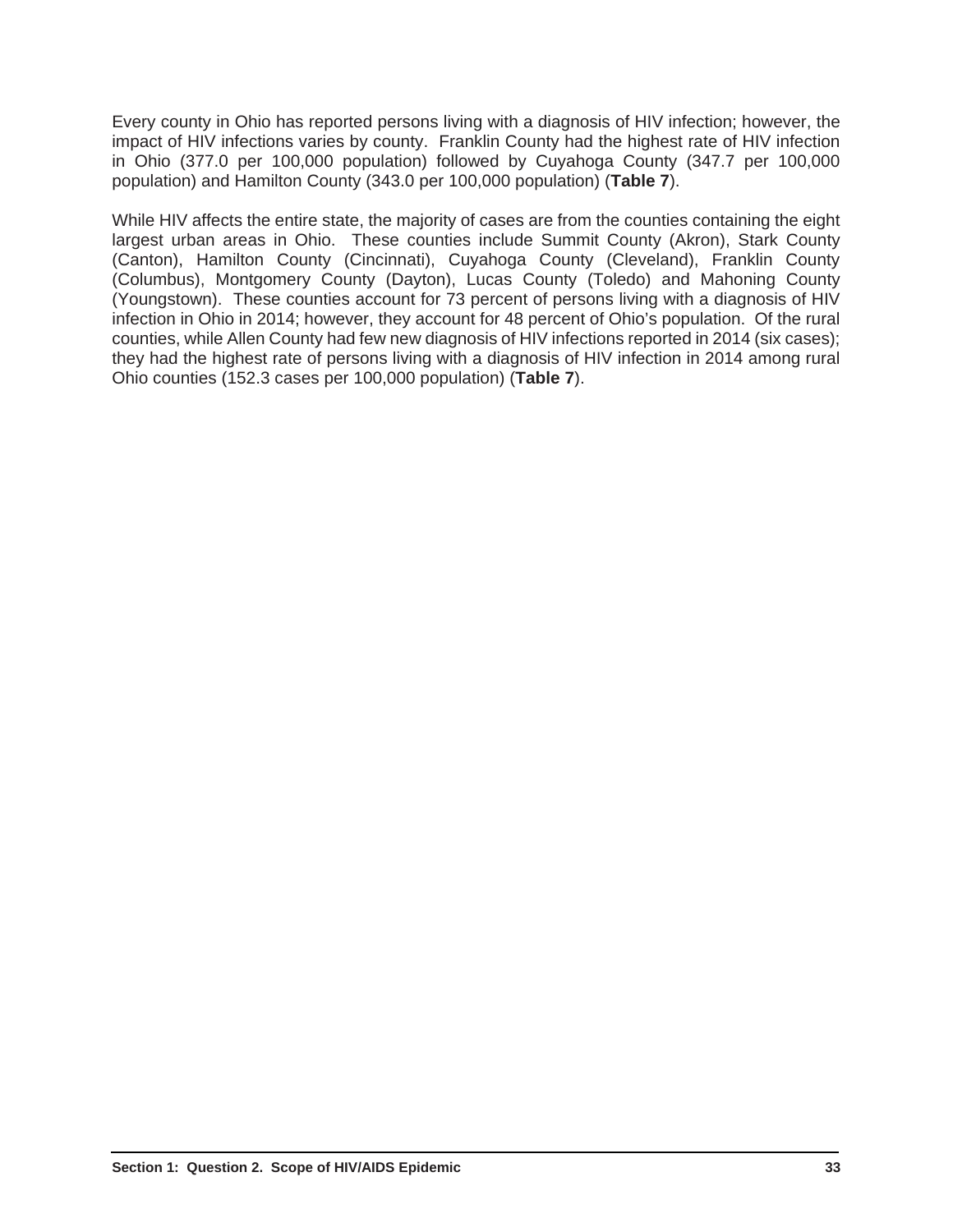# **HIV Infections and U.S. Census Data**

As discussed earlier, the demographic distribution of the HIV epidemic in Ohio differs from the distribution of Ohio's overall population. The following tables and graphs illustrate these differences.

|                                              |                   | Living with a Diagnosis of HIV Infection | <b>Census 2014 Estimates</b> |            |         |
|----------------------------------------------|-------------------|------------------------------------------|------------------------------|------------|---------|
| Demographic Characteristics                  | Rate <sup>a</sup> | No.                                      | $\frac{0}{0}$                | No.        | $\%$    |
| <b>Sex</b>                                   |                   |                                          |                              |            |         |
| <b>Males</b>                                 | 303.2             | 17,204                                   | 80%                          | 5,674,772  | 49%     |
| Females                                      | 74.5              | 4,408                                    | 20%                          | 5,919,391  | 51%     |
| Age as of 12/14                              |                   |                                          |                              |            |         |
| < 13                                         | 3.5               | 65                                       | $< 1\%$                      | 1,872,157  | 16%     |
| $13 - 14$                                    | 4.3               | 13                                       | $1\%$                        | 302,692    | 3%      |
| $15 - 19$                                    | 17.6              | 136                                      | 1%                           | 772,486    | 7%      |
| $20 - 24$                                    | 122.4             | 968                                      | 4%                           | 790,679    | 7%      |
| 25-29                                        | 225.4             | 1,688                                    | 8%                           | 748,820    | 6%      |
| 30-34                                        | 237.6             | 1,715                                    | 8%                           | 721,872    | 6%      |
| 35-39                                        | 288.3             | 1,959                                    | 9%                           | 679,595    | 6%      |
| 40-44                                        | 354.4             | 2,578                                    | 12%                          | 727,462    | 6%      |
| 45-49                                        | 467.0             | 3,531                                    | 16%                          | 756,038    | 7%      |
| 50-54                                        | 451.4             | 3,823                                    | 18%                          | 846,927    | 7%      |
| 55-64                                        | 258.2             | 4,070                                    | 19%                          | 1,576,266  | 14%     |
| $65+$                                        | 59.2              | 1,066                                    | 5%                           | 1,799,169  | 16%     |
| Race/Ethnicity                               |                   |                                          |                              |            |         |
| White, not Hispanic                          | 107.6             | 9,995                                    | 46%                          | 9,288,260  | 80%     |
| Black/African American, not Hispanic         | 670.1             | 9,558                                    | 44%                          | 1,426,459  | 12%     |
| Hispanic/Latino                              | 310.0             | 1,250                                    | 6%                           | 403,190    | 3%      |
| Asian/Pacific Islander                       | 43.2              | 101                                      | $1\%$                        | 233,593    | 2%      |
| American Indian/Alaska Native                | 95.5              | 21                                       | $1\%$                        | 21,989     | $< 1\%$ |
| Unknow <sub>n</sub>                          |                   | 687                                      | 3%                           |            |         |
| Race/Sex                                     |                   |                                          |                              |            |         |
| White, not Hispanic Males                    | 189.4             | 8,626                                    | 40%                          | 4,554,871  | 39%     |
| White, not Hispanic Females                  | 28.9              | 1,369                                    | 6%                           | 4,733,389  | 41%     |
| Black/African American, not Hispanic Males   | 1,027.7           | 6,999                                    | 32%                          | 681,061    | 6%      |
| Black/African American, not Hispanic Females | 343.3             | 2,559                                    | 12%                          | 745,398    | 6%      |
| Hispanic/Latino Males                        | 450.9             | 934                                      | 4%                           | 207,149    | 2%      |
| Hispanic/Latina Females                      | 161.2             | 316                                      | 1%                           | 196,041    | 2%      |
| Asian/Pacific Islander Males                 | 74.8              | 84                                       | $1\%$                        | 112,283    | 1%      |
| Asian/Pacific Islander Females               | 14.0              | 17                                       | $1\%$                        | 121,310    | 1%      |
| American Indian/Alaska Native Males          | 126.9             | 14                                       | 1%                           | 11,033     | $< 1\%$ |
| American Indian/Alaska Native Females        | 63.9              | $\overline{7}$                           | $< 1\%$                      | 10,956     | $< 1\%$ |
| Unknow n                                     |                   | 687                                      | 3%                           |            |         |
| Total                                        | 186.4             | 21.612                                   | 100%                         | 11,594,163 | 100%    |

#### **Table 8. Reported persons living with a diagnosis of HIV infection 2014 and U.S. Census 2014 estimates, by selected demographic characteristics**

*Notes:* Living with a diagnosis of HIV infection represents all persons ever diagnosed and reported with HIV or AIDS who have not been reported as having died as of December 31, 2014. Living with a diagnosis of HIV infection by current disease status includes cases of those diagnosed with HIV (not AIDS) and those diagnosed with AIDS as of December 31, 2014.

Asterisk (\*) indicates case count < 5 and/or rate not calculated because Census data is not applicable to the respective category.

a The rate is the number of persons living with a diagnosis of HIV infection per 100,000 population calculated using 2014 U.S. Census estimates.

*Source:* Ohio Department of Health HIV/AIDS Surveillance Program. Data reported through June 30, 2015.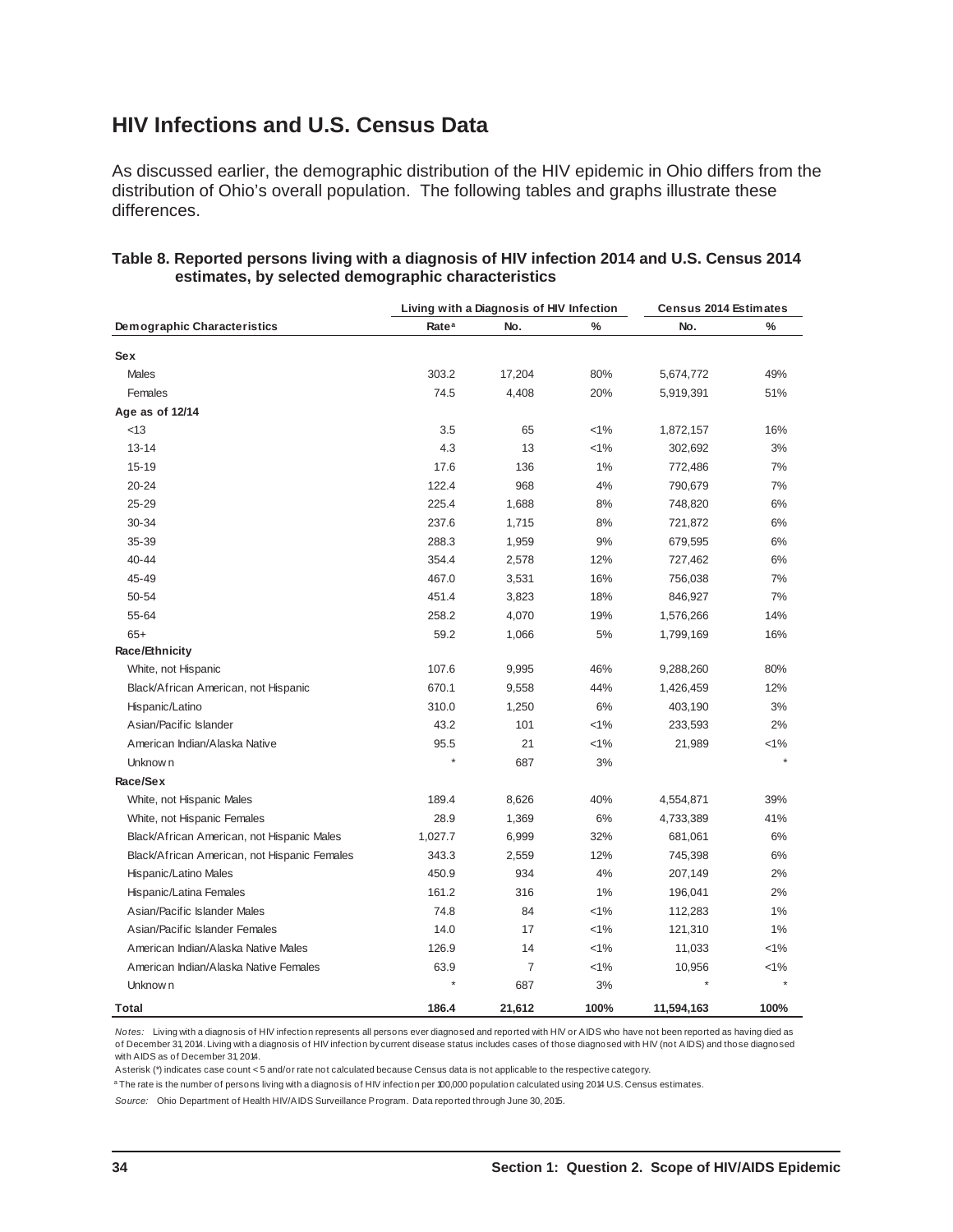Table 8 compares 2014 United States Census data to persons living with a diagnosis of HIV infection as of December 31, 2014 and demonstrates the disproportionate impact of HIV by sex and race/ethnicity. Although almost equal proportions of males and females reside in Ohio, 80 percent of Ohioans living with a diagnosis of HIV infection in 2014 were male. Black/African-American males and females each accounted for six percent of Ohio's population, but 32 percent of Ohioans living with a diagnosis of HIV infection in 2014 were black/African-American males and 12 percent were black females.



# **HIV Infections by Race/Ethnicity and Sex**

 Figure 4 illustrates the disproportionate impact of HIV on blacks/African Americans and Hispanic/Latinos. Twelve percent of Ohioans were black; however, 52 percent of Ohio's new diagnoses of HIV infection in 2014 and 44 percent of Ohioans living with a diagnosis of HIV infection in 2014 were black/African-American. Hispanic/Latinos comprised three percent of Ohio's population; however, seven percent of Ohio's new diagnoses of HIV infection in 2014 and six percent of Ohioans living with a diagnosis of HIV infection in 2014 were Hispanic/Latino.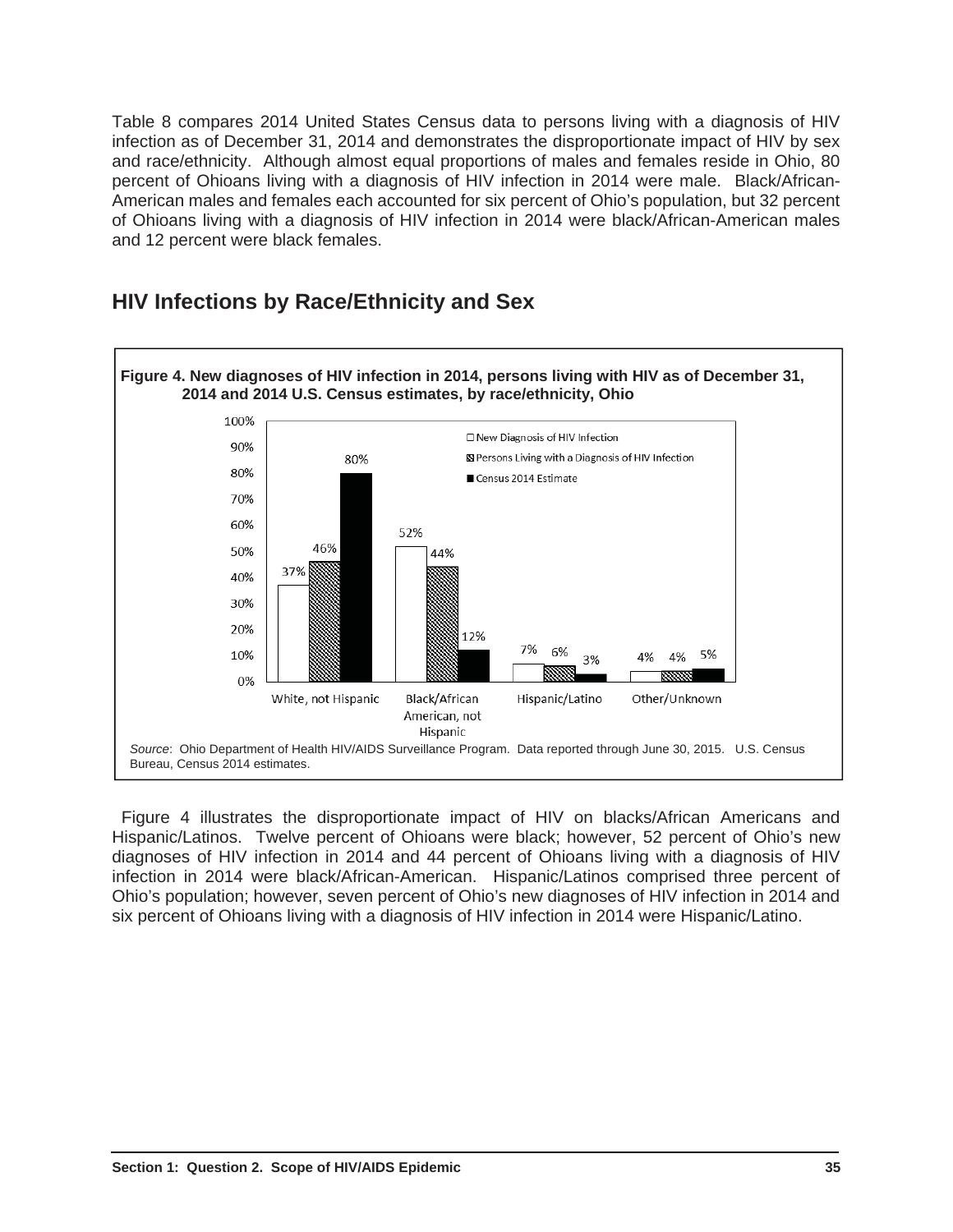|                                      | <b>Males</b> |         |                   |     | <b>Females</b> |                   | 2014 Diagnoses of HIV Infection |               |                   |  |
|--------------------------------------|--------------|---------|-------------------|-----|----------------|-------------------|---------------------------------|---------------|-------------------|--|
| Race/Ethnicity                       | No.          | $\%$    | Rate <sup>a</sup> | No. | $\frac{0}{0}$  | Rate <sup>a</sup> | No.                             | $\frac{0}{0}$ | Rate <sup>a</sup> |  |
| White, not Hispanic                  | 314          | 39%     | 6.9               | 41  | 30%            | 0.9               | 355                             | 37%           | 3.8               |  |
| Black/African American, not Hispanic | 412          | 51%     | 60.5              | 81  | 59%            | 10.9              | 493                             | 52%           | 34.6              |  |
| Hispanic/Latino                      | 59           | 7%      | 28.5              | 9   | 7%             | 4.6               | 68                              | 7%            | 16.9              |  |
| Asian/Pacific Islander               | 6            | $1\%$   | 5.3               | 2   | $\star$        | $\star$           | 8                               | $1\%$         | 3.4               |  |
| American Indian/Alaska Native        | ۰            | $\star$ | $^\star$          |     | $^\star$       | $\star$           |                                 | $< 1\%$       | $\star$           |  |
| Unknown                              | 22           | 2%      | $^\star$          | 3   | $\star$        | $^\star$          | 25                              | 3%            | $\star$           |  |
| <b>Total</b>                         | 813          | 100%    | 14.3              | 137 | 100%           | 2.3               | 950                             | 100%          | 8.2               |  |

### **Table 9. New diagnoses of HIV infection by race/ethnicity and sex, Ohio, 2014**

*Note:* Diagnoses of HIV infection include persons w ith a diagnosis of HIV (not AIDS), a diagnosis of HIV and an AIDS diagnosis w ithin 12 months (HIV & later AIDS), and concurrent diagnoses of HIV and AIDS.

Dash (-) indicates no cases. Asterisk (\*) indicates rate not calculated because case count < 5 or U.S. Census data is not applicable to the respective category.

<sup>a</sup> The rate is the number of persons living w ith a diagnosis of HIV infection per 100,000 population calculated using 2014 U.S. Census estimates.

*Source:* Ohio Department of Health HIV/AIDS Surveillance Program. Data reported through June 30, 2015.

Among Ohio males newly diagnosed with an HIV infection in 2014, 51 percent were black/African American, 39 percent were white and seven percent were Hispanic/Latino. Among females, 59 percent of new diagnoses of HIV infection were black/African American, 30 percent were white and seven percent were Hispanic/Latina (Table 9).

In 2014, the overall rate of new diagnoses of HIV infection was 8.2 per 100,000 population in Ohio. Males had over six times the rate of new diagnoses of HIV infection compared to females (14.3 per 100,000 males and 2.3 per 100,000 females). Blacks/African Americans had the highest rate of reported new diagnoses of HIV infection (34.6 per 100,000 blacks/African Americans) followed by Hispanic/Latinos (16.9 per 100,000 Hispanic/Latino(a)s). Among males, black/African American males had the highest rate of reported new diagnoses of HIV infection (60.5 per 100,000 black/African American males) followed by Hispanic/Latino males (28.5 per 100,000 Hispanic/Latino males). Among females, black/African-American females had the highest rate of reported diagnoses of HIV infection (10.9 per 100,000 black/African American females) followed by Hispanic/Latina females (4.6 per 100,000 Hispanic/Latina females) (Table 9).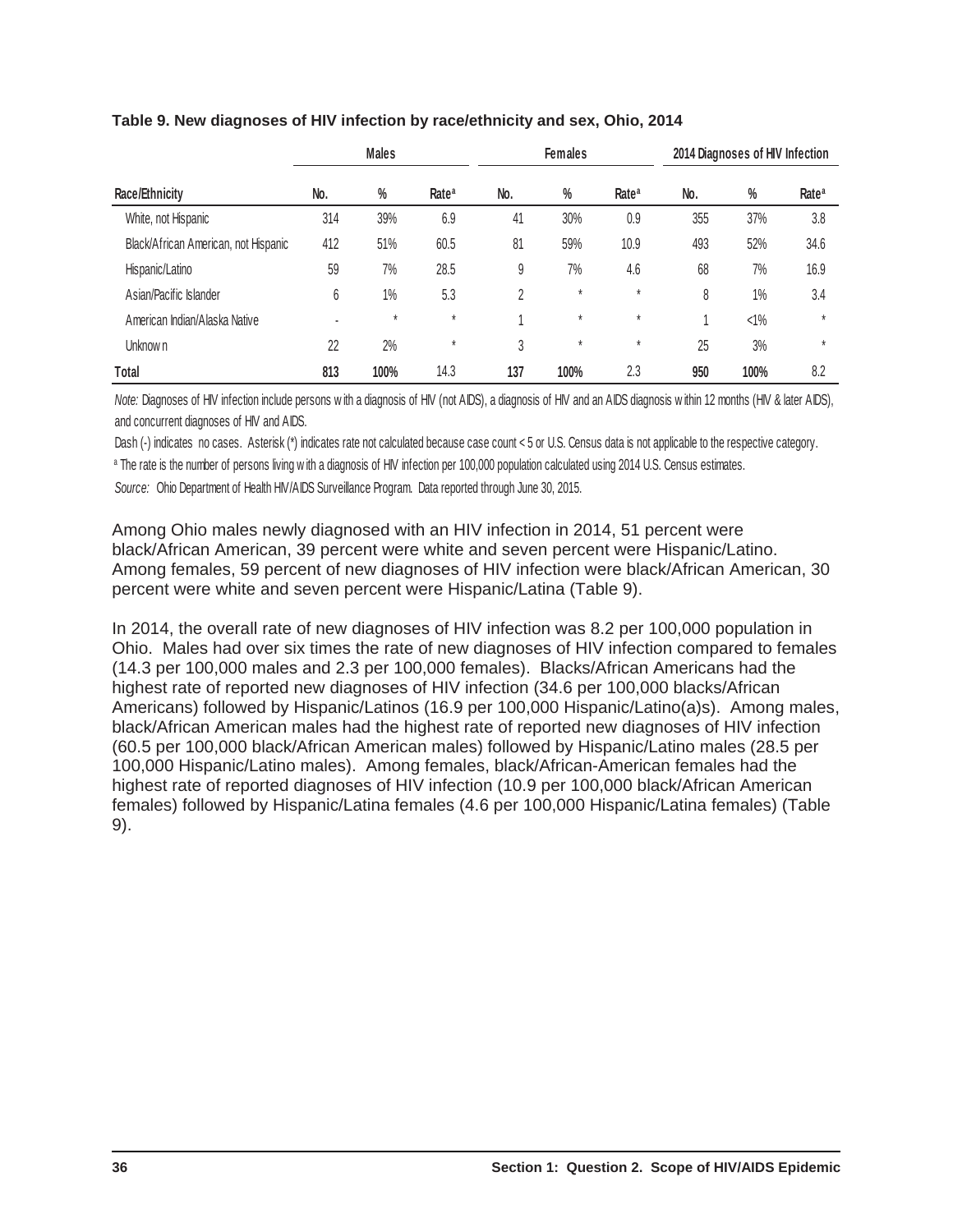## **HIV Infections by Age Group**

|                  | <b>Males</b>             |               | <b>Females</b>           |               | 2014 Diagnoses of HIV Infection |         |  |
|------------------|--------------------------|---------------|--------------------------|---------------|---------------------------------|---------|--|
| Age at Diagnosis | No.                      | $\frac{0}{0}$ | No.                      | $\frac{0}{0}$ | No.                             | %       |  |
| < 13             | 1                        | $< 1\%$       | $\overline{2}$           | $< 1\%$       | 3                               | $< 1\%$ |  |
| $13 - 14$        | $\overline{\phantom{a}}$ |               | $\overline{\phantom{a}}$ | ٠             | ٠                               |         |  |
| $15 - 19$        | 48                       | 6%            | 5                        | 4%            | 53                              | 6%      |  |
| $20 - 24$        | 198                      | 24%           | 19                       | 14%           | 217                             | 23%     |  |
| 25-29            | 162                      | 20%           | 19                       | 14%           | 181                             | 19%     |  |
| 30-34            | 103                      | 13%           | 18                       | 13%           | 121                             | 13%     |  |
| 35-39            | 74                       | 9%            | 22                       | 16%           | 96                              | 10%     |  |
| 40-44            | 73                       | 9%            | 13                       | 9%            | 86                              | 9%      |  |
| 45-49            | 72                       | 9%            | 15                       | 11%           | 87                              | 9%      |  |
| 50-54            | 33                       | 4%            | 7                        | 5%            | 40                              | 4%      |  |
| 55-64            | 43                       | 5%            | 12                       | 9%            | 55                              | 6%      |  |
| $65+$            | 6                        | $1\%$         | 5                        | 4%            | 11                              | $1\%$   |  |
| Total            | 813                      | 100%          | 137                      | 100%          | 950                             | 100%    |  |

**Table 10. New diagnoses of HIV infection by age group and sex, Ohio, 2014** 

*Note* : Diagnoses of HIV infection reflect cases of HIV diagnosed for the first time, including cases that are diagnosed with HIV, not AIDS; cases that are diagnosed with HIV and later progressed to AIDS; and cases concurrently with HIV and AIDS.

Dash (-) indicates no cases were reported for the given category.

*Source:* Ohio Department of Health HIV/AIDS Surveillance Program. Data reported through June 30, 2015.

The largest proportion of Ohio's new diagnoses of HIV infection in 2014 were 20-24 years of age (23 percent). Ohio males at the time of diagnosis of HIV infection were younger than females. Thirty percent of Ohio's males were 24 years or younger at the time of diagnosis of HIV infection compared to 18 percent of Ohio's females who were 24 years or younger at the time of diagnosis of HIV infection (**Table 10**).

|                  |     | White,<br>not Hispanic |                | <b>Black/African</b><br>American, not Hispanic |                          | Hispanic/Latino |     | Other/Unknown            |     | 2014 Diagnoses of HIV<br>Infection |  |
|------------------|-----|------------------------|----------------|------------------------------------------------|--------------------------|-----------------|-----|--------------------------|-----|------------------------------------|--|
| Age at Diagnosis | No. | $\frac{0}{0}$          | No.            | $\%$                                           | No.                      | $\%$            | No. | $\%$                     | No. | $\%$                               |  |
| < 13             | ٠   | ۰                      | $\overline{2}$ | $< 1\%$                                        |                          |                 | 1   | $< 1\%$                  | 3   | $< 1\%$                            |  |
| $13 - 14$        | ٠   |                        | ٠              | $\overline{\phantom{a}}$                       | $\overline{\phantom{a}}$ | ٠               | ٠   |                          | ٠   | $\overline{\phantom{a}}$           |  |
| 15-19            | 9   | 3%                     | 37             | 8%                                             | 5                        | 7%              | 2   | 6%                       | 53  | 6%                                 |  |
| $20 - 24$        | 44  | 12%                    | 152            | 31%                                            | 12                       | 18%             | 9   | 26%                      | 217 | 23%                                |  |
| 25-29            | 58  | 16%                    | 99             | 20%                                            | 16                       | 24%             | 8   | 24%                      | 181 | 19%                                |  |
| 30-34            | 49  | 14%                    | 62             | 13%                                            | 8                        | 12%             | 2   | 6%                       | 121 | 13%                                |  |
| 35-39            | 49  | 14%                    | 33             | 7%                                             | 9                        | 13%             | 5   | 15%                      | 96  | 10%                                |  |
| 40-44            | 43  | 12%                    | 29             | 6%                                             | 10                       | 15%             | 4   | 12%                      | 86  | 9%                                 |  |
| 45-49            | 47  | 13%                    | 32             | 6%                                             | 5                        | 7%              | 3   | 9%                       | 87  | 9%                                 |  |
| 50-54            | 24  | 7%                     | 15             | 3%                                             |                          | 1%              | ٠   | $\overline{\phantom{a}}$ | 40  | 4%                                 |  |
| 55-64            | 27  | 8%                     | 26             | 5%                                             | $\overline{2}$           | 3%              |     | $\overline{\phantom{a}}$ | 55  | 6%                                 |  |
| $65+$            | 5   | 1%                     | 6              | 1%                                             |                          |                 |     |                          | 11  | $1\%$                              |  |
| Total            | 355 | 100%                   | 493            | 100%                                           | 68                       | 100%            | 34  | 100%                     | 950 | 100%                               |  |

#### **Table 11. New diagnoses of HIV infection by age group and race/ethnicity, Ohio, 2014**

*Note* : Diagnoses of HIV infection reflect cases of HIV diagnosed for the first time, including cases that are diagnosed with HIV (not AIDS); cases diagnosed with HIV and later progressed to AIDS; and cases diagnosed concurrently with HIV and AIDS.

Dash (-) indicates no cases were reported for the given category.

*Source:* Ohio Department of Health HIV/AIDS Surveillance Program. Data reported through June 30, 2015.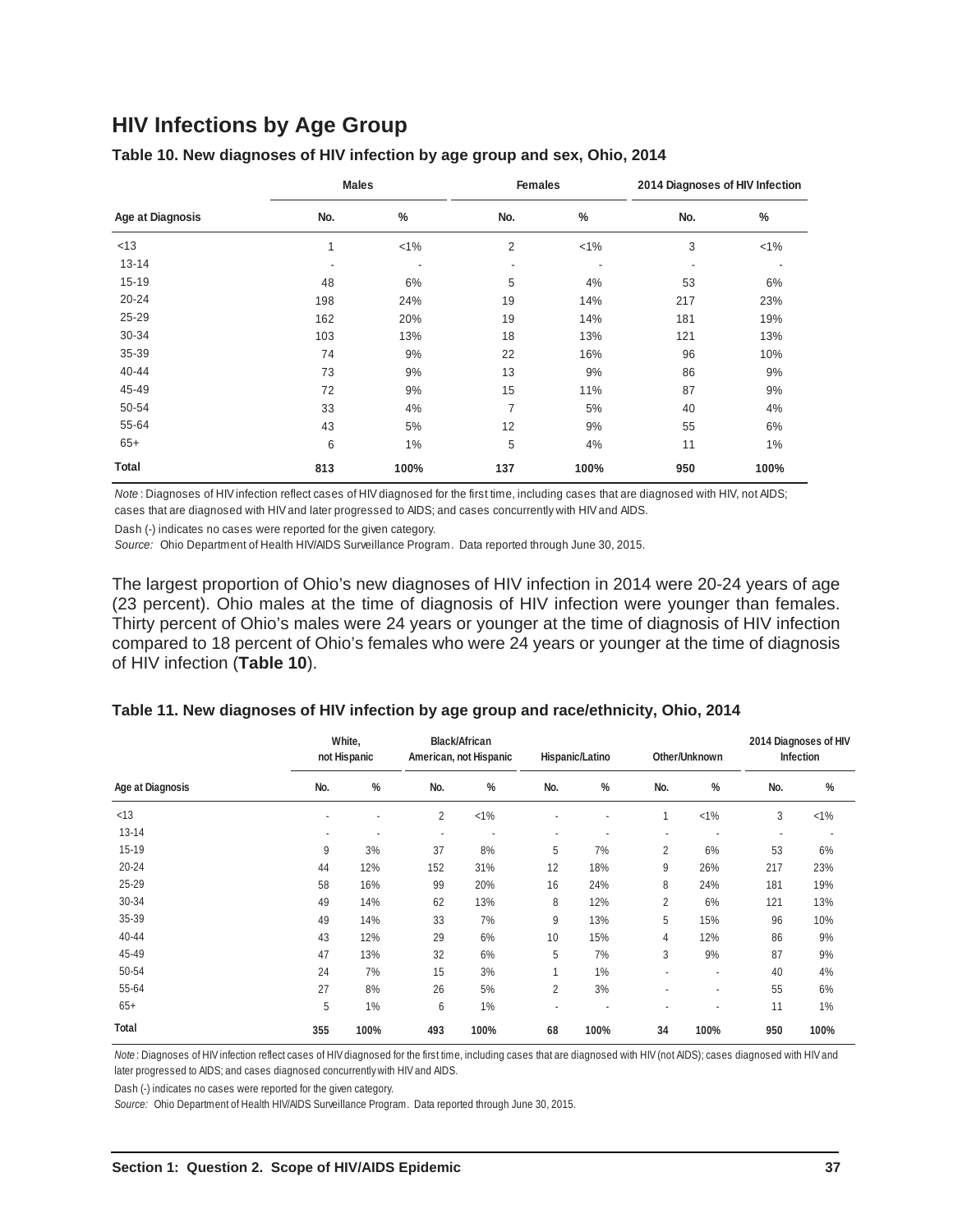The proportion of Ohio's reported diagnoses of HIV infection varied by age group among race/ethnicity categories. Black/African American Ohioans diagnosed with an HIV infection were younger when diagnosed compared to whites. Thirty-nine percent of blacks/African Americans were 24 years or younger at the time of diagnosis of HIV infection compared to 15 percent of whites. Comparisons with Hispanic/Latino or Other/Unknown race/ethnicity categories were not suitable due to the small number of cases in each age group (**Table 11**).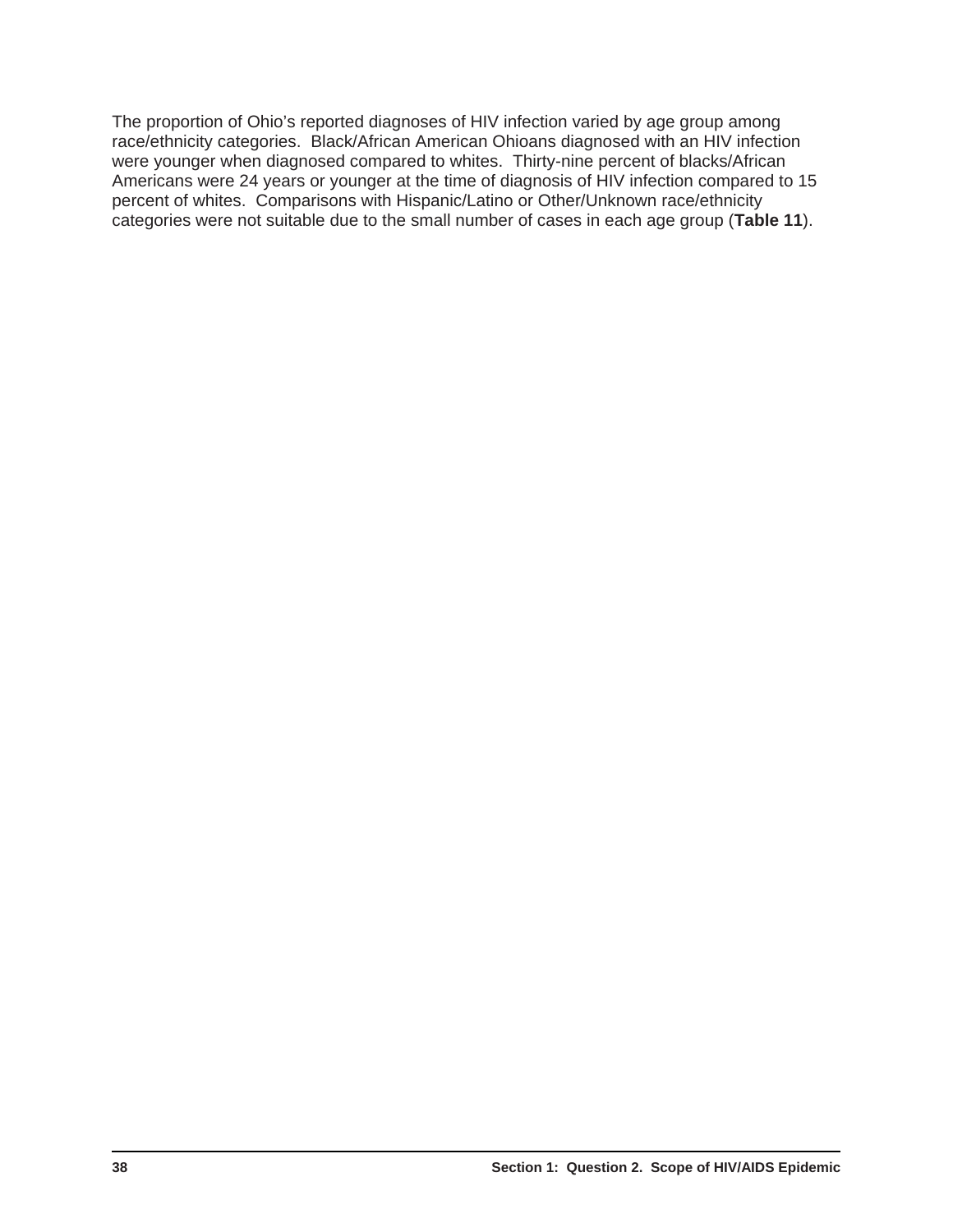## **Pediatric HIV Infections**

Pediatric HIV infections are classified as perinatal or other/unknown HIV transmissions. Perinatal HIV transmissions represent pediatric HIV infections from mother-to-child during pregnancy, delivery or breastfeeding one to four weeks after birth. Perinatal HIV transmission accounts for 91 percent of all AIDS cases among children under the age of 13 in the U.S. and 100 percent of all reported AIDS cases among children under the age of 13 in Ohio1. Children with other/unknown HIV transmissions represent pediatric HIV infections among children under the age of 13 whose mother HIV-status is negative or unknown at the time of the child's birth. Reports of pediatric HIV transmission are underestimated for several reasons including lack of routine HIV testing in physicians' practices – approximately 60 percent of Ohio pregnant women who had a live birth were tested2. Information from Ohio's Pregnancy Risk Assessment Monitoring System (PRAMS) indicates that only 72 percent of recent mothers were offered an HIV test during pregnancy or delivery in 2011 in Ohio. In addition, pregnant women may not seek appropriate prenatal care regardless of HIV-status. Even if follow-up on perinatal exposures were prioritized over other surveillance activities, we would have difficulties following all exposures until they meet the definition of sero-reversion because of mothers changing physicians and moving. In addition, children are considered sero-reverters by physicians before meeting the surveillance case definition making it difficult to identify perinatal exposures.

**Year of HIV Diagnosis**

|                                      |                          |                          |     |               |     | <b>IGAI UI IIIV DIAYIIUSIS</b> |     |               |                |               |  |  |  |  |
|--------------------------------------|--------------------------|--------------------------|-----|---------------|-----|--------------------------------|-----|---------------|----------------|---------------|--|--|--|--|
|                                      |                          | 2010                     |     | 2011          |     | 2012                           |     | 2013          |                | 2014          |  |  |  |  |
| <b>Demographic Characteristics</b>   | No.                      | $\frac{0}{0}$            | No. | $\frac{0}{0}$ | No. | $\frac{0}{0}$                  | No. | $\frac{0}{0}$ | No.            | $\frac{0}{0}$ |  |  |  |  |
| <b>Child Transmission Category</b>   |                          |                          |     |               |     |                                |     |               |                |               |  |  |  |  |
| Perinatal                            | 4                        | 80%                      | 3   | 100%          | 5   | 63%                            | 4   | 44%           | $\overline{2}$ | 67%           |  |  |  |  |
| Other/Unknown                        | 1                        | 20%                      |     |               | 3   | 37%                            | 5   | 56%           | 1              | 33%           |  |  |  |  |
| <b>Birth Country Status</b>          |                          |                          |     |               |     |                                |     |               |                |               |  |  |  |  |
| Foreign born                         | 5                        | 100%                     | 2   | 67%           | 8   | 100%                           | 9   | 100%          | 3              | 100%          |  |  |  |  |
| U.S. born                            | ۰                        | $\overline{\phantom{a}}$ | 1   | 33%           |     |                                |     |               |                |               |  |  |  |  |
| <b>Race/Ethnicity</b>                |                          |                          |     |               |     |                                |     |               |                |               |  |  |  |  |
| White, not Hispanic                  | $\overline{\phantom{a}}$ |                          |     |               |     |                                | 1   | 11%           | $\blacksquare$ |               |  |  |  |  |
| Black/African American, not Hispanic | 5                        | 100%                     | 2   | 67%           | 8   | 100%                           | 5   | 56%           | $\overline{2}$ | 67%           |  |  |  |  |
| Other/Unknown                        | ۰                        | ٠                        | 1   | 33%           |     | ۰                              | 3   | 33%           | 1              | 33%           |  |  |  |  |
| Total                                | 5                        | 100%                     | 3   | 100%          | 8   | 100%                           | 9   | 100%          | 3              | 100%          |  |  |  |  |

#### **Table 12. Reported perinatal HIV transmission diagnoses by birth country status and race/ethnicity, 2010-2014**

Other/Unknow n includes Hispanic/Latino, Asian/Pacific Islander, American Indian/Alaska Native and missing race/ethnicity. Notes: Diagnoses of HIV infection include persons with a diagnosis of HIV (not AIDS), a diagnosis of HIV and a later AIDS diagnosis, and concurrent diagnoses of HIV and AIDS. Diagnoses of HIV infection by year (2010-2014) represent all reported cases diagnosed in each year.

Dash (-) indicates no cases w ere reported for the given category.

l

*Source:* Ohio Department of Health HIV/AIDS Surveillance Program. Data reported through June 30, 2015.

<sup>1</sup> Centers for Disease Control and Prevention. "One Test. Two Lives". Atlanta: Department of Health and Human Services, Centers for Disease Control and Prevention http://www.cdc.gov/hiv/topics/perinatal/1test2lives/

<sup>2</sup> Ohio Department of Health, Ohio Pregnancy Risk Assessment Monitoring System. (2014). Prevention of perinatal HIV transmission and Ohio's HIV testing laws Retrieved from http://www.odh.ohio.gov/healthstats/pramshs/pramsdata.aspx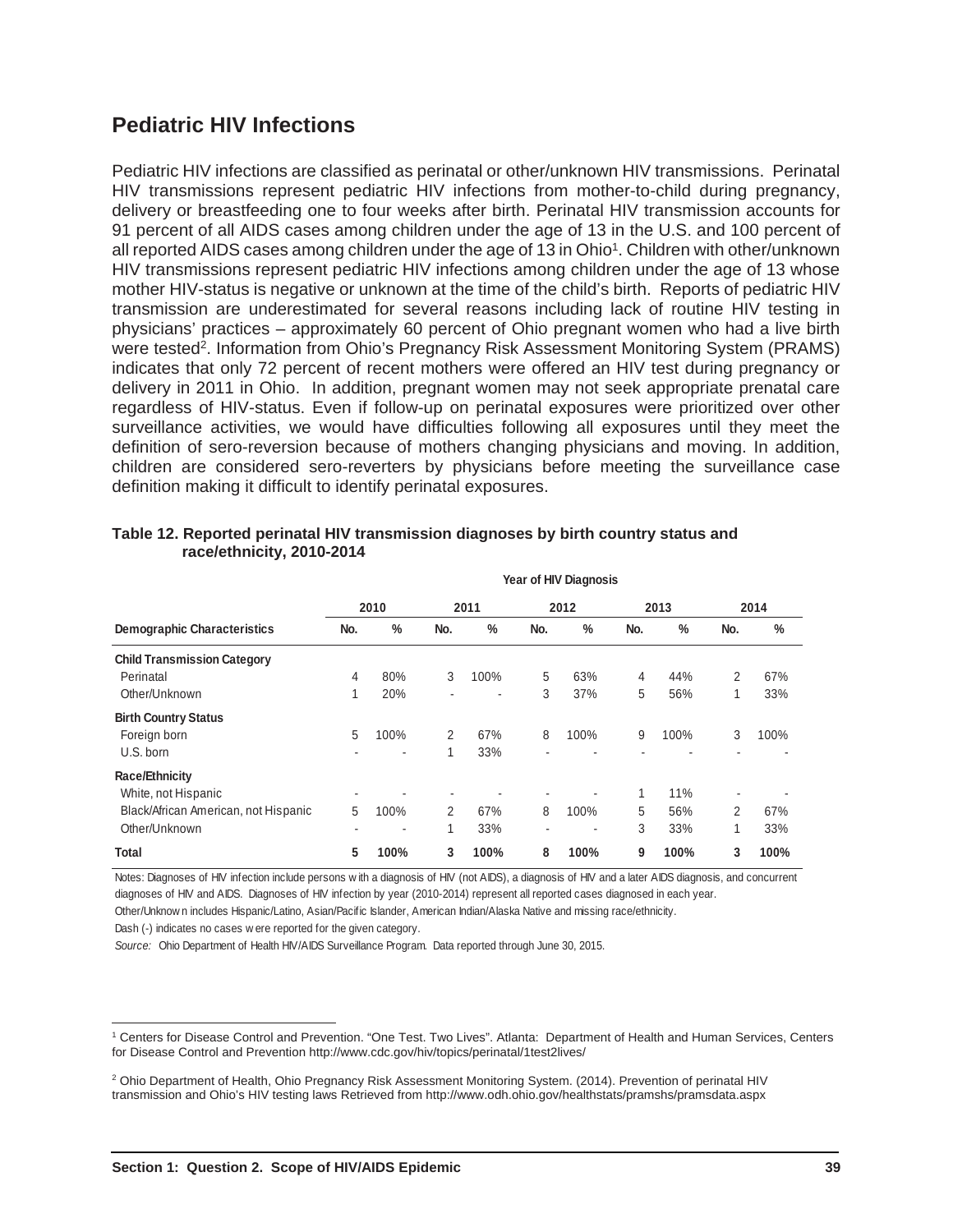Table 12 shows that the majority of pediatric HIV infections in any given year were perinatal infections; the exception is 2013 when 56 percent of children had other/unknown risk. Most pediatric HIV infections were among foreign-born and black/African-American children (**Table 12**).

# **HIV Infections by Mode of Transmission**

No identified risk (NIR)

Mode of transmission information is collected on the HIV/AIDS reporting form; however, the number of reports lacking this information is increasing and can be greater than 50 percent for some population groups in Ohio. A case is considered to have no identified risk reported (NIR) if risk information is absent from the initial case report. The case is considered NIR while epidemiologic follow-up is conducted. NIR was reported for 23 percent of Ohio males and 25 percent of Ohio females with a new diagnosis of HIV infection in 2014. For Ohioans living with a diagnosis of HIV infection in 2014, 17 percent of males and 21 percent of females were reported as having NIR. This lack of information may be attributed to a person's inability to identify risk, unwillingness to disclose risk behavior, or reluctance and/or inability to identify with a risk behavior as defined by CDC. Reports of HIV infection with NIR information are investigated in an attempt to reclassify them into a transmission category.

Because data reflecting recent HIV diagnoses have a large proportion of NIR cases due to inadequate time to investigate and reclassify, CDC transmission estimates for Ohio will be presented in this section. These are point estimates adjusted for reporting delays and for redistribution of cases in persons initially diagnosed as NIR; however they do not adjust for incomplete reporting. After adjustment for reporting delays and redistribution of cases among persons initially diagnosed as NIR, greater than 99 percent of cases were reclassified into a transmission category. Totals for estimated new diagnoses and persons living with a diagnosis of HIV infection do not match actual totals, due to elimination of cases not reclassified into a transmission category.

HIV transmission remains a key reporting indicator 33 years into the epidemic. Health care providers and others offering testing and treatment for HIV should continue to help patients understand why this remains critical to helping prevent HIV and AIDS in Ohio.

|                                     | <b>Males</b> |      | <b>Females</b> |      | Total |      |
|-------------------------------------|--------------|------|----------------|------|-------|------|
| <b>Transmission Category</b>        | No.          | %    | No.            | %    | No.   | %    |
| Male-to-male sexual contact         | 704          | 87%  | N/A            | 0%   | 704   | 74%  |
| Injection drug use (IDU)            | 29           | 4%   | 25             | 18%  | 54    | 6%   |
| Male-to-male sexual contact and IDU | 27           | 3%   | N/A            | 0%   | 27    | 3%   |
| Heterosexual contact                | 53           | 6%   | 112            | 82%  | 165   | 17%  |
| <b>Total</b>                        | 813          | 100% | 137            | 100% | 950   | 100% |

#### **Table 13. New diagnoses of HIV infection by estimated transmission category and sex, Ohio, 2014**

Note: Numbers do not represent actual cases of HIV infection reported in each transmission category. Data reflect point estimates of cases of HIV infection statistically adjusted for reporting delays and redistribution of cases in persons initially reported without an identified transmission. The estimates have not been adjusted for incomplete reporting. Numbers of cases of HIV include persons with a diagnosis of HIV (not AIDS), a diagnosis of HIV and later AIDS diagnosis, and concurrent diagnoses of HIV and AIDS. Source: Ohio Department of Health HIV Surveillance Program. Data reported through June 30, 2015.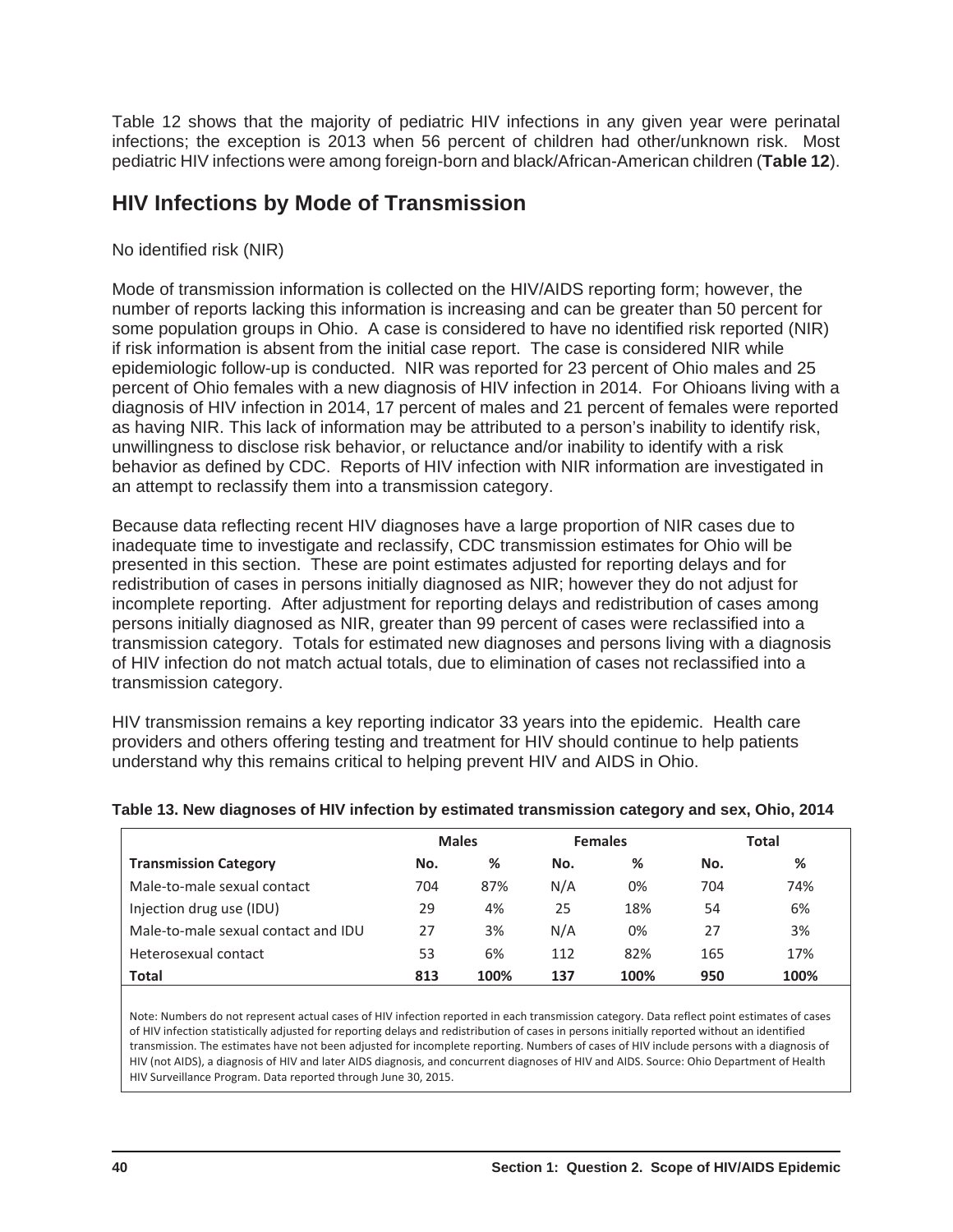Ohio's estimated leading mode of transmission for new diagnoses of HIV infection in 2014 was male-to-male sexual contact followed by heterosexual contact. Among males, an estimated 87 percent of cases were attributed to male-to-male sexual contact, six percent to heterosexual contact and four percent to injection drug use. Among females, an estimated 82 percent of cases were attributed to heterosexual contact and 18 percent to injection drug use (**Table 13**).

|                                     |     | White.<br>not Hispanic |     | Black/African<br>American, not Hispanic |     | Hispanic/Latino |     | Other/Unknown |     | 2014 Diagnoses of HIV<br>Infection |
|-------------------------------------|-----|------------------------|-----|-----------------------------------------|-----|-----------------|-----|---------------|-----|------------------------------------|
| <b>Transmission Category</b>        | No. | $\%$                   | No. | %                                       | No. | $\%$            | No. | $\%$          | No. | %                                  |
| Male-to-male sexual contact         | 274 | 77%                    | 360 | 73%                                     | 47  | 69%             | 23  | 68%           | 762 | 80%                                |
| Injection drug use (IDU)            | 27  | 8%                     | 18  | 4%                                      | 9   | 13%             |     | 3%            | 62  | 7%                                 |
| Male-to-male sexual contact and IDU | 17  | 5%                     | 6   | $1\%$                                   | 3   | 4%              | 2   | 6%            | 27  | 3%                                 |
| Heterosexual contact                | 37  | 10%                    | 109 | 22%                                     | 9   | 13%             | 8   | 24%           | 293 | 31%                                |
| Total                               | 355 | 100%                   | 493 | 100%                                    | 68  | 100%            | 34  | 100%          | 950 | 100%                               |

#### **Table 14. New diagnoses of HIV infection by estimated transmission category and race/ethnicity, Ohio, 2014**

*Source:* Ohio Department of Health HIV/AIDS Surveillance Program. Data reported through June 30, 2015. *Note* : Numbers do not represent actual cases of HIV infection. They are point estimates of cases of HIV diagnoses statistically adjusted for reporting delays and for redistribution of cases in persons initially reported without an identified risk. The estimates have not been adjusted for incomplete reporting. Numbers of cases of HIV infection include persons with a diagnosis of HIV(not AIDS), a diagnosis of HIV and a later AIDS diagnosis and concurrent diagnoses of HIV and AIDS.

Male-to-male sex was estimated as the leading mode of HIV transmission across all racial/ethnic groups in Ohio. Black/African Americans and Hispanic/Latinos had a lower estimated percentage of HIV cases attributed to male-to-male sexual contact compared to whites and a larger percentage of estimated HIV cases attributed to heterosexual contact compared to whites. Hispanic/Latinos had a higher estimated percentage of estimated HIV cases attributed to injection drug use compared to whites (**Table 14**).

|                                     |        | 2010 |        | 2011 |        | 2012 |        | 2013          |        | 2014 |
|-------------------------------------|--------|------|--------|------|--------|------|--------|---------------|--------|------|
| <b>Transmission Category</b>        | No.    | $\%$ | No.    | $\%$ | No.    | $\%$ | No.    | $\frac{0}{0}$ | No.    | $\%$ |
| Male-to-male sexual contact         | 10.762 | 61%  | 11.472 | 62%  | 12.202 | 62%  | 12.948 | 63%           | 13.641 | 63%  |
| Injection drug use (IDU)            | 1,537  | 9%   | .593   | 9%   | .650   | 8%   | 1.715  | 8%            | 1.768  | 8%   |
| Male-to-male sexual contact and IDU | 856    | 5%   | 883    | 5%   | 915    | 5%   | 940    | 5%            | 968    | 4%   |
| Heterosexual contact                | 4.438  | 25%  | 4.665  | 25%  | 4.869  | 25%  | 5.076  | 25%           | 5,235  | 24%  |
| Total                               | 17.593 | 100% | 18,613 | 100% | 19.636 | 100% | 20.679 | 100%          | 21.612 | 100% |

#### **Table 15. Persons living with a diagnosis of HIV infection by estimated transmission category, Ohio, 2010-2014**

*Source:* Ohio Department of Health HIV/AIDS Surveillance Program. Data reported through June 30, 2015. *Note* : Numbers do not represent actual cases of HIV infection. They are point estimates of cases of HIV diagnoses statistically adjusted for reporting delays and for redistribution of cases in persons initially reported without an identified risk. The estimates have not been adjusted for incomplete reporting. Numbers of cases of HIV infection include persons with a diagnosis of HIV(not AIDS), a diagnosis of HIV and a later AIDS diagnosis and concurrent diagnoses of HIV and AIDS.

Table 15 further illustrates that for persons living with a diagnosis of HIV infection, the leading estimated mode of transmission continues to be male-to-male sexual contact, followed by heterosexual contact and primary injection drug use. The proportion of persons living with a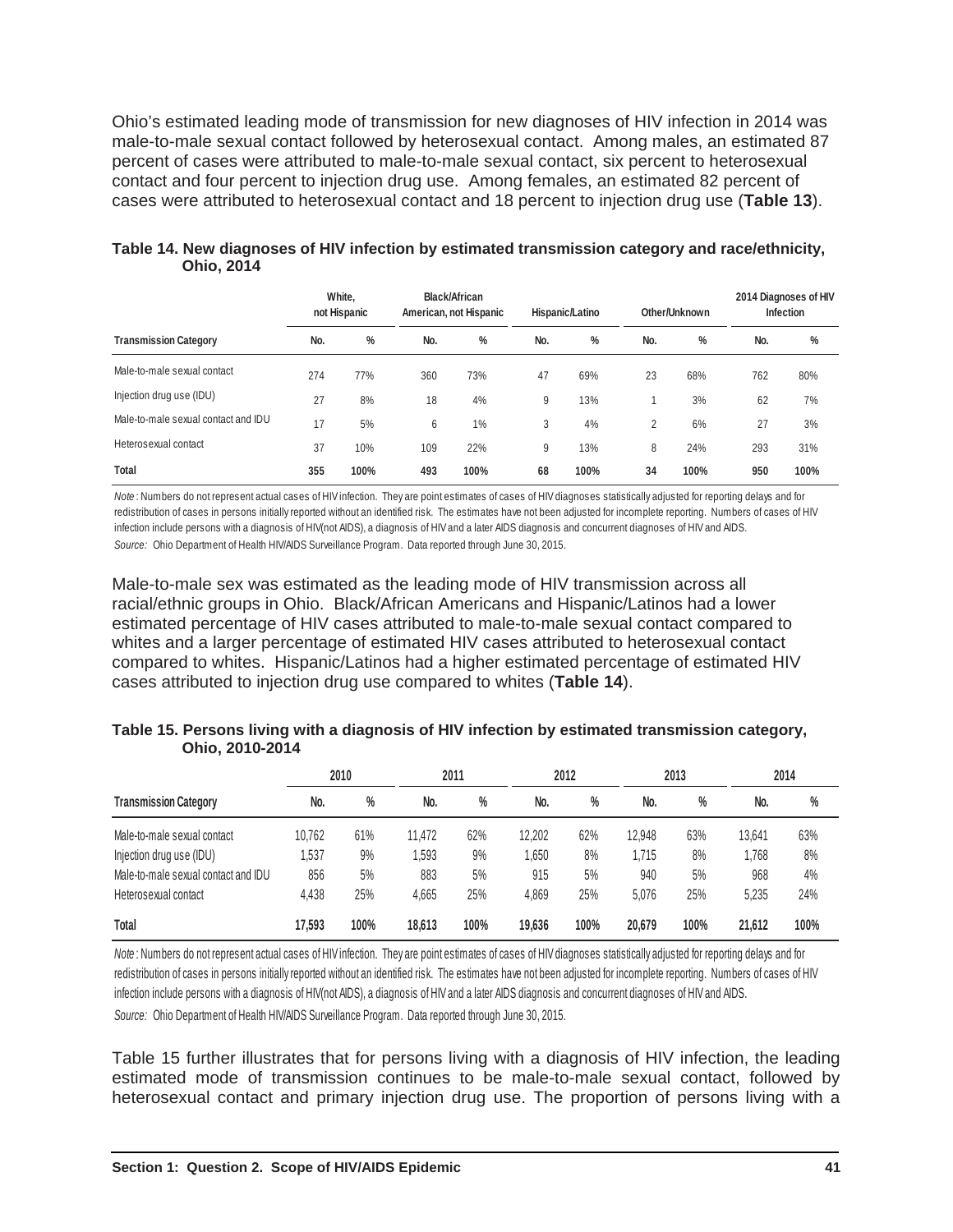diagnosis of HIV infection among the three estimated modes of transmission remains relatively stable during the five-year period. Estimates indicate the number of persons living with a diagnosis of HIV infection reporting male-to-male sexual contact increased 27 percent from 2010 through 2014. Those reporting heterosexual contact increased 18 percent and those reporting injection drug use increased 15 percent during the same period.

# **AIDS Trends**

As new drug treatments make it possible for HIV infected individuals to remain asymptomatic, the number of new AIDS diagnoses and AIDS-related deaths has declined since 1996. AIDS incidence (the number of new AIDS diagnoses) is no longer the gold standard to monitor the HIV/AIDS epidemic. However, it is important to continue monitoring AIDS incidence and mortality, as one measure of the efficacy of improved treatments and help identify groups that might not be receiving care, for whom treatment has not been successful or who have not tested to learn their status. Examining the period between HIV diagnosis and AIDS diagnosis helps to identify persons who may not be diagnosed with HIV early in the course of the disease. Data should be interpreted with caution, as it is possible some cases reported with a diagnosis of HIV less than 12 months prior to their AIDS diagnosis may have previously tested anonymously or confidentially in a different state and not reported in Ohio.

|                                      | <b>Males</b> |                   | <b>Females</b>           |                   | 2014 AIDS Diagnoses |                   |
|--------------------------------------|--------------|-------------------|--------------------------|-------------------|---------------------|-------------------|
| Race/Ethnicity                       | No.          | Rate <sup>a</sup> | No.                      | Rate <sup>a</sup> | No.                 | Rate <sup>a</sup> |
| White, not Hispanic                  | 133          | 2.9               | 20                       | 0.4               | 153                 | 1.6               |
| Black/African American, not Hispanic | 142          | 20.8              | 43                       | 5.8               | 185                 | 13.0              |
| Hispanic/Latino                      | 20           | 9.7               | $\overline{\phantom{a}}$ | $^\star$          | 20                  | 5.0               |
| Asian/Pacific Islander               | 3            | $\star$           |                          | $^\star$          | 4                   | $\star$           |
| American Indian/Alaska Native        |              | $\star$           | $\overline{\phantom{a}}$ | $^\star$          |                     | $\star$           |
| Unknow n                             | 10           | $\star$           | $\overline{2}$           | $\star$           | 12                  | $\star$           |
| <b>Total</b>                         | 309          | 5.4               | 66                       | 1.1               | 375                 | 3.2               |

## **Table 16. Reported AIDS diagnoses by race and sex, 2014**

*Note:* Data reflects all persons with an AIDS diagnoses in 2014.

Dash (-) indicates no cases. Asterisk (\*) indicates rate not calculated because case count < 5 and/or U.S. Census data is not applicable to the respective category.

a The rate is the number of persons living with a diagnosis of HIV infection per 100,000 population calculated using 2014 U.S. Census estimates.

*Source:* Ohio Department of Health HIV/AIDS Surveillance Program. Data reported through June 30, 2015.

Table 16 shows the rates per 100,000 population of reported AIDS diagnoses by race and sex in Ohio in 2014. The rates depict the disproportionate impact of AIDS by race and sex. Almost half (49 percent) of persons in Ohio with AIDS diagnoses were black/African American. The rate of reported AIDS diagnoses among black/African Americans (13.0 per 100,000 blacks) was eight times greater compared to whites (1.6 per 100,000 whites). The rate of reported AIDS diagnoses per 100,000 population was higher among black/African American (20.8 per 100,000 black/African American males) and Hispanic/Latino males (9.7 per 100,000 Hispanic/Latino males) compared to white males (2.9 per 100,000 white males). The rate of reported AIDS diagnoses per 100,000 population was also greater among black/African-American females (5.8 per 100,000 black/African American females) compared to white females (0.4 per 100,000 white females) in Ohio (**Table 16**).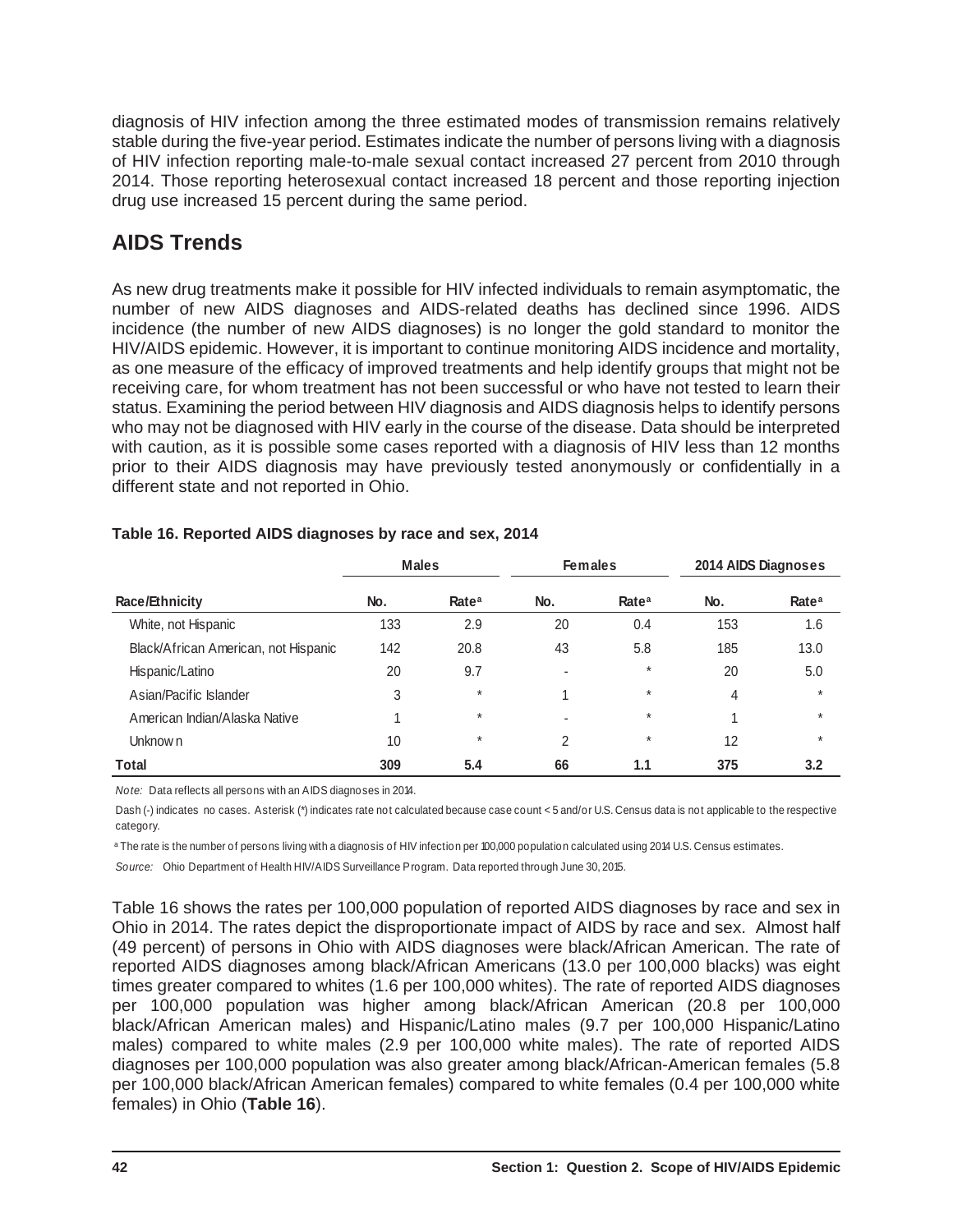#### **Table 17. Time to an AIDS diagnosis after a diagnosis of HIV infection by selected characteristics, Ohio, 2014**

| <b>Total AIDS</b><br><12 Months after<br>>= 12 Months after<br><b>Diagnoses</b><br><b>HIV Diagnosis</b><br><b>HIV Diagnosis<sup>a</sup></b><br>%<br>$\%$<br>Characteristic<br>No.<br>No.<br>No.<br>℅<br><b>Sex</b><br>Males<br>309<br>82%<br>104<br>81%<br>205<br>83%<br>18%<br>25<br>19%<br>41<br>17%<br>Females<br>66<br>Age at AIDS diagnosis<br>< 13<br>$\overline{a}$<br>$13 - 14$<br>$\overline{a}$<br>$\overline{a}$<br>$\overline{a}$<br>$15 - 19$<br>$\mathbf{1}$<br>$< 1\%$<br>1<br>$< 1\%$<br>$\overline{a}$<br>$\overline{\phantom{a}}$<br>20-24<br>42<br>11%<br>9<br>7%<br>33<br>13%<br>$25 - 29$<br>45<br>12%<br>12%<br>29<br>12%<br>16<br>30-34<br>57<br>15%<br>15<br>12%<br>42<br>17%<br>35-39<br>36<br>10%<br>13<br>10%<br>23<br>9%<br>$40 - 44$<br>45<br>12%<br>20<br>16%<br>25<br>10%<br>45-49<br>48<br>13%<br>12<br>9%<br>36<br>15%<br>50-54<br>43<br>11%<br>25<br>19%<br>18<br>7%<br>55-64<br>13%<br>17<br>13%<br>31<br>13%<br>48<br>$\mathbf{Z}$<br>$65+$<br>3%<br>2%<br>8<br>3%<br>10<br><b>Race/Ethnicity</b><br>51<br>40%<br>White, not Hispanic<br>153<br>41%<br>102<br>41%<br>185<br>49%<br>64<br>50%<br>121<br>49%<br>Black/African American, not Hispanic<br>7%<br>20<br>5%<br>3<br>2%<br>17<br>Hispanic/Latino<br>2<br>2<br>$\overline{4}$<br>1%<br>2%<br>1%<br>Asian/Pacific Islander<br>$\mathbf{1}$<br>$< 1\%$<br>$\mathbf{1}$<br>American Indian/Alaska Native<br>1%<br>$\overline{a}$<br>3%<br>Unknow n<br>12<br>8<br>6%<br>4<br>2%<br>Race/Sex<br>133<br>35%<br>44<br>34%<br>89<br>36%<br>White, not Hispanic Males<br>20<br>5%<br>$\overline{7}$<br>5%<br>13<br>5%<br>White, not Hispanic Females<br>142<br>38%<br>48<br>37%<br>94<br>38%<br>Black/African American, not Hispanic Males<br>11%<br>12%<br>11%<br>Black/African American, not Hispanic Females<br>43<br>16<br>27<br>20<br>5%<br>3<br>2%<br>17<br>7%<br>Hispanic/Latino Males<br>Hispanic/Latina Females<br>$\overline{a}$<br>$\overline{a}$<br>$\overline{a}$<br>$\overline{a}$<br>3<br>2<br>Asian/Pacific Islander Males<br>1%<br>$\mathbf{1}$<br>1%<br>1%<br>$< 1\%$<br>Asian/Pacific Islander Females<br>$\mathbf{1}$<br>$\mathbf{1}$<br>1%<br>$\overline{a}$<br>American Indian/Alaska Native Males<br>$\mathbf{1}$<br>$< 1\%$<br>$\mathbf{1}$<br>1%<br>$\overline{a}$<br>American Indian/Alaska Native Females<br>3%<br>12<br>8<br>6%<br>$\overline{4}$<br>2%<br>Unknow n<br><b>Transmission Category</b><br>Male adult or adolescent<br>186<br>60%<br>52%<br>132<br>64%<br>Male-to-male sexual contact<br>54<br>7<br>2%<br>3<br>3%<br>4<br>2%<br>Injection drug use (IDU)<br>$\overline{7}$<br>2%<br>7<br>7%<br>Male-to-male sexual contact and IDU<br>$\overline{a}$<br>Heterosexual contact<br>28<br>9%<br>15<br>14%<br>13<br>6%<br>Other/unknow n<br>81<br>26%<br>25<br>24%<br>27%<br>56<br>104<br>Subtotal<br>309<br>100%<br>100%<br>205<br>100%<br>Female adult or adolescent<br>Injection drug use<br>5<br>8%<br>$\overline{2}$<br>8%<br>3<br>7%<br>Heterosexual contact<br>40<br>61%<br>15<br>60%<br>25<br>61%<br>21<br>32%<br>8<br>32%<br>13<br>32%<br>Other/unknow n<br>25<br>66<br>100%<br>100%<br>41<br>100%<br>Subtotal<br>Child (<13 yrs at diagnosis)<br>Perinatal<br>Other/unknow n<br>Subtotal |       | <b>AIDS Diagnoses</b> |  |     |  |     |  |  |
|-------------------------------------------------------------------------------------------------------------------------------------------------------------------------------------------------------------------------------------------------------------------------------------------------------------------------------------------------------------------------------------------------------------------------------------------------------------------------------------------------------------------------------------------------------------------------------------------------------------------------------------------------------------------------------------------------------------------------------------------------------------------------------------------------------------------------------------------------------------------------------------------------------------------------------------------------------------------------------------------------------------------------------------------------------------------------------------------------------------------------------------------------------------------------------------------------------------------------------------------------------------------------------------------------------------------------------------------------------------------------------------------------------------------------------------------------------------------------------------------------------------------------------------------------------------------------------------------------------------------------------------------------------------------------------------------------------------------------------------------------------------------------------------------------------------------------------------------------------------------------------------------------------------------------------------------------------------------------------------------------------------------------------------------------------------------------------------------------------------------------------------------------------------------------------------------------------------------------------------------------------------------------------------------------------------------------------------------------------------------------------------------------------------------------------------------------------------------------------------------------------------------------------------------------------------------------------------------------------------------------------------------------------------------------------------------------------------------------------------------------------------------------------------------------------------------------------------------------------------------------------------------------------------------------------------------------------------------------------------------------------------------------------------------------------------------------------------------------------------------------------------------------------------------------------------------------------------------------|-------|-----------------------|--|-----|--|-----|--|--|
|                                                                                                                                                                                                                                                                                                                                                                                                                                                                                                                                                                                                                                                                                                                                                                                                                                                                                                                                                                                                                                                                                                                                                                                                                                                                                                                                                                                                                                                                                                                                                                                                                                                                                                                                                                                                                                                                                                                                                                                                                                                                                                                                                                                                                                                                                                                                                                                                                                                                                                                                                                                                                                                                                                                                                                                                                                                                                                                                                                                                                                                                                                                                                                                                                         |       |                       |  |     |  |     |  |  |
|                                                                                                                                                                                                                                                                                                                                                                                                                                                                                                                                                                                                                                                                                                                                                                                                                                                                                                                                                                                                                                                                                                                                                                                                                                                                                                                                                                                                                                                                                                                                                                                                                                                                                                                                                                                                                                                                                                                                                                                                                                                                                                                                                                                                                                                                                                                                                                                                                                                                                                                                                                                                                                                                                                                                                                                                                                                                                                                                                                                                                                                                                                                                                                                                                         |       |                       |  |     |  |     |  |  |
|                                                                                                                                                                                                                                                                                                                                                                                                                                                                                                                                                                                                                                                                                                                                                                                                                                                                                                                                                                                                                                                                                                                                                                                                                                                                                                                                                                                                                                                                                                                                                                                                                                                                                                                                                                                                                                                                                                                                                                                                                                                                                                                                                                                                                                                                                                                                                                                                                                                                                                                                                                                                                                                                                                                                                                                                                                                                                                                                                                                                                                                                                                                                                                                                                         |       |                       |  |     |  |     |  |  |
|                                                                                                                                                                                                                                                                                                                                                                                                                                                                                                                                                                                                                                                                                                                                                                                                                                                                                                                                                                                                                                                                                                                                                                                                                                                                                                                                                                                                                                                                                                                                                                                                                                                                                                                                                                                                                                                                                                                                                                                                                                                                                                                                                                                                                                                                                                                                                                                                                                                                                                                                                                                                                                                                                                                                                                                                                                                                                                                                                                                                                                                                                                                                                                                                                         |       |                       |  |     |  |     |  |  |
|                                                                                                                                                                                                                                                                                                                                                                                                                                                                                                                                                                                                                                                                                                                                                                                                                                                                                                                                                                                                                                                                                                                                                                                                                                                                                                                                                                                                                                                                                                                                                                                                                                                                                                                                                                                                                                                                                                                                                                                                                                                                                                                                                                                                                                                                                                                                                                                                                                                                                                                                                                                                                                                                                                                                                                                                                                                                                                                                                                                                                                                                                                                                                                                                                         |       |                       |  |     |  |     |  |  |
|                                                                                                                                                                                                                                                                                                                                                                                                                                                                                                                                                                                                                                                                                                                                                                                                                                                                                                                                                                                                                                                                                                                                                                                                                                                                                                                                                                                                                                                                                                                                                                                                                                                                                                                                                                                                                                                                                                                                                                                                                                                                                                                                                                                                                                                                                                                                                                                                                                                                                                                                                                                                                                                                                                                                                                                                                                                                                                                                                                                                                                                                                                                                                                                                                         |       |                       |  |     |  |     |  |  |
|                                                                                                                                                                                                                                                                                                                                                                                                                                                                                                                                                                                                                                                                                                                                                                                                                                                                                                                                                                                                                                                                                                                                                                                                                                                                                                                                                                                                                                                                                                                                                                                                                                                                                                                                                                                                                                                                                                                                                                                                                                                                                                                                                                                                                                                                                                                                                                                                                                                                                                                                                                                                                                                                                                                                                                                                                                                                                                                                                                                                                                                                                                                                                                                                                         |       |                       |  |     |  |     |  |  |
|                                                                                                                                                                                                                                                                                                                                                                                                                                                                                                                                                                                                                                                                                                                                                                                                                                                                                                                                                                                                                                                                                                                                                                                                                                                                                                                                                                                                                                                                                                                                                                                                                                                                                                                                                                                                                                                                                                                                                                                                                                                                                                                                                                                                                                                                                                                                                                                                                                                                                                                                                                                                                                                                                                                                                                                                                                                                                                                                                                                                                                                                                                                                                                                                                         |       |                       |  |     |  |     |  |  |
|                                                                                                                                                                                                                                                                                                                                                                                                                                                                                                                                                                                                                                                                                                                                                                                                                                                                                                                                                                                                                                                                                                                                                                                                                                                                                                                                                                                                                                                                                                                                                                                                                                                                                                                                                                                                                                                                                                                                                                                                                                                                                                                                                                                                                                                                                                                                                                                                                                                                                                                                                                                                                                                                                                                                                                                                                                                                                                                                                                                                                                                                                                                                                                                                                         |       |                       |  |     |  |     |  |  |
|                                                                                                                                                                                                                                                                                                                                                                                                                                                                                                                                                                                                                                                                                                                                                                                                                                                                                                                                                                                                                                                                                                                                                                                                                                                                                                                                                                                                                                                                                                                                                                                                                                                                                                                                                                                                                                                                                                                                                                                                                                                                                                                                                                                                                                                                                                                                                                                                                                                                                                                                                                                                                                                                                                                                                                                                                                                                                                                                                                                                                                                                                                                                                                                                                         |       |                       |  |     |  |     |  |  |
|                                                                                                                                                                                                                                                                                                                                                                                                                                                                                                                                                                                                                                                                                                                                                                                                                                                                                                                                                                                                                                                                                                                                                                                                                                                                                                                                                                                                                                                                                                                                                                                                                                                                                                                                                                                                                                                                                                                                                                                                                                                                                                                                                                                                                                                                                                                                                                                                                                                                                                                                                                                                                                                                                                                                                                                                                                                                                                                                                                                                                                                                                                                                                                                                                         |       |                       |  |     |  |     |  |  |
|                                                                                                                                                                                                                                                                                                                                                                                                                                                                                                                                                                                                                                                                                                                                                                                                                                                                                                                                                                                                                                                                                                                                                                                                                                                                                                                                                                                                                                                                                                                                                                                                                                                                                                                                                                                                                                                                                                                                                                                                                                                                                                                                                                                                                                                                                                                                                                                                                                                                                                                                                                                                                                                                                                                                                                                                                                                                                                                                                                                                                                                                                                                                                                                                                         |       |                       |  |     |  |     |  |  |
|                                                                                                                                                                                                                                                                                                                                                                                                                                                                                                                                                                                                                                                                                                                                                                                                                                                                                                                                                                                                                                                                                                                                                                                                                                                                                                                                                                                                                                                                                                                                                                                                                                                                                                                                                                                                                                                                                                                                                                                                                                                                                                                                                                                                                                                                                                                                                                                                                                                                                                                                                                                                                                                                                                                                                                                                                                                                                                                                                                                                                                                                                                                                                                                                                         |       |                       |  |     |  |     |  |  |
|                                                                                                                                                                                                                                                                                                                                                                                                                                                                                                                                                                                                                                                                                                                                                                                                                                                                                                                                                                                                                                                                                                                                                                                                                                                                                                                                                                                                                                                                                                                                                                                                                                                                                                                                                                                                                                                                                                                                                                                                                                                                                                                                                                                                                                                                                                                                                                                                                                                                                                                                                                                                                                                                                                                                                                                                                                                                                                                                                                                                                                                                                                                                                                                                                         |       |                       |  |     |  |     |  |  |
|                                                                                                                                                                                                                                                                                                                                                                                                                                                                                                                                                                                                                                                                                                                                                                                                                                                                                                                                                                                                                                                                                                                                                                                                                                                                                                                                                                                                                                                                                                                                                                                                                                                                                                                                                                                                                                                                                                                                                                                                                                                                                                                                                                                                                                                                                                                                                                                                                                                                                                                                                                                                                                                                                                                                                                                                                                                                                                                                                                                                                                                                                                                                                                                                                         |       |                       |  |     |  |     |  |  |
|                                                                                                                                                                                                                                                                                                                                                                                                                                                                                                                                                                                                                                                                                                                                                                                                                                                                                                                                                                                                                                                                                                                                                                                                                                                                                                                                                                                                                                                                                                                                                                                                                                                                                                                                                                                                                                                                                                                                                                                                                                                                                                                                                                                                                                                                                                                                                                                                                                                                                                                                                                                                                                                                                                                                                                                                                                                                                                                                                                                                                                                                                                                                                                                                                         |       |                       |  |     |  |     |  |  |
|                                                                                                                                                                                                                                                                                                                                                                                                                                                                                                                                                                                                                                                                                                                                                                                                                                                                                                                                                                                                                                                                                                                                                                                                                                                                                                                                                                                                                                                                                                                                                                                                                                                                                                                                                                                                                                                                                                                                                                                                                                                                                                                                                                                                                                                                                                                                                                                                                                                                                                                                                                                                                                                                                                                                                                                                                                                                                                                                                                                                                                                                                                                                                                                                                         |       |                       |  |     |  |     |  |  |
|                                                                                                                                                                                                                                                                                                                                                                                                                                                                                                                                                                                                                                                                                                                                                                                                                                                                                                                                                                                                                                                                                                                                                                                                                                                                                                                                                                                                                                                                                                                                                                                                                                                                                                                                                                                                                                                                                                                                                                                                                                                                                                                                                                                                                                                                                                                                                                                                                                                                                                                                                                                                                                                                                                                                                                                                                                                                                                                                                                                                                                                                                                                                                                                                                         |       |                       |  |     |  |     |  |  |
|                                                                                                                                                                                                                                                                                                                                                                                                                                                                                                                                                                                                                                                                                                                                                                                                                                                                                                                                                                                                                                                                                                                                                                                                                                                                                                                                                                                                                                                                                                                                                                                                                                                                                                                                                                                                                                                                                                                                                                                                                                                                                                                                                                                                                                                                                                                                                                                                                                                                                                                                                                                                                                                                                                                                                                                                                                                                                                                                                                                                                                                                                                                                                                                                                         |       |                       |  |     |  |     |  |  |
|                                                                                                                                                                                                                                                                                                                                                                                                                                                                                                                                                                                                                                                                                                                                                                                                                                                                                                                                                                                                                                                                                                                                                                                                                                                                                                                                                                                                                                                                                                                                                                                                                                                                                                                                                                                                                                                                                                                                                                                                                                                                                                                                                                                                                                                                                                                                                                                                                                                                                                                                                                                                                                                                                                                                                                                                                                                                                                                                                                                                                                                                                                                                                                                                                         |       |                       |  |     |  |     |  |  |
|                                                                                                                                                                                                                                                                                                                                                                                                                                                                                                                                                                                                                                                                                                                                                                                                                                                                                                                                                                                                                                                                                                                                                                                                                                                                                                                                                                                                                                                                                                                                                                                                                                                                                                                                                                                                                                                                                                                                                                                                                                                                                                                                                                                                                                                                                                                                                                                                                                                                                                                                                                                                                                                                                                                                                                                                                                                                                                                                                                                                                                                                                                                                                                                                                         |       |                       |  |     |  |     |  |  |
|                                                                                                                                                                                                                                                                                                                                                                                                                                                                                                                                                                                                                                                                                                                                                                                                                                                                                                                                                                                                                                                                                                                                                                                                                                                                                                                                                                                                                                                                                                                                                                                                                                                                                                                                                                                                                                                                                                                                                                                                                                                                                                                                                                                                                                                                                                                                                                                                                                                                                                                                                                                                                                                                                                                                                                                                                                                                                                                                                                                                                                                                                                                                                                                                                         |       |                       |  |     |  |     |  |  |
|                                                                                                                                                                                                                                                                                                                                                                                                                                                                                                                                                                                                                                                                                                                                                                                                                                                                                                                                                                                                                                                                                                                                                                                                                                                                                                                                                                                                                                                                                                                                                                                                                                                                                                                                                                                                                                                                                                                                                                                                                                                                                                                                                                                                                                                                                                                                                                                                                                                                                                                                                                                                                                                                                                                                                                                                                                                                                                                                                                                                                                                                                                                                                                                                                         |       |                       |  |     |  |     |  |  |
|                                                                                                                                                                                                                                                                                                                                                                                                                                                                                                                                                                                                                                                                                                                                                                                                                                                                                                                                                                                                                                                                                                                                                                                                                                                                                                                                                                                                                                                                                                                                                                                                                                                                                                                                                                                                                                                                                                                                                                                                                                                                                                                                                                                                                                                                                                                                                                                                                                                                                                                                                                                                                                                                                                                                                                                                                                                                                                                                                                                                                                                                                                                                                                                                                         |       |                       |  |     |  |     |  |  |
|                                                                                                                                                                                                                                                                                                                                                                                                                                                                                                                                                                                                                                                                                                                                                                                                                                                                                                                                                                                                                                                                                                                                                                                                                                                                                                                                                                                                                                                                                                                                                                                                                                                                                                                                                                                                                                                                                                                                                                                                                                                                                                                                                                                                                                                                                                                                                                                                                                                                                                                                                                                                                                                                                                                                                                                                                                                                                                                                                                                                                                                                                                                                                                                                                         |       |                       |  |     |  |     |  |  |
|                                                                                                                                                                                                                                                                                                                                                                                                                                                                                                                                                                                                                                                                                                                                                                                                                                                                                                                                                                                                                                                                                                                                                                                                                                                                                                                                                                                                                                                                                                                                                                                                                                                                                                                                                                                                                                                                                                                                                                                                                                                                                                                                                                                                                                                                                                                                                                                                                                                                                                                                                                                                                                                                                                                                                                                                                                                                                                                                                                                                                                                                                                                                                                                                                         |       |                       |  |     |  |     |  |  |
|                                                                                                                                                                                                                                                                                                                                                                                                                                                                                                                                                                                                                                                                                                                                                                                                                                                                                                                                                                                                                                                                                                                                                                                                                                                                                                                                                                                                                                                                                                                                                                                                                                                                                                                                                                                                                                                                                                                                                                                                                                                                                                                                                                                                                                                                                                                                                                                                                                                                                                                                                                                                                                                                                                                                                                                                                                                                                                                                                                                                                                                                                                                                                                                                                         |       |                       |  |     |  |     |  |  |
|                                                                                                                                                                                                                                                                                                                                                                                                                                                                                                                                                                                                                                                                                                                                                                                                                                                                                                                                                                                                                                                                                                                                                                                                                                                                                                                                                                                                                                                                                                                                                                                                                                                                                                                                                                                                                                                                                                                                                                                                                                                                                                                                                                                                                                                                                                                                                                                                                                                                                                                                                                                                                                                                                                                                                                                                                                                                                                                                                                                                                                                                                                                                                                                                                         |       |                       |  |     |  |     |  |  |
|                                                                                                                                                                                                                                                                                                                                                                                                                                                                                                                                                                                                                                                                                                                                                                                                                                                                                                                                                                                                                                                                                                                                                                                                                                                                                                                                                                                                                                                                                                                                                                                                                                                                                                                                                                                                                                                                                                                                                                                                                                                                                                                                                                                                                                                                                                                                                                                                                                                                                                                                                                                                                                                                                                                                                                                                                                                                                                                                                                                                                                                                                                                                                                                                                         |       |                       |  |     |  |     |  |  |
|                                                                                                                                                                                                                                                                                                                                                                                                                                                                                                                                                                                                                                                                                                                                                                                                                                                                                                                                                                                                                                                                                                                                                                                                                                                                                                                                                                                                                                                                                                                                                                                                                                                                                                                                                                                                                                                                                                                                                                                                                                                                                                                                                                                                                                                                                                                                                                                                                                                                                                                                                                                                                                                                                                                                                                                                                                                                                                                                                                                                                                                                                                                                                                                                                         |       |                       |  |     |  |     |  |  |
|                                                                                                                                                                                                                                                                                                                                                                                                                                                                                                                                                                                                                                                                                                                                                                                                                                                                                                                                                                                                                                                                                                                                                                                                                                                                                                                                                                                                                                                                                                                                                                                                                                                                                                                                                                                                                                                                                                                                                                                                                                                                                                                                                                                                                                                                                                                                                                                                                                                                                                                                                                                                                                                                                                                                                                                                                                                                                                                                                                                                                                                                                                                                                                                                                         |       |                       |  |     |  |     |  |  |
|                                                                                                                                                                                                                                                                                                                                                                                                                                                                                                                                                                                                                                                                                                                                                                                                                                                                                                                                                                                                                                                                                                                                                                                                                                                                                                                                                                                                                                                                                                                                                                                                                                                                                                                                                                                                                                                                                                                                                                                                                                                                                                                                                                                                                                                                                                                                                                                                                                                                                                                                                                                                                                                                                                                                                                                                                                                                                                                                                                                                                                                                                                                                                                                                                         |       |                       |  |     |  |     |  |  |
|                                                                                                                                                                                                                                                                                                                                                                                                                                                                                                                                                                                                                                                                                                                                                                                                                                                                                                                                                                                                                                                                                                                                                                                                                                                                                                                                                                                                                                                                                                                                                                                                                                                                                                                                                                                                                                                                                                                                                                                                                                                                                                                                                                                                                                                                                                                                                                                                                                                                                                                                                                                                                                                                                                                                                                                                                                                                                                                                                                                                                                                                                                                                                                                                                         |       |                       |  |     |  |     |  |  |
|                                                                                                                                                                                                                                                                                                                                                                                                                                                                                                                                                                                                                                                                                                                                                                                                                                                                                                                                                                                                                                                                                                                                                                                                                                                                                                                                                                                                                                                                                                                                                                                                                                                                                                                                                                                                                                                                                                                                                                                                                                                                                                                                                                                                                                                                                                                                                                                                                                                                                                                                                                                                                                                                                                                                                                                                                                                                                                                                                                                                                                                                                                                                                                                                                         |       |                       |  |     |  |     |  |  |
|                                                                                                                                                                                                                                                                                                                                                                                                                                                                                                                                                                                                                                                                                                                                                                                                                                                                                                                                                                                                                                                                                                                                                                                                                                                                                                                                                                                                                                                                                                                                                                                                                                                                                                                                                                                                                                                                                                                                                                                                                                                                                                                                                                                                                                                                                                                                                                                                                                                                                                                                                                                                                                                                                                                                                                                                                                                                                                                                                                                                                                                                                                                                                                                                                         |       |                       |  |     |  |     |  |  |
|                                                                                                                                                                                                                                                                                                                                                                                                                                                                                                                                                                                                                                                                                                                                                                                                                                                                                                                                                                                                                                                                                                                                                                                                                                                                                                                                                                                                                                                                                                                                                                                                                                                                                                                                                                                                                                                                                                                                                                                                                                                                                                                                                                                                                                                                                                                                                                                                                                                                                                                                                                                                                                                                                                                                                                                                                                                                                                                                                                                                                                                                                                                                                                                                                         |       |                       |  |     |  |     |  |  |
|                                                                                                                                                                                                                                                                                                                                                                                                                                                                                                                                                                                                                                                                                                                                                                                                                                                                                                                                                                                                                                                                                                                                                                                                                                                                                                                                                                                                                                                                                                                                                                                                                                                                                                                                                                                                                                                                                                                                                                                                                                                                                                                                                                                                                                                                                                                                                                                                                                                                                                                                                                                                                                                                                                                                                                                                                                                                                                                                                                                                                                                                                                                                                                                                                         |       |                       |  |     |  |     |  |  |
|                                                                                                                                                                                                                                                                                                                                                                                                                                                                                                                                                                                                                                                                                                                                                                                                                                                                                                                                                                                                                                                                                                                                                                                                                                                                                                                                                                                                                                                                                                                                                                                                                                                                                                                                                                                                                                                                                                                                                                                                                                                                                                                                                                                                                                                                                                                                                                                                                                                                                                                                                                                                                                                                                                                                                                                                                                                                                                                                                                                                                                                                                                                                                                                                                         |       |                       |  |     |  |     |  |  |
|                                                                                                                                                                                                                                                                                                                                                                                                                                                                                                                                                                                                                                                                                                                                                                                                                                                                                                                                                                                                                                                                                                                                                                                                                                                                                                                                                                                                                                                                                                                                                                                                                                                                                                                                                                                                                                                                                                                                                                                                                                                                                                                                                                                                                                                                                                                                                                                                                                                                                                                                                                                                                                                                                                                                                                                                                                                                                                                                                                                                                                                                                                                                                                                                                         |       |                       |  |     |  |     |  |  |
|                                                                                                                                                                                                                                                                                                                                                                                                                                                                                                                                                                                                                                                                                                                                                                                                                                                                                                                                                                                                                                                                                                                                                                                                                                                                                                                                                                                                                                                                                                                                                                                                                                                                                                                                                                                                                                                                                                                                                                                                                                                                                                                                                                                                                                                                                                                                                                                                                                                                                                                                                                                                                                                                                                                                                                                                                                                                                                                                                                                                                                                                                                                                                                                                                         |       |                       |  |     |  |     |  |  |
|                                                                                                                                                                                                                                                                                                                                                                                                                                                                                                                                                                                                                                                                                                                                                                                                                                                                                                                                                                                                                                                                                                                                                                                                                                                                                                                                                                                                                                                                                                                                                                                                                                                                                                                                                                                                                                                                                                                                                                                                                                                                                                                                                                                                                                                                                                                                                                                                                                                                                                                                                                                                                                                                                                                                                                                                                                                                                                                                                                                                                                                                                                                                                                                                                         |       |                       |  |     |  |     |  |  |
|                                                                                                                                                                                                                                                                                                                                                                                                                                                                                                                                                                                                                                                                                                                                                                                                                                                                                                                                                                                                                                                                                                                                                                                                                                                                                                                                                                                                                                                                                                                                                                                                                                                                                                                                                                                                                                                                                                                                                                                                                                                                                                                                                                                                                                                                                                                                                                                                                                                                                                                                                                                                                                                                                                                                                                                                                                                                                                                                                                                                                                                                                                                                                                                                                         |       |                       |  |     |  |     |  |  |
|                                                                                                                                                                                                                                                                                                                                                                                                                                                                                                                                                                                                                                                                                                                                                                                                                                                                                                                                                                                                                                                                                                                                                                                                                                                                                                                                                                                                                                                                                                                                                                                                                                                                                                                                                                                                                                                                                                                                                                                                                                                                                                                                                                                                                                                                                                                                                                                                                                                                                                                                                                                                                                                                                                                                                                                                                                                                                                                                                                                                                                                                                                                                                                                                                         |       |                       |  |     |  |     |  |  |
|                                                                                                                                                                                                                                                                                                                                                                                                                                                                                                                                                                                                                                                                                                                                                                                                                                                                                                                                                                                                                                                                                                                                                                                                                                                                                                                                                                                                                                                                                                                                                                                                                                                                                                                                                                                                                                                                                                                                                                                                                                                                                                                                                                                                                                                                                                                                                                                                                                                                                                                                                                                                                                                                                                                                                                                                                                                                                                                                                                                                                                                                                                                                                                                                                         |       |                       |  |     |  |     |  |  |
|                                                                                                                                                                                                                                                                                                                                                                                                                                                                                                                                                                                                                                                                                                                                                                                                                                                                                                                                                                                                                                                                                                                                                                                                                                                                                                                                                                                                                                                                                                                                                                                                                                                                                                                                                                                                                                                                                                                                                                                                                                                                                                                                                                                                                                                                                                                                                                                                                                                                                                                                                                                                                                                                                                                                                                                                                                                                                                                                                                                                                                                                                                                                                                                                                         |       |                       |  |     |  |     |  |  |
|                                                                                                                                                                                                                                                                                                                                                                                                                                                                                                                                                                                                                                                                                                                                                                                                                                                                                                                                                                                                                                                                                                                                                                                                                                                                                                                                                                                                                                                                                                                                                                                                                                                                                                                                                                                                                                                                                                                                                                                                                                                                                                                                                                                                                                                                                                                                                                                                                                                                                                                                                                                                                                                                                                                                                                                                                                                                                                                                                                                                                                                                                                                                                                                                                         |       |                       |  |     |  |     |  |  |
|                                                                                                                                                                                                                                                                                                                                                                                                                                                                                                                                                                                                                                                                                                                                                                                                                                                                                                                                                                                                                                                                                                                                                                                                                                                                                                                                                                                                                                                                                                                                                                                                                                                                                                                                                                                                                                                                                                                                                                                                                                                                                                                                                                                                                                                                                                                                                                                                                                                                                                                                                                                                                                                                                                                                                                                                                                                                                                                                                                                                                                                                                                                                                                                                                         |       |                       |  |     |  |     |  |  |
|                                                                                                                                                                                                                                                                                                                                                                                                                                                                                                                                                                                                                                                                                                                                                                                                                                                                                                                                                                                                                                                                                                                                                                                                                                                                                                                                                                                                                                                                                                                                                                                                                                                                                                                                                                                                                                                                                                                                                                                                                                                                                                                                                                                                                                                                                                                                                                                                                                                                                                                                                                                                                                                                                                                                                                                                                                                                                                                                                                                                                                                                                                                                                                                                                         |       |                       |  |     |  |     |  |  |
|                                                                                                                                                                                                                                                                                                                                                                                                                                                                                                                                                                                                                                                                                                                                                                                                                                                                                                                                                                                                                                                                                                                                                                                                                                                                                                                                                                                                                                                                                                                                                                                                                                                                                                                                                                                                                                                                                                                                                                                                                                                                                                                                                                                                                                                                                                                                                                                                                                                                                                                                                                                                                                                                                                                                                                                                                                                                                                                                                                                                                                                                                                                                                                                                                         |       |                       |  |     |  |     |  |  |
|                                                                                                                                                                                                                                                                                                                                                                                                                                                                                                                                                                                                                                                                                                                                                                                                                                                                                                                                                                                                                                                                                                                                                                                                                                                                                                                                                                                                                                                                                                                                                                                                                                                                                                                                                                                                                                                                                                                                                                                                                                                                                                                                                                                                                                                                                                                                                                                                                                                                                                                                                                                                                                                                                                                                                                                                                                                                                                                                                                                                                                                                                                                                                                                                                         |       |                       |  |     |  |     |  |  |
|                                                                                                                                                                                                                                                                                                                                                                                                                                                                                                                                                                                                                                                                                                                                                                                                                                                                                                                                                                                                                                                                                                                                                                                                                                                                                                                                                                                                                                                                                                                                                                                                                                                                                                                                                                                                                                                                                                                                                                                                                                                                                                                                                                                                                                                                                                                                                                                                                                                                                                                                                                                                                                                                                                                                                                                                                                                                                                                                                                                                                                                                                                                                                                                                                         |       |                       |  |     |  |     |  |  |
|                                                                                                                                                                                                                                                                                                                                                                                                                                                                                                                                                                                                                                                                                                                                                                                                                                                                                                                                                                                                                                                                                                                                                                                                                                                                                                                                                                                                                                                                                                                                                                                                                                                                                                                                                                                                                                                                                                                                                                                                                                                                                                                                                                                                                                                                                                                                                                                                                                                                                                                                                                                                                                                                                                                                                                                                                                                                                                                                                                                                                                                                                                                                                                                                                         |       |                       |  |     |  |     |  |  |
|                                                                                                                                                                                                                                                                                                                                                                                                                                                                                                                                                                                                                                                                                                                                                                                                                                                                                                                                                                                                                                                                                                                                                                                                                                                                                                                                                                                                                                                                                                                                                                                                                                                                                                                                                                                                                                                                                                                                                                                                                                                                                                                                                                                                                                                                                                                                                                                                                                                                                                                                                                                                                                                                                                                                                                                                                                                                                                                                                                                                                                                                                                                                                                                                                         |       |                       |  |     |  |     |  |  |
|                                                                                                                                                                                                                                                                                                                                                                                                                                                                                                                                                                                                                                                                                                                                                                                                                                                                                                                                                                                                                                                                                                                                                                                                                                                                                                                                                                                                                                                                                                                                                                                                                                                                                                                                                                                                                                                                                                                                                                                                                                                                                                                                                                                                                                                                                                                                                                                                                                                                                                                                                                                                                                                                                                                                                                                                                                                                                                                                                                                                                                                                                                                                                                                                                         |       |                       |  |     |  |     |  |  |
|                                                                                                                                                                                                                                                                                                                                                                                                                                                                                                                                                                                                                                                                                                                                                                                                                                                                                                                                                                                                                                                                                                                                                                                                                                                                                                                                                                                                                                                                                                                                                                                                                                                                                                                                                                                                                                                                                                                                                                                                                                                                                                                                                                                                                                                                                                                                                                                                                                                                                                                                                                                                                                                                                                                                                                                                                                                                                                                                                                                                                                                                                                                                                                                                                         |       |                       |  |     |  |     |  |  |
|                                                                                                                                                                                                                                                                                                                                                                                                                                                                                                                                                                                                                                                                                                                                                                                                                                                                                                                                                                                                                                                                                                                                                                                                                                                                                                                                                                                                                                                                                                                                                                                                                                                                                                                                                                                                                                                                                                                                                                                                                                                                                                                                                                                                                                                                                                                                                                                                                                                                                                                                                                                                                                                                                                                                                                                                                                                                                                                                                                                                                                                                                                                                                                                                                         | Total | 375                   |  | 129 |  | 246 |  |  |

aIncludes cases w hose diagnoses of HIV and AIDS w ere concurrent.

Dash (-) indicates no cases w ere reported for the given category.

*Source:* Ohio Department of Health HIV/AIDS Surveillance Program. Data reported through June 30, 2015.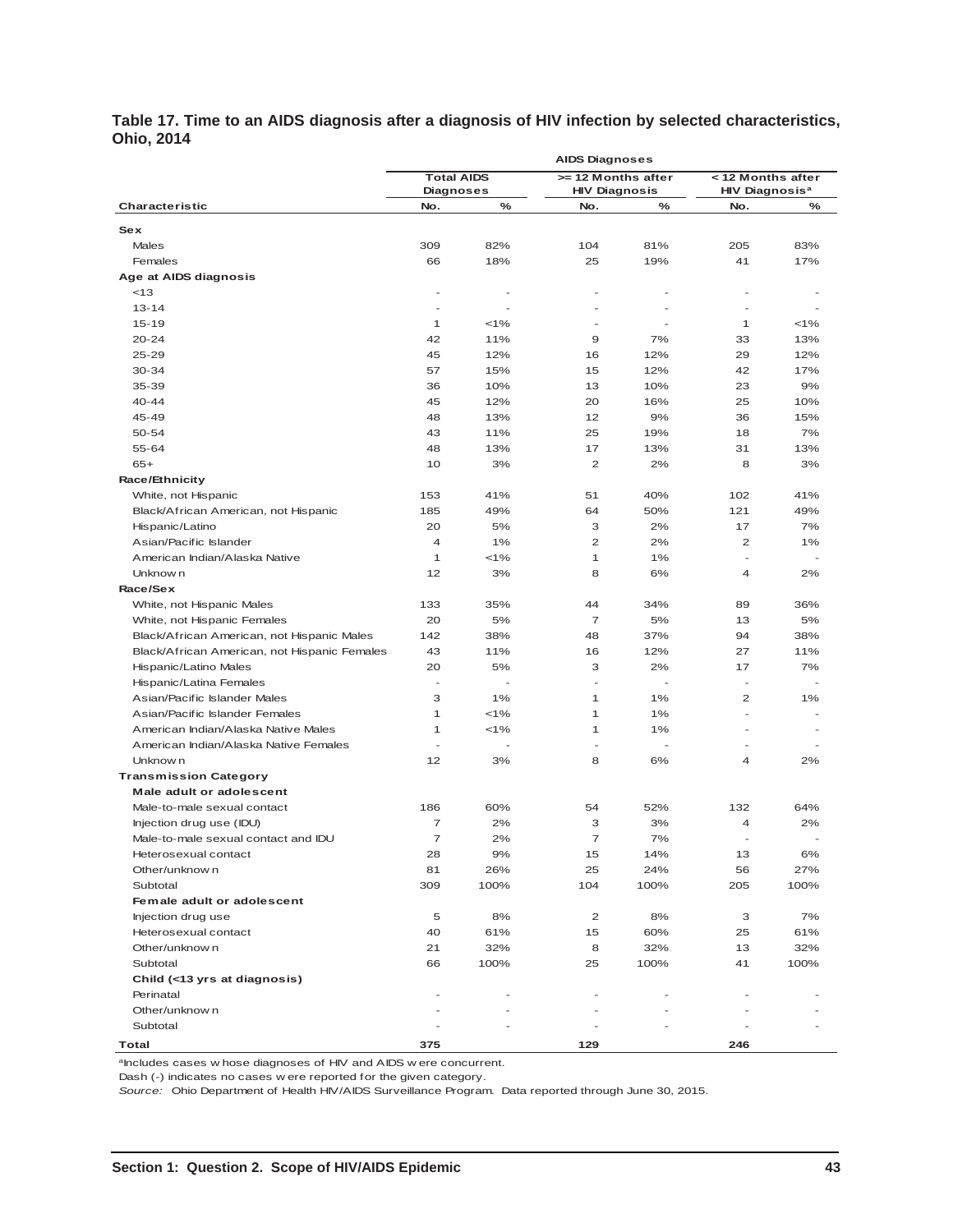Among Ohioans diagnosed with AIDS in 2014, 18 percent were female, 50 percent were 30-49 years of age, 49 percent were black, 41 percent white and five percent were Hispanic/Latino. The leading mode of transmission among Ohio males was male-to-male sexual contact (60 percent), followed by heterosexual contact (nine percent). Among Ohio females, heterosexual contact was the leading mode of transmission (61 percent) followed by injection drug use (eight percent). Twenty-six percent of males and 32 percent of females had other/unknown as the mode of transmission in Ohio.

Thirty-four percent of Ohio's reported AIDS cases were diagnosed a year or more after the first reported HIV diagnosis. Eighty-one percent of AIDS cases were male, 59 percent were 40 years or older and 50 percent black/African American. Black/African American males comprised 37 percent, white males 34 percent and black/African American females 12 percent of AIDS cases diagnosed a year or more after the first reported HIV diagnosis.

Sixty-six percent of AIDS cases were diagnosed less than 12 months after the first reported HIV diagnosis. The majority of these AIDS cases were male (83 percent), 17 percent were 30-34 years of age, 15 percent were 45-49 years of age and blacks/African Americans comprised 49 percent of AIDS cases diagnosed less than a year after the first reported HIV diagnosis (**Table 17**).



 Figure 5 illustrates the general trends in reported AIDS diagnoses in Ohio from 2010 to 2014. The number of reported persons diagnosed with AIDS among persons previously reported with a diagnosis of HIV infection remained below 600 in each year. The number of reported AIDS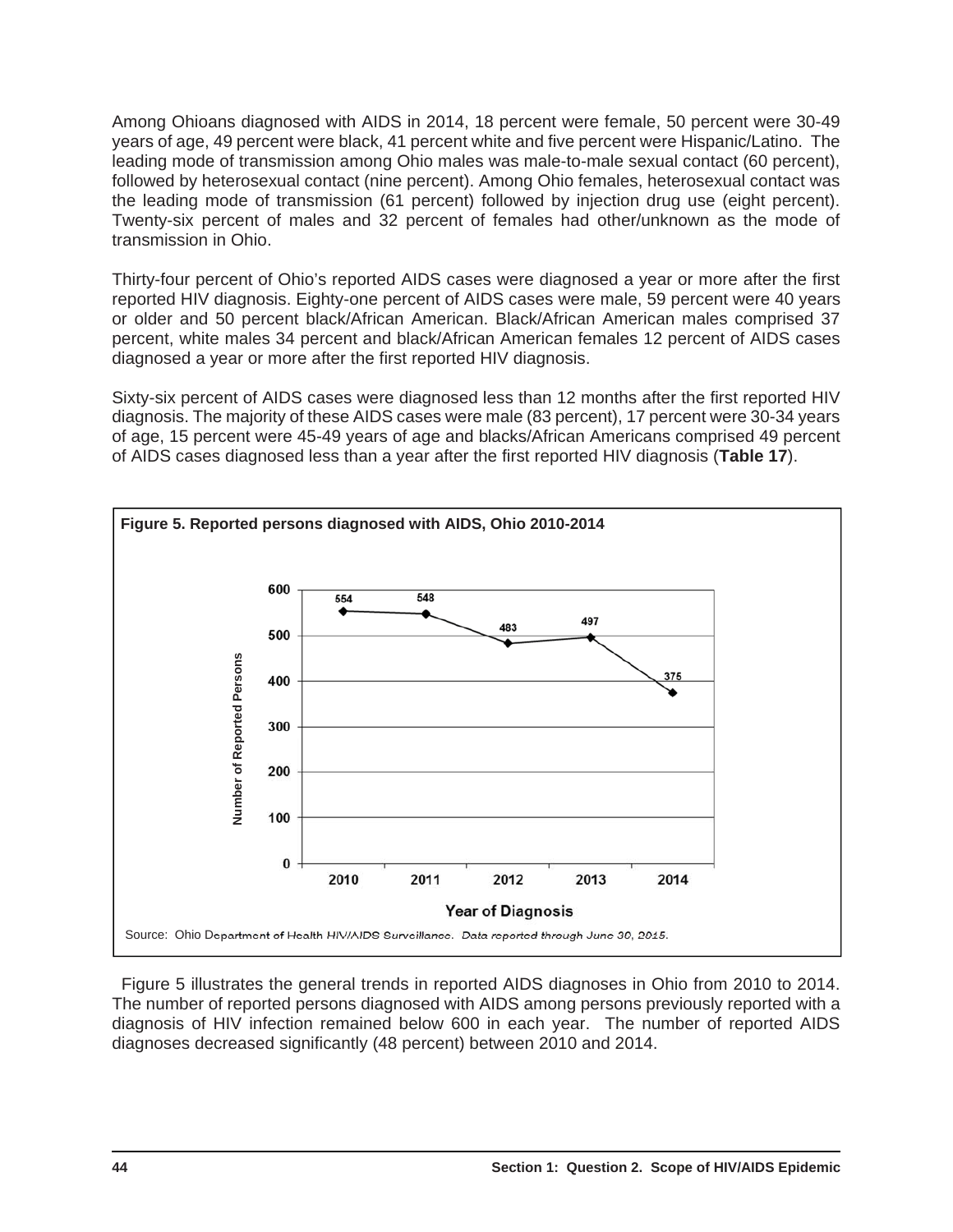#### **Table 18. Ranking of HIV as an underlying cause of death among males 25-64 years old, Ohio, 2014**

| <b>Male Race/Ethnicity</b>           | Ranking    | <b>Deaths</b> | <b>Death</b>      |
|--------------------------------------|------------|---------------|-------------------|
|                                      |            | No.           | Rate <sup>a</sup> |
| White, not Hispanic                  | Not Ranked | 55            | 2.2               |
| Black/African American, not Hispanic | 12th       | 45            | 13.0              |
| Hispanic/Latino                      | Not Ranked | 3             | unreliable        |
| <b>Total</b>                         | 14th       | 103           | 3.4               |

aNumber of deaths w ith HIV as the leading underlying cause per 100,000 population calculated using 2014 U.S. census estimates.

*Source* : Centers for Disease Control and Prevention, National Center for Health Statistics. Underlying Cause of Death 1999-2014 on CDC WONDER Online Database, released 2015. Data are from the Multiple Cause of Death Files, 1999-2014, as compiled from data provided by the 57 vital statistics jurisdictions through the Vital Statistics Cooperative Program. Accessed at http://w onder.cdc.gov/ucdicd10.html on Dec 9, 2015 12:12:16 PM

HIV as the underlying cause of death means AIDS was documented by the certifying physician of death as the primary cause of death on the death certificate. In 2014, HIV was the fourteenth leading underlying cause of death for males 25 to 64 years of age in Ohio. For white and Hispanic/Latino males between 25 and 64 years of age in Ohio, HIV did not rank as a leading underlying cause of death in 2014. HIV ranked as the twelfth leading underlying cause of death for black/African American males 25 to 64 years of age in Ohio in 2014. Although white males had more deaths with HIV as the underlying cause compared to black males, black males were almost six times more likely to have a death with HIV as the underlying cause (Table 18). HIV was not a leading underlying cause of death for any race/ethnicity or age group among Ohio females in 2014.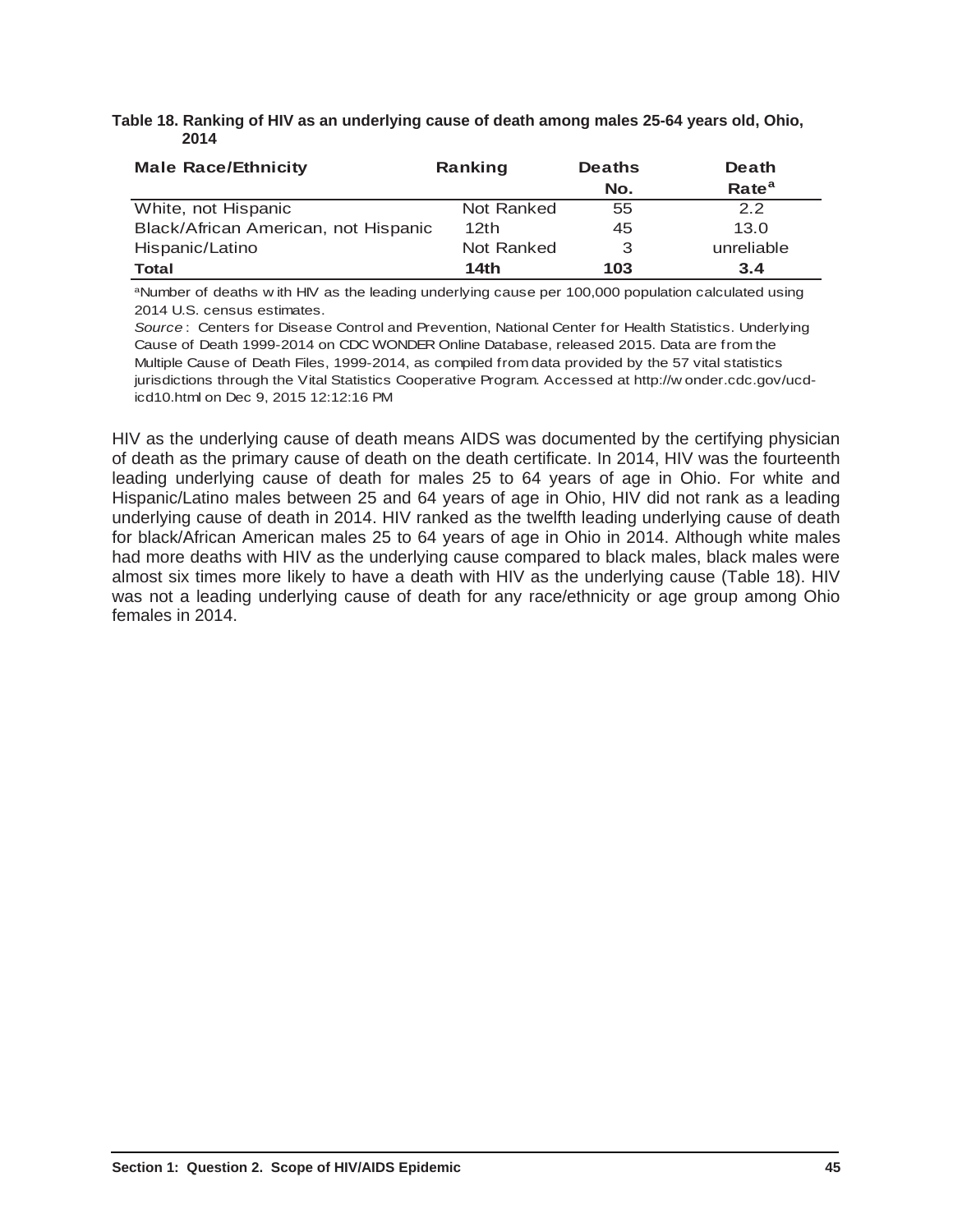

**What are the indicators of risk for HIV infection and AIDS in Ohio?**

This section examines direct measures of risk behavior in the groups at greatest risk for acquiring HIV. The focus of this section will be on three high-risk behaviors: male/male sex (MSM), injection drug and other substance use, and heterosexual contact. HIV/STD co-infection data is also presented as a direct measure of risk behavior to more easily identify patterns in HIV/STD coinfections that may inform and improve HIV prevention and targeted HIV testing strategies in Ohio.

Question 3: What are the indicators of risk for HIV infection and AIDS in Ohio?

#### **Highlights Risk Indicators for HIV Infection in Ohio**

- Among Ohio MSM reported in ODRS through partner notification services in 2014, 56 percent reported having unprotected sexual contact with two to six partners in the past 12 months and 10 percent reported 10 or more partners.
- Among Ohio MSM reported in ODRS through partner notification services in 2014, six percent reported always, 79 percent reported sometimes and 12 percent reported never using a condom or barrier method when performing anal sex during the previous 12 months.
- x According to the 2013 Youth Risk Behavior Survey (YRBS) among Ohio's high school population, 2.2 percent of high school students reported using a needle to inject any illegal drug into their body one or more times during their life.
- According to the 2010 Ohio Behavioral Risk Factor Surveillance System (BRFSS), among the heterosexual population almost 11 percent of persons 18-24 years of age and 8.5 percent of blacks/African Americans reported engaging in a high-risk situation in the past 12 months. High-risk situations include IDU, contracting an STD, anal sex, or exchanging sex for money/drugs in the last 12 months.
- x According to the 2011 Ohio HIV/STD surveillance study, the greatest proportion of persons co-infected with HIV and Syphilis between 2001 and 2010 were white males (57 percent) and black/African American males (35 percent). Persons living with a diagnosis of HIV infection (PLWH) and syphilis during the study period were almost exclusively male (97 percent).
- x According to the 2011 Ohio HIV/STD surveillance study, a person with a reported history of Syphilis between 2001 and 2010 was 2.2 times more likely to be living with HIV compared to a PLWHA with no reported history of syphilis.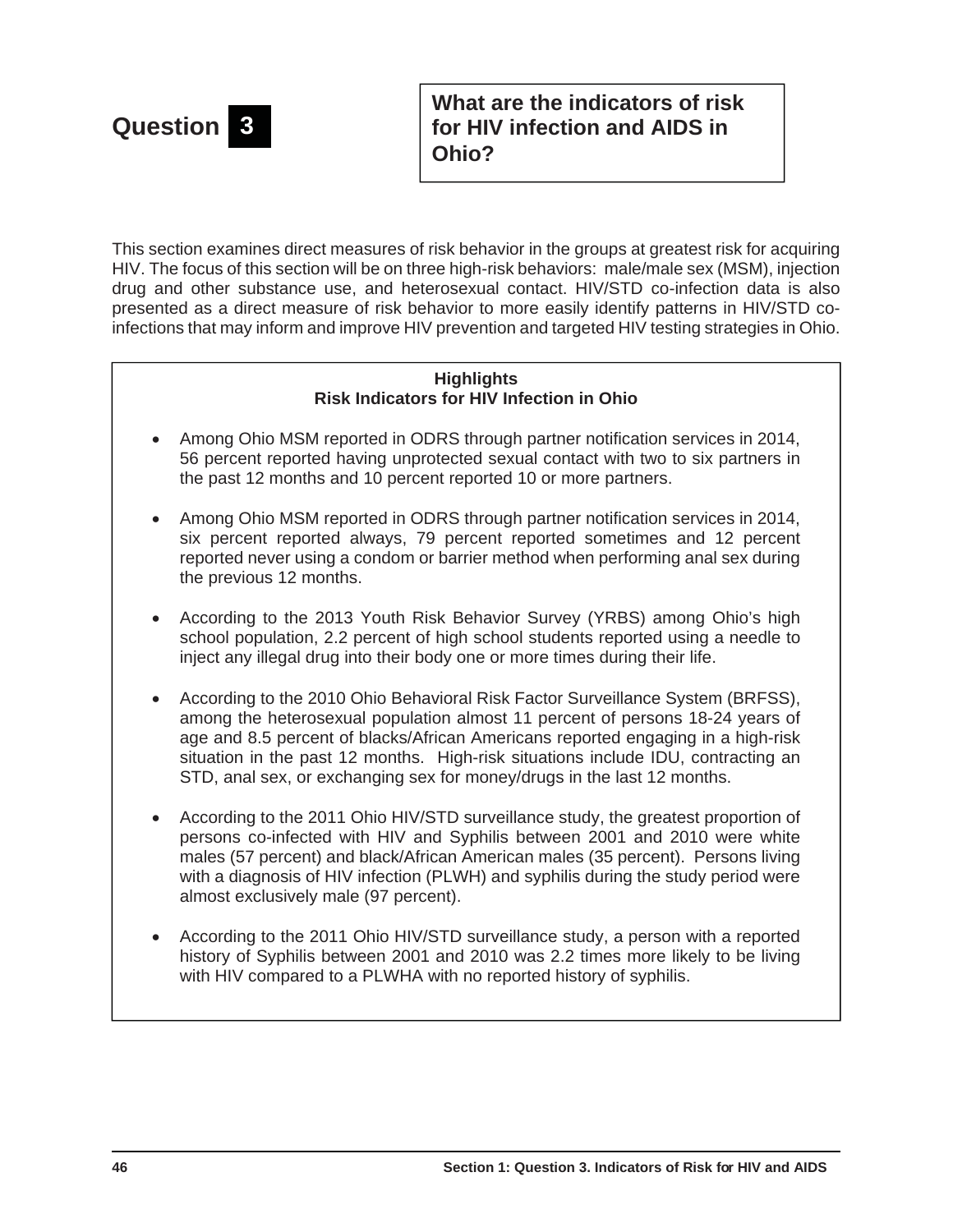## **Male/Male Sex**

Among persons tested at Ohio's HIV Counseling, Testing and Referral Sites (CTR) who are men who have sex with men (MSM), the following direct measures of risk behavior are collected and analyzed to provide information about how these risk behaviors are associated with an increased risk for acquiring or transmitting HIV infection:

- Number of sex partners
- Frequency of condom use
- $\bullet$  Substance use

The definition for MSM in this report is men who acknowledge having had sexual contact with another male regardless of how an individual identifies in terms of sexual orientation and regardless of any reported sexual contact with a female.

Ohio's HIV CTR is one of several data sources used in this section to describe risk behaviors. These sites provide anonymous and confidential HIV tests as well as counseling, referrals and partner notification services. In the Ohio Disease Reporting System (ODRS) the number of HIV tests performed at CTR, not the number of individuals tested at CTR is reported. Therefore, persons tested multiple times are counted multiple times in ODRS data.



### *Number of sex partners*

The number of sex partners an individual has is associated with his/her risk of becoming infected with HIV - the more sex partners a person has, the greater the chance that one of those partners might be HIV infected. Among Ohio MSM reported in ODRS through partner notification services in 2014, 56 percent reported having unprotected sexual contact with two to six partners in the past 12 months and 10 percent reported 10 or more partners (**Figure 6**).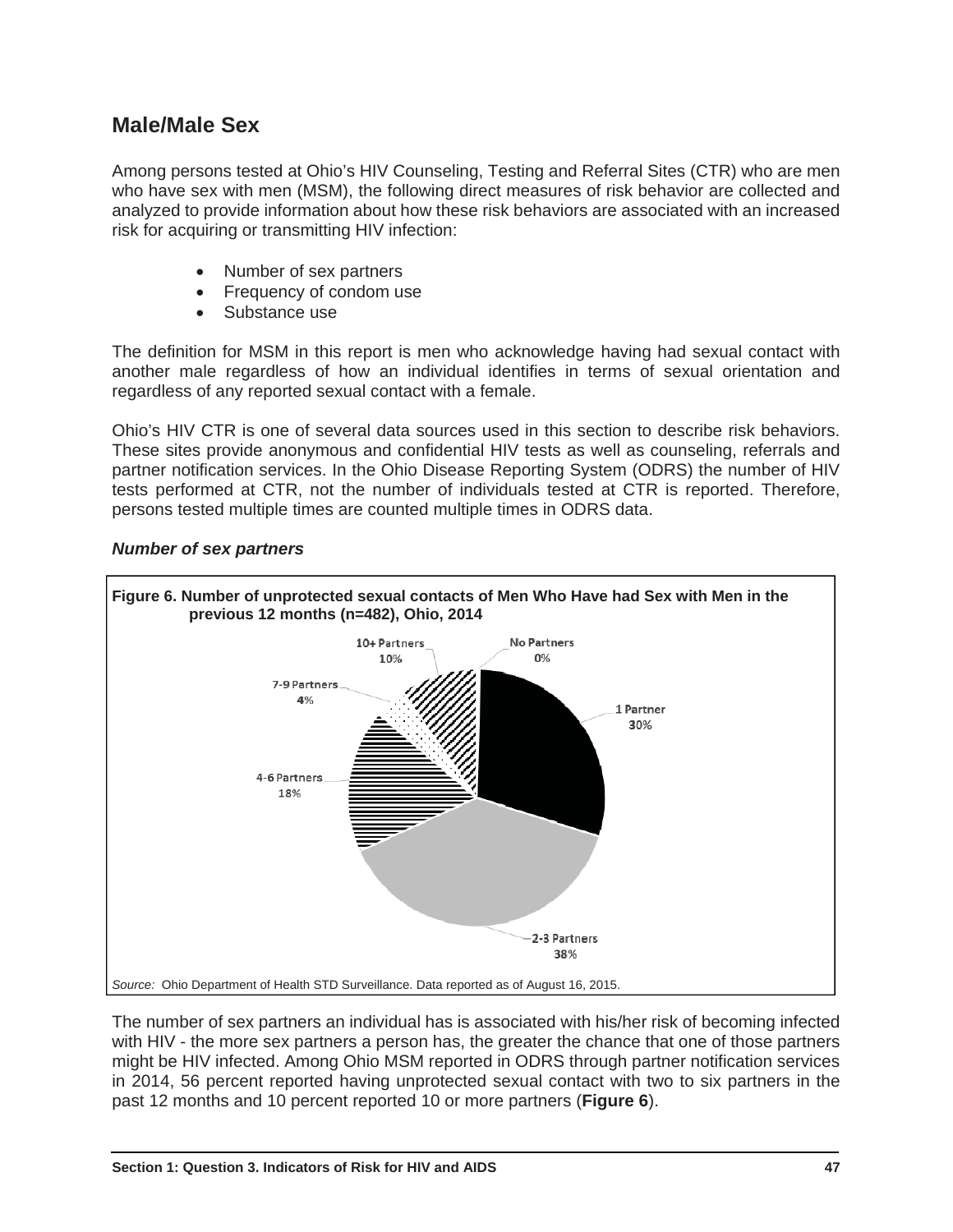#### *Frequency of condom use*



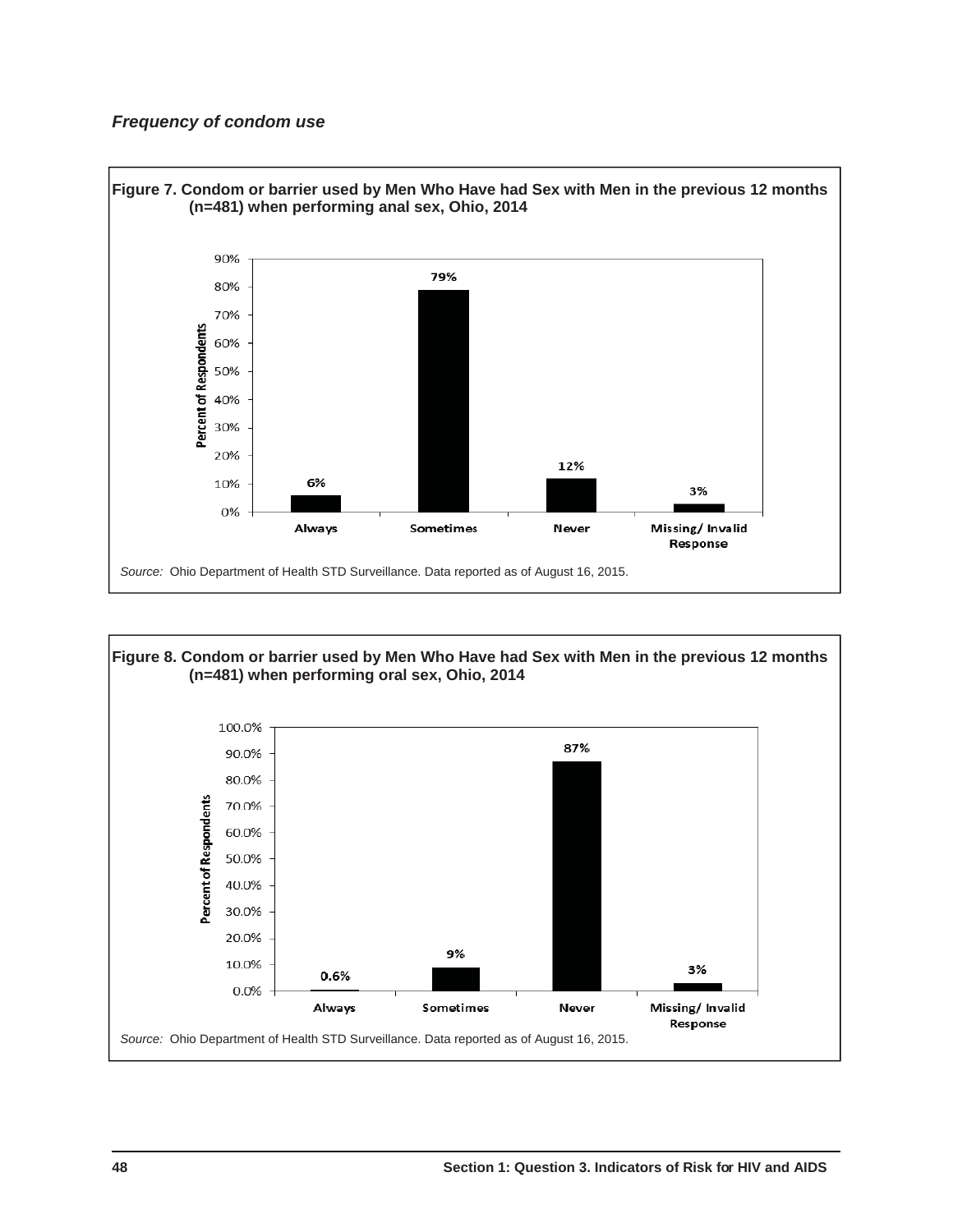The risk of getting or transmitting HIV varies widely depending on the type of sexual risk exposure. Some sexual risk exposures, such as receptive anal intercourse, carry a much higher risk of transmission than other exposures, such as oral sex. Regardless of the type of sexual risk exposure, consistent use of condoms reduces the risk of getting or transmitting HIV by approximately 80 percent<sup>3</sup>. Condom use can prevent the transmission of HIV through sexual contact. Among Ohio MSM reported in ODRS through partner notification services in 2014, six percent reported always, 79 percent reported sometimes and 12 percent reported never using a condom or barrier method when performing anal sex during the previous 12 months (**Figure 7**). Conversely, less than one percent of Ohio MSM reported in ODRS through partner notification services in 2014 always used a condom or barrier method when performing oral sex during the previous 12 months (**Figure 8**).

## *Substance Use*

l

Using contaminated equipment when injecting illicit or non-illicit drugs is a risk factor for transmitting HIV because of the potential for direct contact with HIV-infected blood; in addition, injection drug use and other substance use can impair a person's judgment leading to unprotected sex, which may put a person at increased risk for HIV infection. Exchanging sex for drugs/money is another risk factor for HIV infection. Among Ohio MSM reported in ODRS through partner notification services in 2014, three percent engaged in injection drug use, 50 percent engaged in non-injection drug use and three percent exchanged sex for drugs/money during the previous 12 months.

## **Indirect Measures of Risk Behavior**

Sexually transmitted disease (STD) surveillance data and hepatitis surveillance data provide information that might indicate the potential of high-risk behaviors among MSM. STDs among MSM are an indirect measure of risk behavior for HIV among MSM because STDs are an indicator of unprotected sex and unprotected sex is a risk behavior for HIV. Having an STD can also increase the potential of transmitting or acquiring HIV. Research has demonstrated increased risk of HIV transmission in the presence of STD infections that cause genital ulcers (such as syphilis or herpes) as well as other STDs that are frequently asymptomatic such as chlamydia and gonorrhea. This is especially true in women. Wasserheit (1992) found a three to five times higher risk of acquiring HIV through sexual transmission if an individual is infected with STDs compared to those not infected with STDs.<sup>4</sup> Further, an individual co-infected with the HIV virus and another STD is three to five times more likely than other HIV-infected persons to transmit HIV through sexual contact. Studies in Asia and in Africa have also illustrated the interrelationship between HIV and STD interventions where focus on STD prevention slowed the progress of the HIV epidemic.5

### **Trends in reported early syphilis cases who are men who have sex with men**

Trends in reported early syphilis cases who are MSM provide information to identify any increases in reported syphilis cases.

<sup>&</sup>lt;sup>3</sup> Weller SC, Davis-Beaty K. Condom effectiveness in reducing heterosexual HIV transmission (Review). The Cochrane Collaboration. Wiley and Sons, 2011.

<sup>4</sup> Wasserheit JN. 1992. "Epidemiology synergy: interrelationship between human immunodeficiency virus infection and other sexually transmitted diseases." Sexually Transmitted Diseases 9:61-77.

<sup>5</sup> Grosskurth H et al. 1995. "Impact of improved treatment of sexually transmitted diseases on HIV infection in rural Tanzania: randomised controlled trial." In: The Lancet, 346:530-36.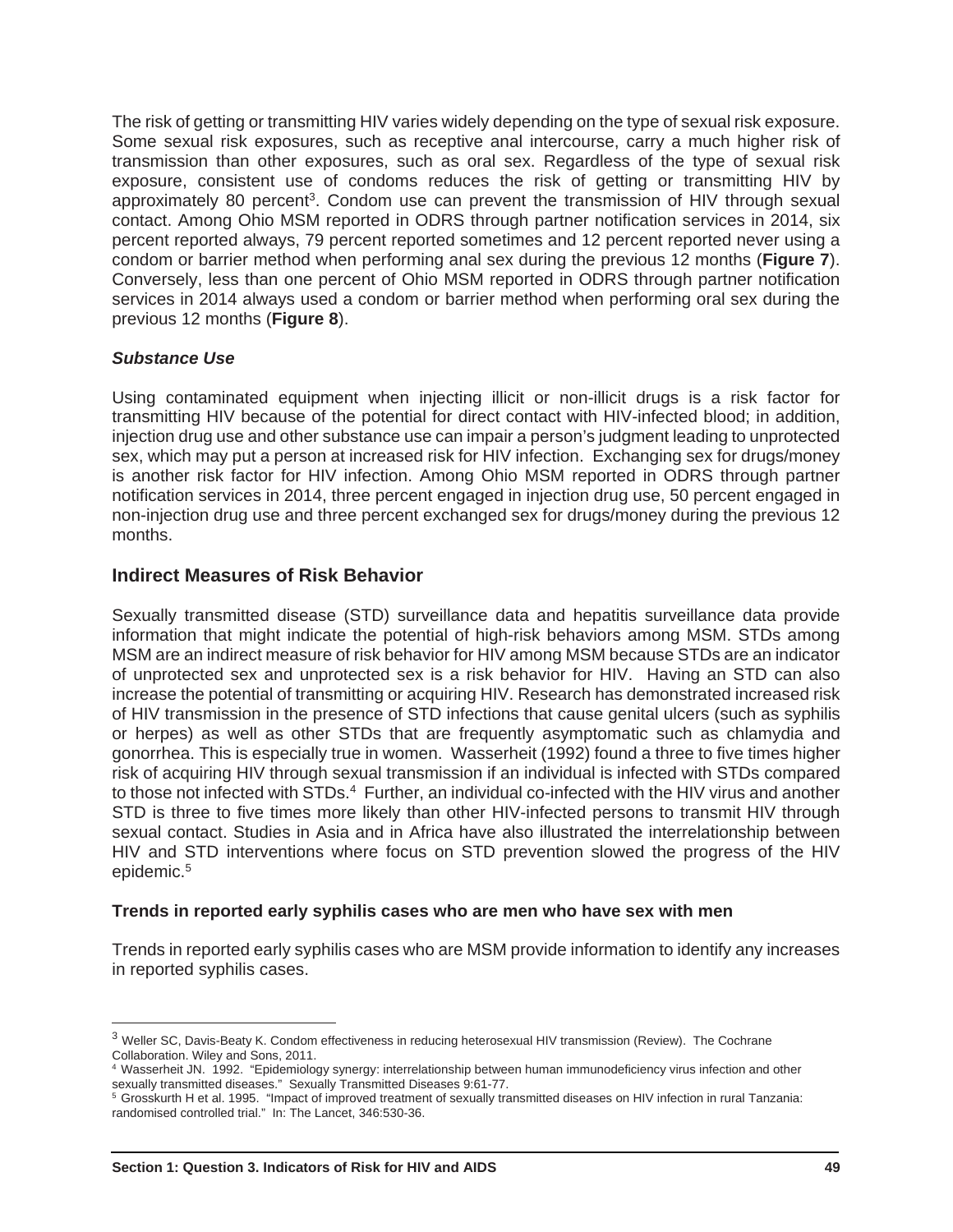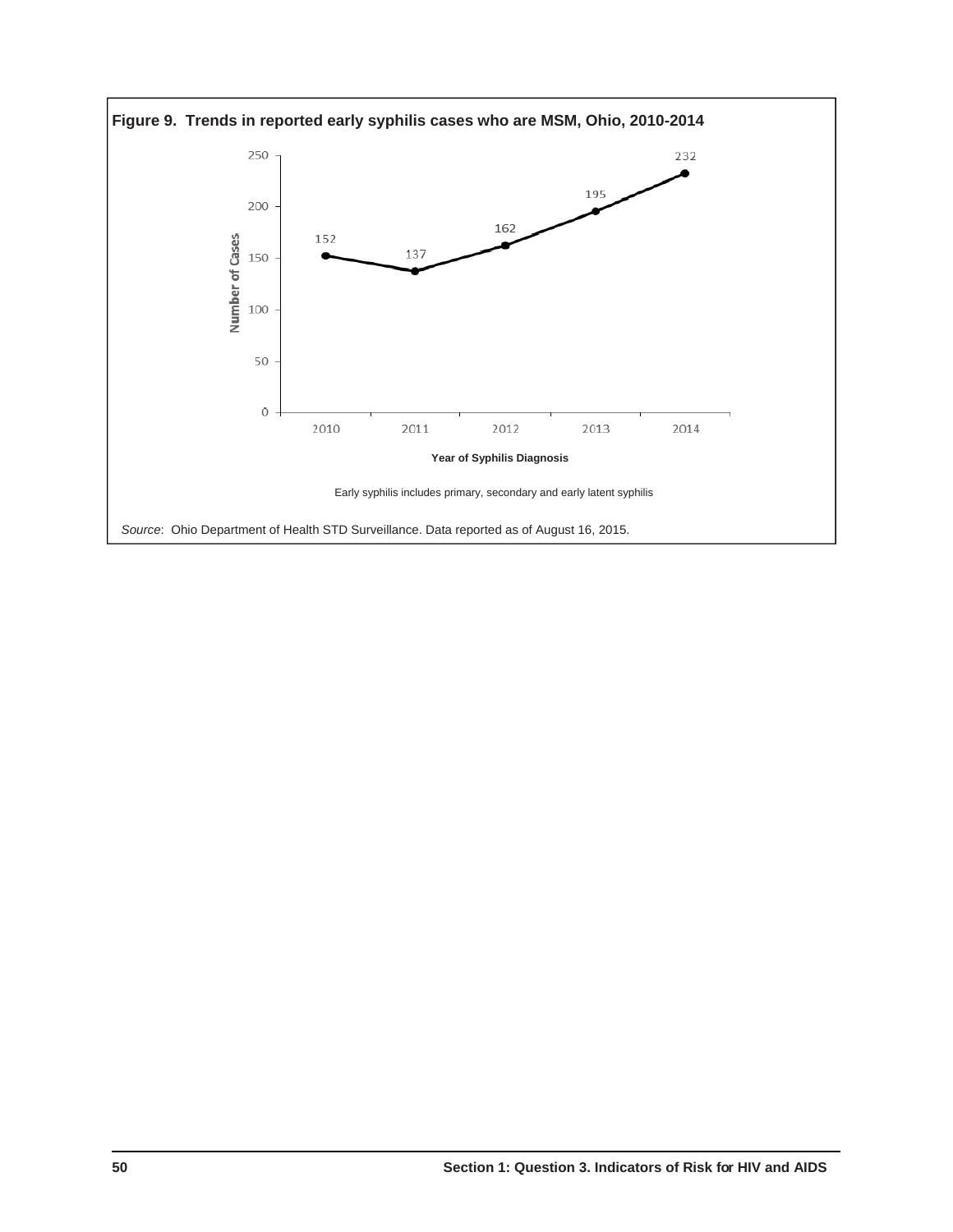Trends in reported early syphilis cases who are MSM indicate an increase in the number of early syphilis infections between 2010 and 2014. The number of early syphilis infections among MSM increased more than 69 percent during the time period (**Figure 9**).

#### **Male/Female Ratios of Chlamydia, Gonorrhea, Syphilis**

Trends in the male/female ratio of chlamydia, gonorrhea and syphilis provide an indirect measure of increasing rates of infection among MSM. If the ratio is greater than one, it indicates more males were diagnosed compared to females.



Male/female ratios of chlamydia, gonorrhea and syphilis indicate varying increasing trends. The male/female ratio of chlamydia slightly increased from 2010 to 2014. In 2010, the male/female ratio was 0.32 and in 2014, it slightly increased to 0.41 indicating more females were diagnosed with chlamydia in each year compared to males.

The male/female ratio of gonorrhea from 2010 to 2014 also indicates a slightly increasing trend. In 2010, the male/female ratio was 0.64 and in 2014, it slightly increased to 0.86, indicating more females were diagnosed with gonorrhea in each year compared to males.

The male/female ratio of syphilis indicates a substantial increasing trend. In 2010, the male/female ratio was 3.0 and in 2014, the ratio increased more than two-fold to 6.3, indicating substantially more males were diagnosed with syphilis in each year compared to females. This is an indicator that reported syphilis is possibly increasing among MSM.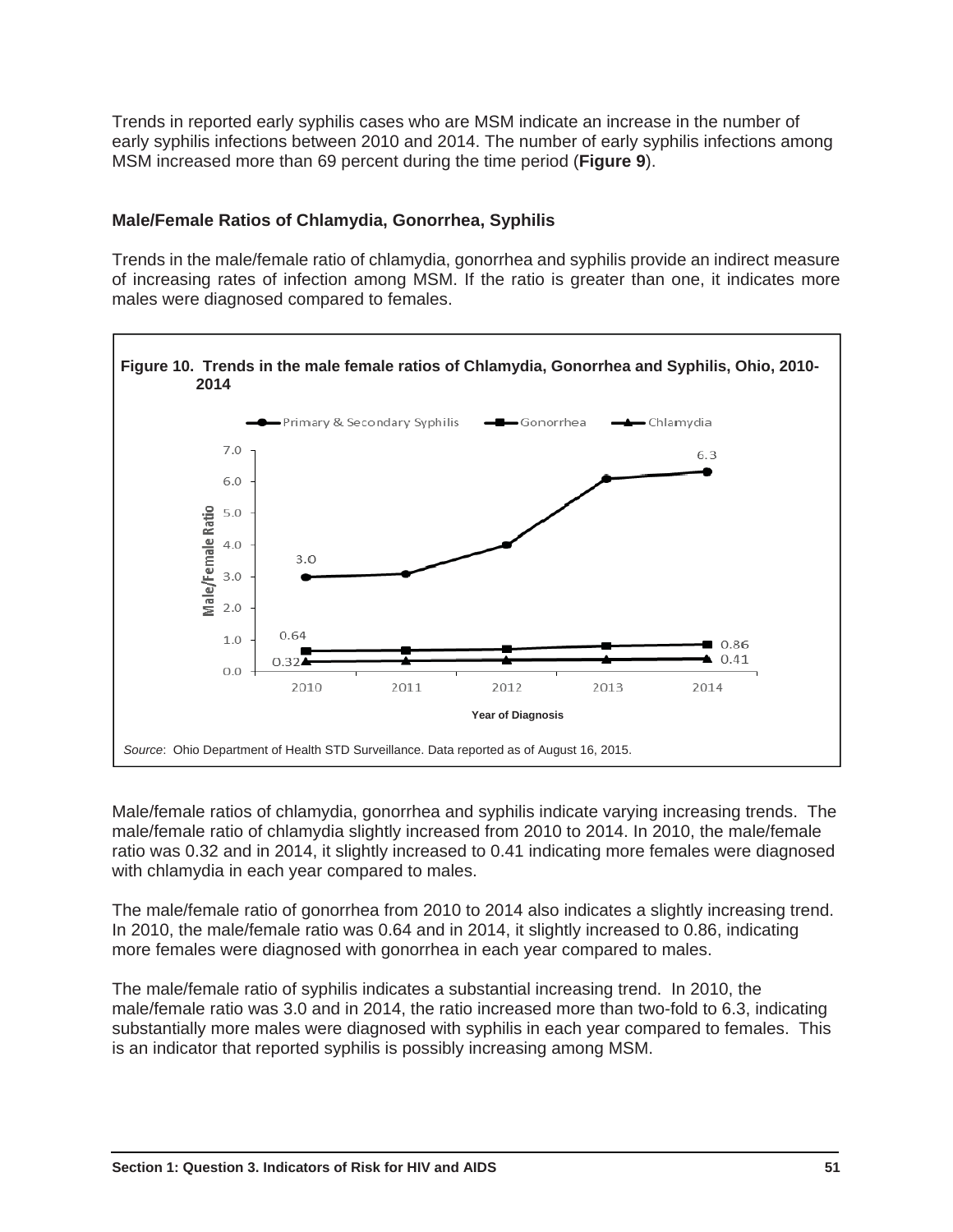# **Injection Drug and Other Substance Use**

Among persons using injection drugs (IDU) or other substances (illegal and legal), the following measures of risk behavior are available in Ohio to provide information associated with acquiring or transmitting HIV infection:

- Injection drug and other substance use
- Exchanging sex for drugs or money

The Substance Abuse and Mental Health Administration (SAMHSA) Treatment Episode Data Set (TEDS), Youth Risk Behavior Survey (YRBS) and questions asked of clients newly diagnosed with HIV or syphilis by Ohio disease investigation specialists (DIS) provide information on behaviors related to substance use.

SAMHSA TEDS provides client-level data routinely collected by states' administrative data systems to monitor their substance abuse treatment systems. The TEDS system consists of the Admissions and the Discharge Data Sets. The TEDS Admission Data Set includes client-level data on substance abuse treatment admissions from 1992 through the present. The TEDS Discharge Data Set includes information from clients discharged in 2000 and later. A Minimum Data Set of items collected by all states where individual data items are reported include demographic information, primary substances and their route of administration, frequency of use, and age at first use.

The YRBS is a self-administered questionnaire distributed in public and private high schools containing grades 9-12 throughout the U.S. Schools for incarcerated youth are not included in this survey. The questionnaire contains multiple-choice questions addressing several categories of health-related behaviors including drug use, sexual behaviors, HIV infection and other STDs. The YRBS is useful in assessing HIV risk among high school students because it provides students' responses to questions about their sexual and drug use behaviors. Because IDU and sexual contact are potential sources of HIV transmission, having knowledge about the extent to which students are engaging in these behaviors is beneficial for HIV prevention efforts. YRBS analysis is representative of high school students only and because the survey is based upon self-reports, there is the potential for reporting bias.

DIS attempt to interview all Ohio patients newly diagnosed with HIV or syphilis in order to inform the patient of their disease status, assist with partner notification and educate them about the prevention measures they must take in order to avoid infecting others. Information is collected on clinical status, treatment, patient demographics and detailed mode of exposure. Early syphilis data can serve as a surrogate marker for recent unsafe sexual practices because of the short incubation period between exposure and infection. In addition, early syphilis can serve as a surrogate measure for specific behaviors that can facilitate the transmission and/or acquisition of HIV infection.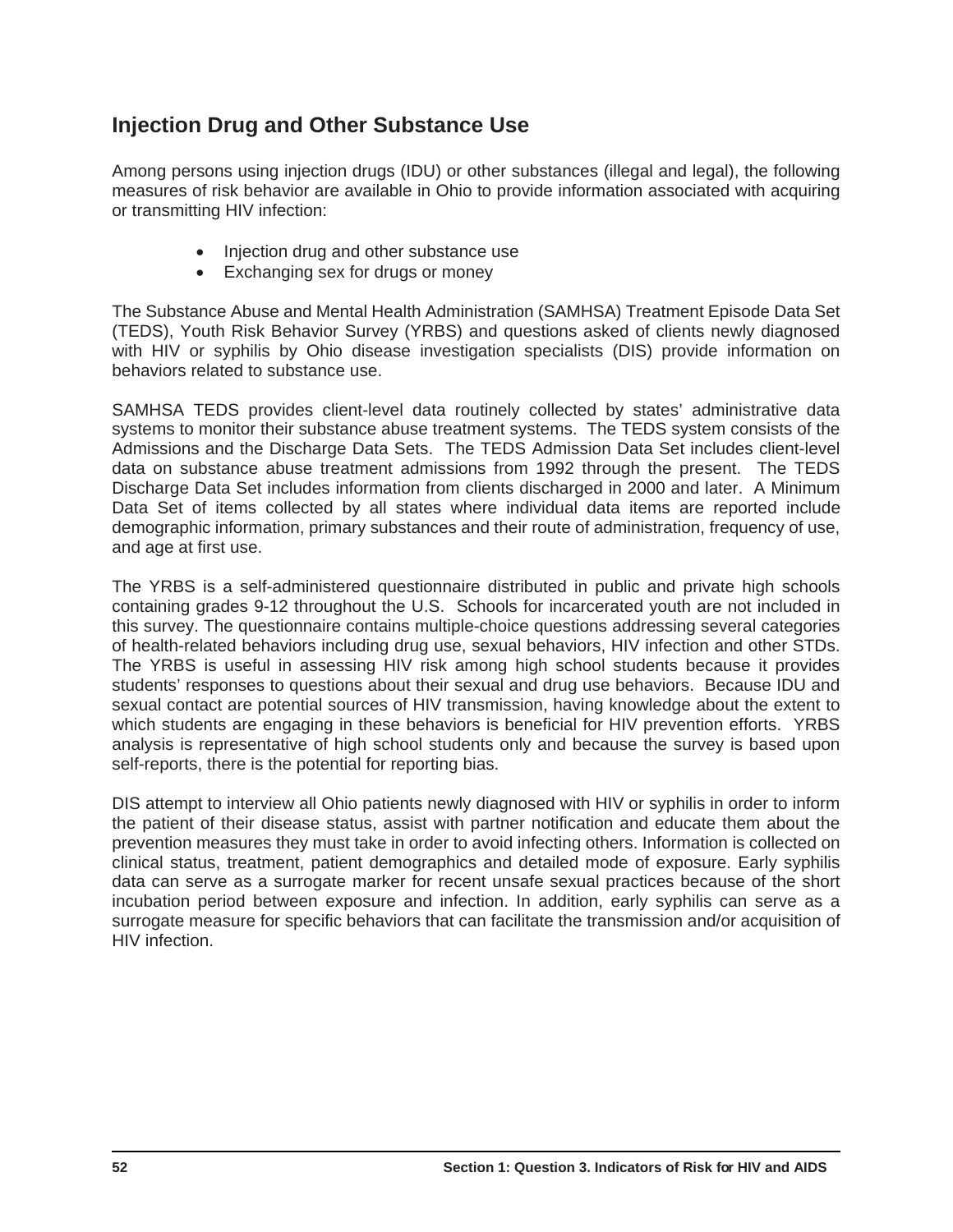The YRBS for 2013 reveals among Ohio's high school population, 2.2 percent of high school students reported using a needle to inject any illegal drug into their body one or more times during their life. IDU was highest among male students (3.3%) and students in twelfth grade (3.6%) ( **Figure** 11).



**Error! Not a valid bookmark self-reference.** provides percentages of substance use among persons admitted to a substance abuse treatment center in Ohio in 2011, the latest year available. Percentages are provided for the following substances: past year use of any illicit drug, past year use of any illicit drug other than marijuana and opiates, past year use of alcohol, past year use of cocaine, past year use of marijuana and past year use of opiates. Percentages are shown for persons admitted to a substance abuse treatment center age 12 years or older, 12-19 years of age, 20-24 years of age and those older than 24 years of age.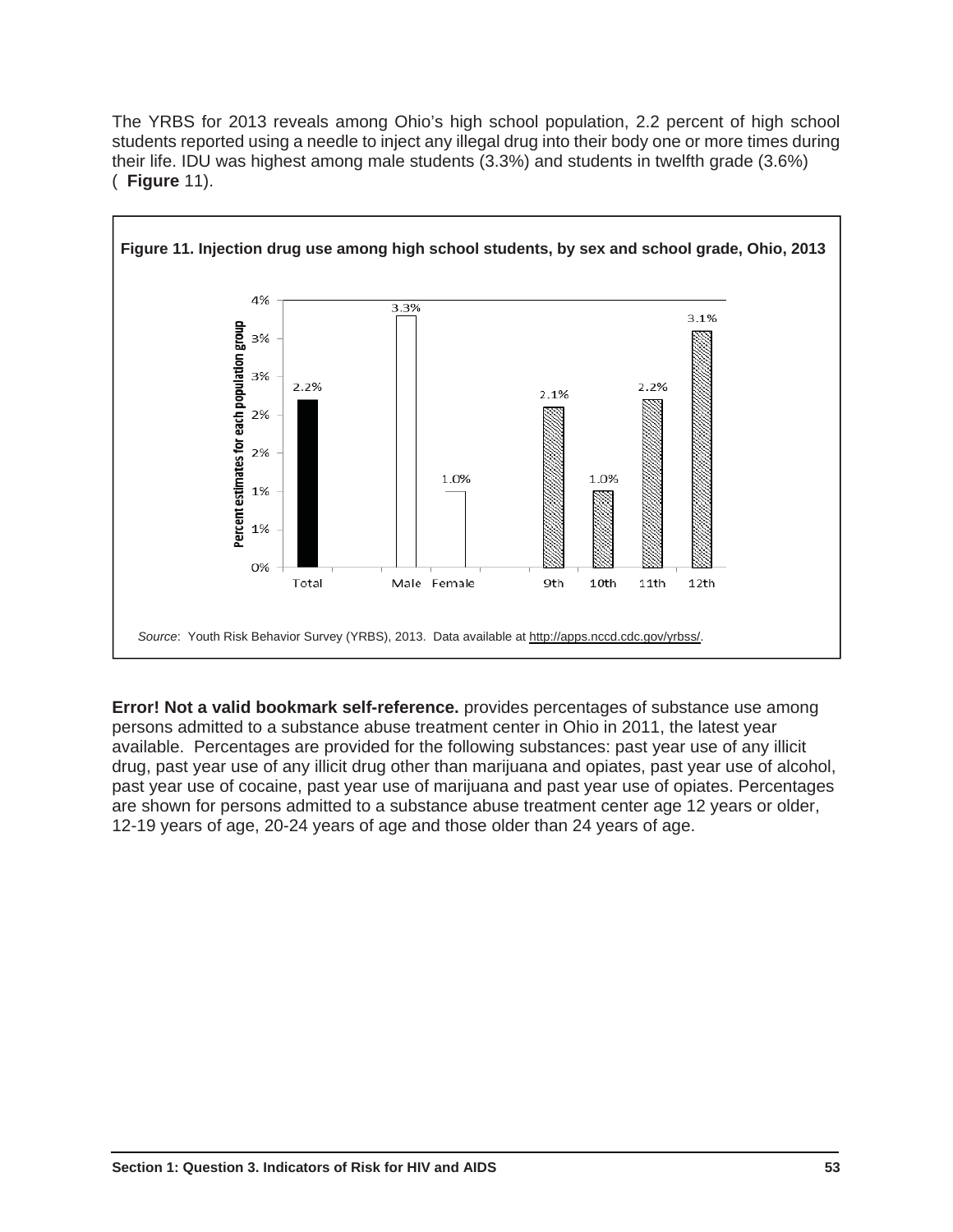#### **Table 19. Percentage of Ohio annual admissions to substance abuse treatment by age at admission and primary substance, 2011**

|                                                                       | 12-19 years of age | 20-24 years of age | >24 years of age   | Total (12 years of<br>age and older) |
|-----------------------------------------------------------------------|--------------------|--------------------|--------------------|--------------------------------------|
| <b>Substance Use</b>                                                  | <b>Estimated %</b> | <b>Estimated %</b> | <b>Estimated %</b> | <b>Estimated %</b>                   |
| Past Year Use of Any Illicit Drug <sup>a</sup>                        | 18.04%             | 19.76%             | 62.20%             | 66.23%                               |
| Past Year Use of Any Illicit Drug<br>other than Marijuana and Opiates | 11.62%             | 8.29%              | 39.50%             | 15.73%                               |
| Past Year Use of Alcohol                                              | 7.12%              | 13.11%             | 79.77%             | 33.77%                               |
| Past Year Use of Cocaine                                              | 1.39%              | 6.38%              | 92.23%             | 8.25%                                |
| Past Year Use of Marijuana                                            | 36.30%             | 23.00%             | 40.70%             | 24.53%                               |
| Past Year Use of Opiates <sup>b</sup>                                 | 4.49%              | 22.38%             | 73.13%             | 25.97%                               |

a Any illicit drug includes marijuana, cocaine (including crack), heroin, hallucinogens, inhalants or any prescription-type psychotherapeutic used nonmedically. **b** Opiates include heroin and non-heroin opiates/synthetics.

*Source* : Center for Behavioral Health Statistics and Quality, Substanc Abuse and Mental Health Services Administration (SAMHSA), Treatment Episode Data Set (TEDS). Data received through October 15, 2012.

Among persons admitted to a substance abuse treatment center in Ohio in 2011, 66 percent of those 12 years or older reported use of *any* illicit drug in the past year. Any illicit drug includes marijuana/hashish, cocaine (including crack), heroin, hallucinogens, inhalants or any prescriptiontype psychotherapeutic drug used non-medically. Approximately 16 percent of persons admitted to a substance abuse treatment center in Ohio in 2011 reported past year use of any illicit drug other than marijuana and opiates, 34 percent reported past year use of alcohol, eight percent reported past year use of cocaine, 25 percent reported past year use of marijuana and 26 percent reported past year use of opiates. Overall, 32 percent of persons admitted to a substance abuse treatment center in Ohio in 2011 were 12-24 years of age.

### *Exchanging sex for drugs or money*

Local disease intervention specialist (DIS) interview persons newly diagnosed with HIV infection to gather information on clinical status, treatment, patient demographics and detailed mode of exposure. Of the 870 Ohio patients newly diagnosed with HIV infection who received an interview by a DIS 2014, 33 persons (3.8 percent) reporting exchanging sex for drugs or money (data not shown).

### **Indirect Measures of Risk Behavior**

SAMHSA TEDS also provides information that might indicate the possible occurrence of behaviors related to IDU and other substance use that place an individual at risk for HIV infection. As a national client-level database on substance abuse treatment, SAMHSA TEDS provides data on substance abuse treatment events routinely collected by states. It primarily includes information on clients admitted to programs that receive public funds. Because SAMHSA TEDS is an admission-based system, it may include duplicated individuals if an individual has multiple admissions in one calendar year.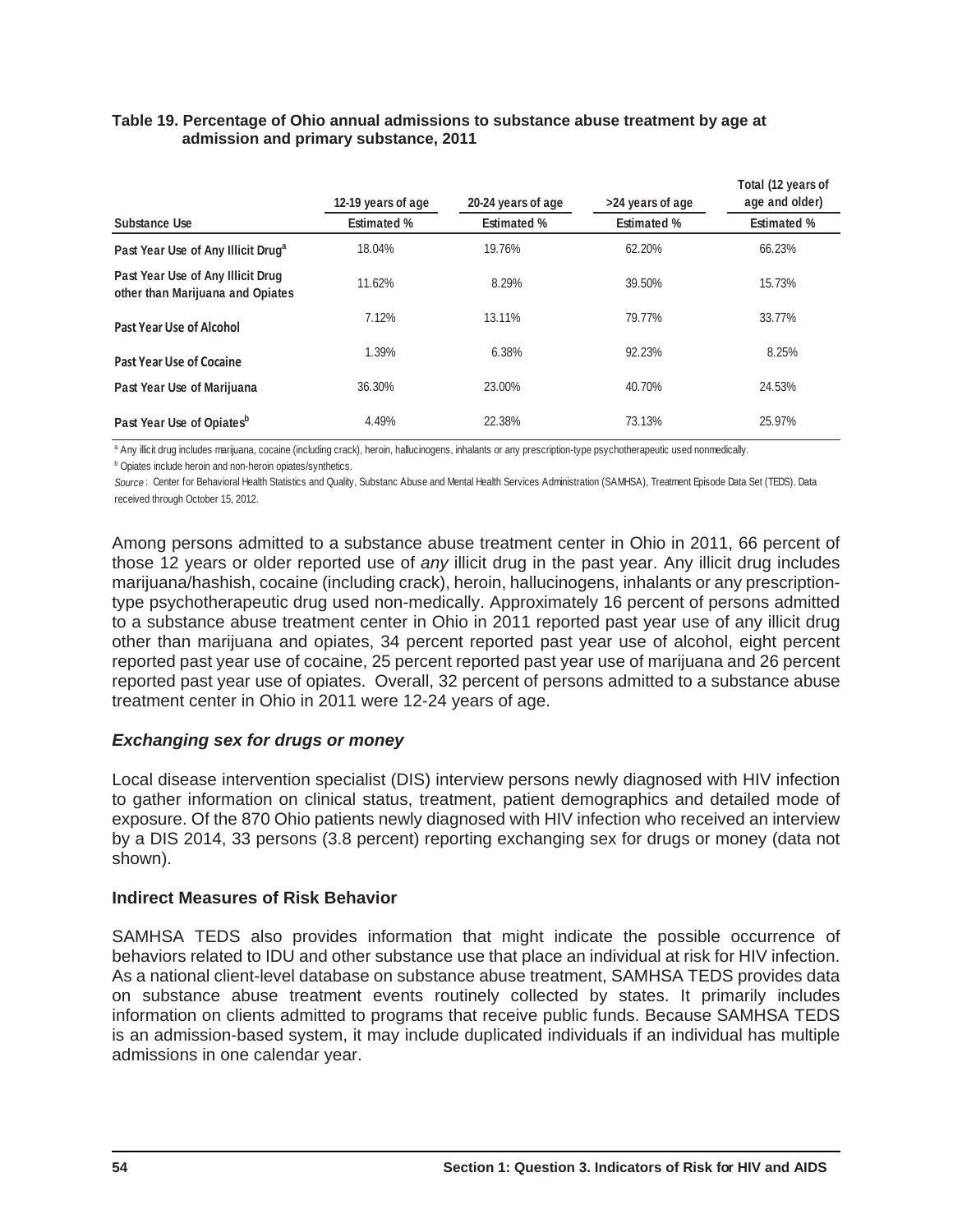### *Substance Abuse Treatment Admissions*

|                                 | Total<br>Admissions* | <b>Alcohol Only</b> | Alcohol w/<br>Secondary<br>drug | Heroin | Opiates<br>(excluding<br>Heroin) | Cocaine<br>(smoked) | Cocaine<br>(other route) | Marijuana | Metham-<br>phetamines/<br>Amphetamines |
|---------------------------------|----------------------|---------------------|---------------------------------|--------|----------------------------------|---------------------|--------------------------|-----------|----------------------------------------|
| Sex                             |                      |                     |                                 |        |                                  |                     |                          |           |                                        |
| Male                            | 61.6%                | 69.1%               | 68.6%                           | 51.5%  | 46.1%                            | 46.6%               | 56.3%                    | 71.2%     | 50.4%                                  |
| Female                          | 38.4%                | 30.9%               | 31.4%                           | 48.5%  | 53.9%                            | 53.4%               | 43.7%                    | 28.8%     | 49.6%                                  |
| Age at Admission                |                      |                     |                                 |        |                                  |                     |                          |           |                                        |
| 12 to 19 years                  | 14.4%                | 6.0%                | 8.1%                            | 4.0%   | 5.1%                             | 0.8%                | 3.4%                     | 36.3%     | 8.2%                                   |
| 20 to 24 years                  | 17.5%                | 11.4%               | 14.6%                           | 23.5%  | 21.0%                            | 5.2%                | 10.4%                    | 23.0%     | 18.1%                                  |
| 25 to 29 years                  | 17.6%                | 12.0%               | 14.3%                           | 28.6%  | 27.2%                            | 8.3%                | 19.0%                    | 15.5%     | 20.2%                                  |
| 30 to 34 years                  | 14.3%                | 12.9%               | 13.7%                           | 18.7%  | 19.7%                            | 12.7%               | 17.1%                    | 10.6%     | 23.2%                                  |
| 35 to 39 years                  | 9.8%                 | 11.9%               | 11.5%                           | 9.3%   | 10.4%                            | 14.3%               | 15.6%                    | 5.8%      | 12.1%                                  |
| 40 to 44 years                  | 8.6%                 | 12.9%               | 11.7%                           | 5.6%   | 6.1%                             | 19.0%               | 12.4%                    | 3.9%      | 9.1%                                   |
| 45 to 49 years                  | 7.8%                 | 13.5%               | 12.2%                           | 3.7%   | 4.6%                             | 18.5%               | 7.6%                     | 2.5%      | 6.3%                                   |
| 50 to 54 years                  | 6.0%                 | 10.7%               | 8.9%                            | 3.3%   | 3.6%                             | 14.1%               | 9.0%                     | 1.5%      | 2.5%                                   |
| 55 to 59 years                  | 2.9%                 | 5.8%                | 3.6%                            | 2.3%   | 1.9%                             | 5.4%                | 4.0%                     | 0.7%      | 0.4%                                   |
| 60 years and older              | 1.2%                 | 2.9%                | 1.3%                            | 0.9%   | 0.6%                             | 1.6%                | 1.5%                     | 0.2%      | 0.0%                                   |
| Race/Ethnicity                  |                      |                     |                                 |        |                                  |                     |                          |           |                                        |
| White (non-Hispanic)            | 72.4%                | 81.3%               | 69.6%                           | 91.6%  | 94.9%                            | 43.5%               | 66.2%                    | 54.0%     | 95.1%                                  |
| Black (non-Hispanic)            | 25.0%                | 15.8%               | 27.9%                           | 5.7%   | 3.8%                             | 54.1%               | 30.3%                    | 42.8%     | 3.9%                                   |
| Hispanic                        | 1.8%                 | 2.0%                | 1.6%                            | 2.2%   | 0.9%                             | 1.5%                | 2.8%                     | 2.2%      | 0.9%                                   |
| American Indian/Alaska Native   | 0.2%                 | 0.2%                | 0.3%                            | 0.1%   | 0.2%                             | 0.3%                | 0.0%                     | 0.1%      | 0.0%                                   |
| Asian/Pacific Islander          | 0.2%                 | 0.4%                | 0.2%                            | 0.1%   | 0.2%                             | 0.1%                | 0.2%                     | 0.1%      | 0.2%                                   |
| Other                           | 0.4%                 | 0.3%                | 0.4%                            | 0.3%   | 0.1%                             | 0.5%                | 0.5%                     | 0.7%      | 0.0%                                   |
| <b>Number of Admissions</b>     | 64,780               | 10,186              | 11,691                          | 9,263  | 7,562                            | 4,137               | 1,207                    | 15,887    | 570                                    |
| <b>Percentage of Admissions</b> | 100.0%               | 15.7%               | 18.0%                           | 14.3%  | 11.7%                            | 6.4%                | 1.9%                     | 24.5%     | 0.9%                                   |

#### **Table 20. Substance abuse treatment admissions by primary substance of abuse, by selected characteristics, Ohio, 2011**

\*In addition to substances reported in the table, total admissions also includes tranquilizers, sedatives, hallucinogens, PCP, inhalants and other/unknown substances. Source: Center for Behavioral Health Statistics and Quality, Substance Abuse and Mental Health Services Administration, Treatment Episode Data Set (TEDS). Data received through October 15, 2012.

According to SAMHSA TEDS, in 2011, there were 64,780 substance abuse admissions to Ohio licensed substance abuse treatment facilities. Of these admissions, more than 14 percent were related to heroin use, almost 12 percent related to opiates other than heroin; over 6 percent related to smoking cocaine and almost 2 percent related to cocaine use through another route (**Table 20**).

The majority of persons admitted to substance abuse treatment centers were males, between 20- 29 years of age and white. However, these treatment admission demographics differ somewhat by primary substance.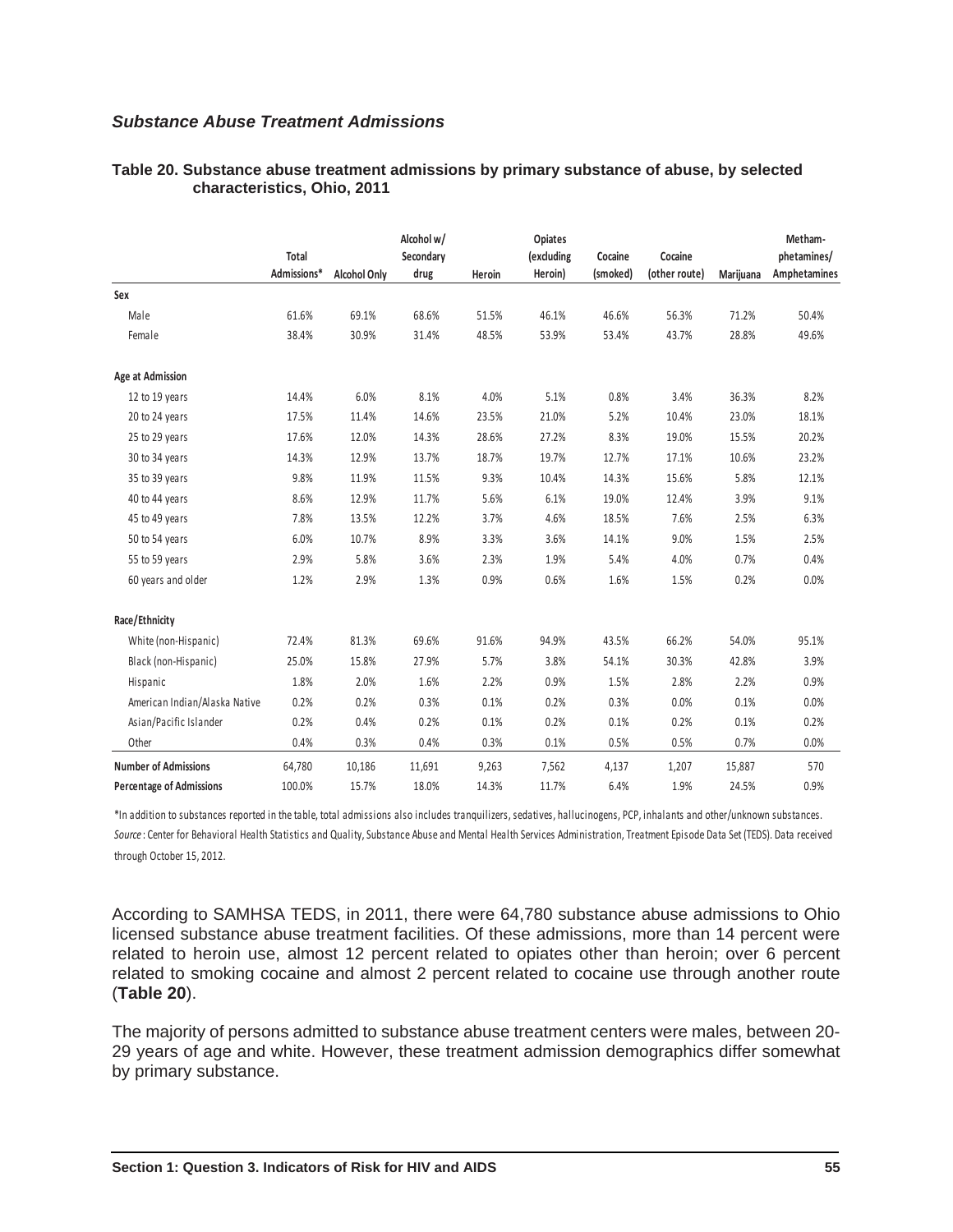Looking at sex by primary treatment admissions, the proportion of male admissions for alcohol, alcohol with secondary drug and marijuana were 2 times greater or more than female admissions. The majority of substance abuse treatment admissions were male except for cocaine (smoked) and opiates other than heroin, where females comprised the majority of admissions (**Table 20**).

The age distribution among treatment admissions differs somewhat by primary substance. Persons admitted for heroin, opiates other than heroin and marijuana use were younger compared to the other admissions categories. Almost 55 percent of heroin admissions, 53 percent of opiates other than heroin admissions and almost 75 percent of marijuana admissions were between 12-30 years of age. Persons admitted for treatment due to cocaine use by a route other than smoking were younger than persons admitted for smoking cocaine. Among cocaine smokers, over 50 percent were 35-49 years of age (**Table 20**).

The majority of admissions to substance abuse treatment centers by primary substance were white except for admissions due to smoking cocaine where more admissions were black (54 percent. Another notable difference is among treatment admissions for methamphetamines/ amphetamines where whites accounted for 95 percent of admissions (**Table 20**).

# **Heterosexual Contact**

The following direct measures of risk behavior are collected and analyzed to provide information about behaviors associated with acquiring or transmitting HIV infection among persons engaging in heterosexual contact:

- High risk situations (IDU, STD, unprotected anal sex or exchange of sex for money or drugs in the last 12 months)
- Number of sex partners
- Frequency of condom use
- Substance use

Questions asked of clients with a new diagnosis of HIV infection or syphilis by Ohio DIS, Behavioral Risk Factor Surveillance System (BRFSS) and YRBS provide information on risk behaviors related to heterosexual contact.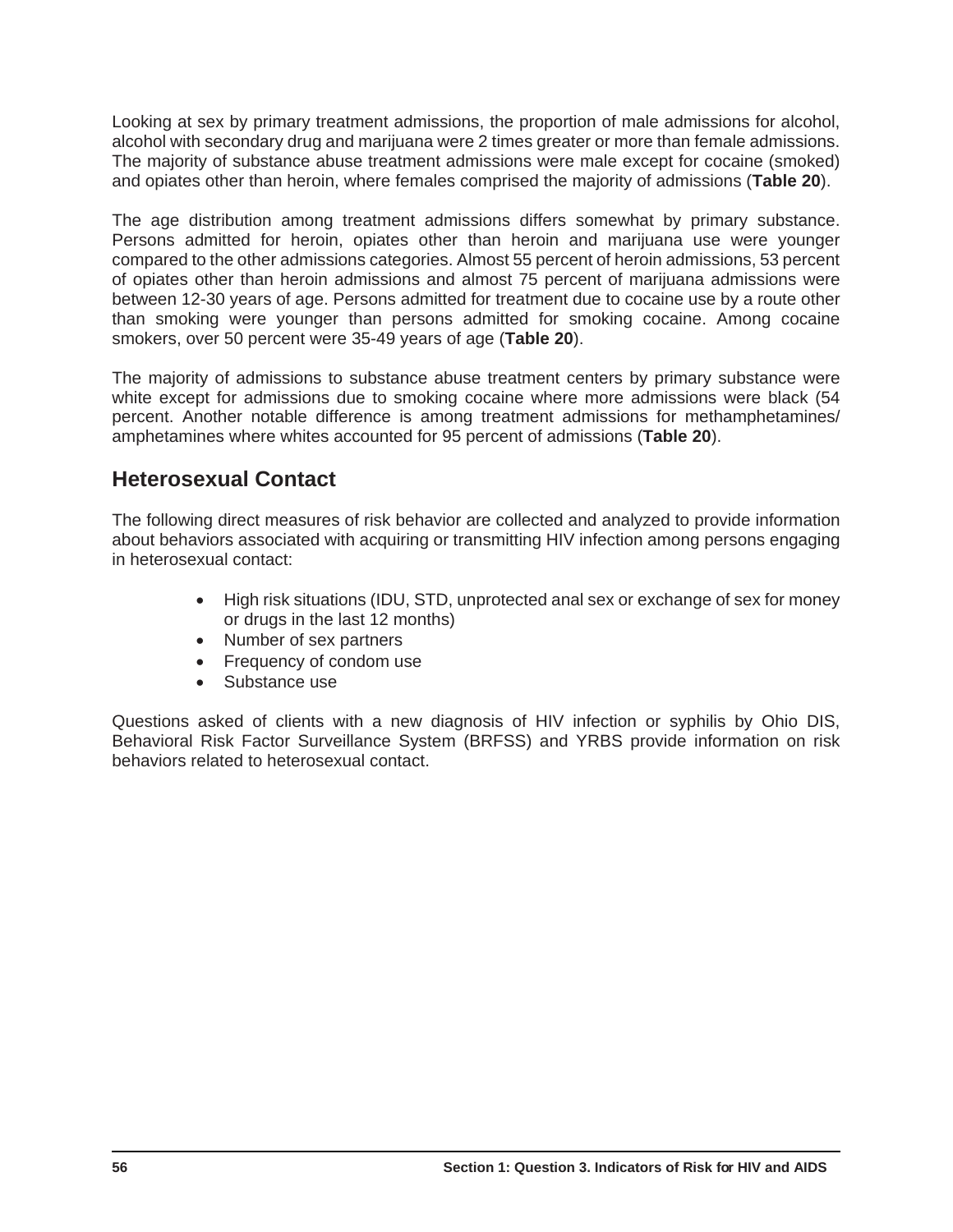#### *High-risk situations*

| Demographic Characteristics          | $\%$  |
|--------------------------------------|-------|
| <b>Sex</b>                           |       |
| <b>Males</b>                         | 2.8%  |
| Females                              | 3.8%  |
| Age as of 12/10                      |       |
| $18 - 24$                            | 10.8% |
| $25 - 34$                            | 5.6%  |
| $35 - 44$                            | 1.4%  |
| $45 - 54$                            | 1.7%  |
| 55-64                                | 0.6%  |
| <b>Race/Ethnicity</b>                |       |
| White, not Hispanic                  | 2.6%  |
| Black/African American, not Hispanic | 8.5%  |
| Hispanic/Latino                      | 11.6% |
| <b>Total</b>                         | 3.3%  |

The 2010 BRFSS was the last year the sexual health module was conducted that included highrisk situations. High-risk situations include IDU, contracting an STD, anal sex, or exchanging sex for money/drugs in the last 12 months. According to the 2010 Ohio BRFSS, a greater proportion of females (3.8 percent) engaged in a high-risk situation in the past 12 months compared to males (2.8 percent). Almost 11 percent of persons 18-24 years of age and 8.5 percent of black/African Americans reported engaging in a high-risk situation in the past 12 months (**Table 21**).

### *Number of sex partners*

According to the 2013 YRBS, 43 percent of high school students and 57 percent of 12<sup>th</sup> grade students reported having sexual intercourse, suggesting that the majority of students will have sex while in high school (data not shown).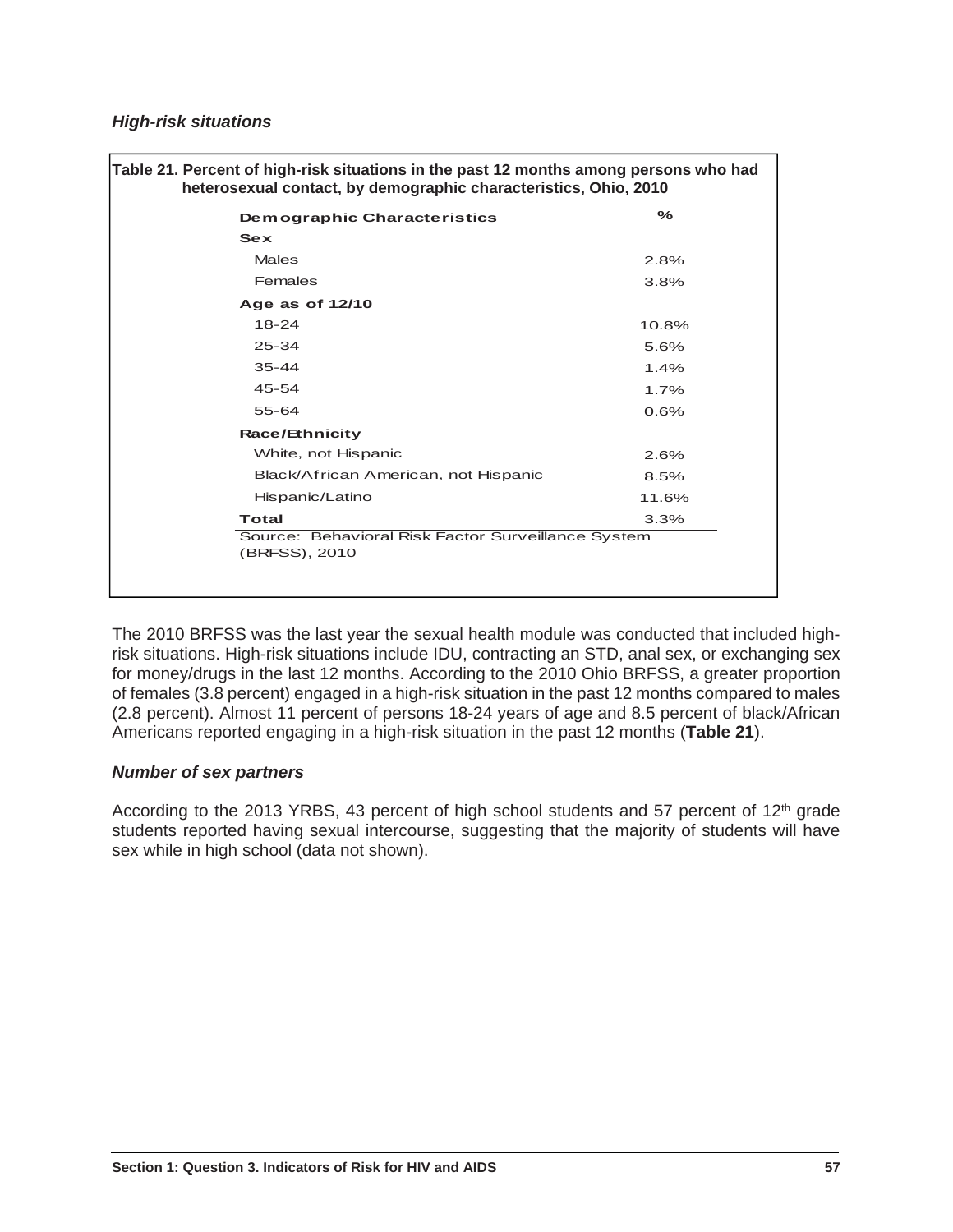

More than 11 percent of high school students reported four or more sex partners during their lifetime, according to the 2013 YRBS. Over 12 percent of males and 10 percent of females had four or more sex partners and almost 20 percent of 12<sup>th</sup> grade students reported four or more sex partners ( **Figure** 12).

### *Frequency of condom use*

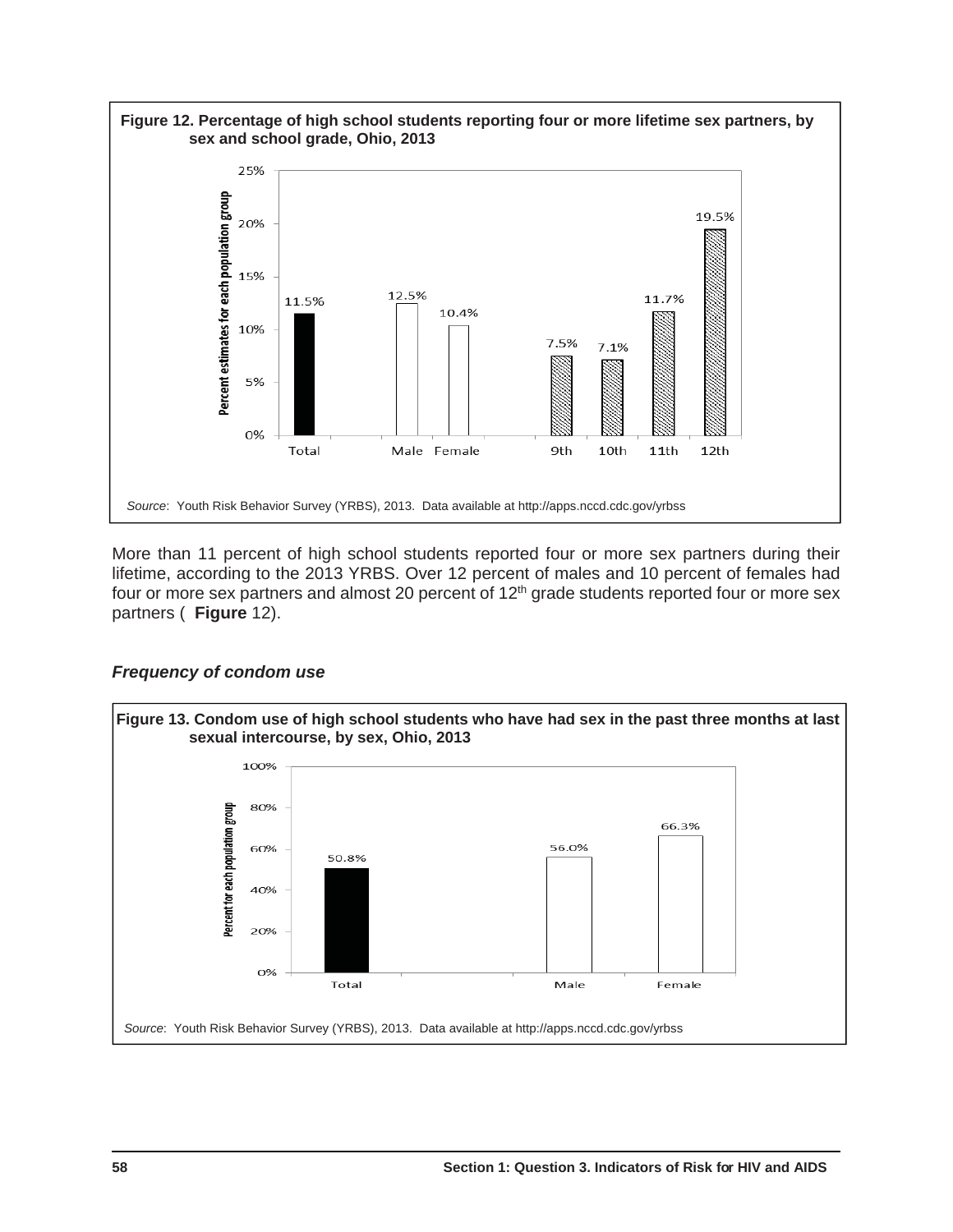The 2013 YRBS indicated that among Ohio high school students, approximately 51 percent who have had sexual intercourse in the past three months reported using a condom at last sexual intercourse. More females (66 percent) than males (56 percent) who have had sexual intercourse in the past three months reported using a condom at last sexual intercourse ( **Figure** 13). *Substance use* 

The Ohio STD Surveillance Program collects data about information that may indicate high-risk behaviors among heterosexual males and females. Having an STD can also increase the potential of transmitting or acquiring HIV. There is an increased risk of HIV transmission in the presence of STD infections that cause genital ulcers (such as syphilis or herpes) as well as other STDs that are frequently asymptomatic (such as chlamydia and gonorrhea) $6$ . While heterosexual males and females with early syphilis may not be representative of all heterosexual males and females in Ohio, data on these patients do provide valuable information on HIV risk behaviors in a subpopulation of high-risk heterosexual males and females.



Approximately 53 percent of heterosexual patients with early syphilis in Ohio reported engaging in non-injection drug use in 2014. More males reported engaging in non-injection drug use (61 percent) compared to females engaging in non-injection drug use (44 percent) ( **Figure** 14).

According to the 2013 YRBS, 18 percent of high school students who had sex in the past three months used alcohol or drugs at last sexual intercourse. Alcohol and drug use at last sexual intercourse was higher among males (24 percent) than females (14 percent) (data not shown).

l

<sup>6</sup> Centers for Disease Control and Prevention. 2007. The role of STD prevention and treatment in HIV prevention. Fact Sheet: CS115145.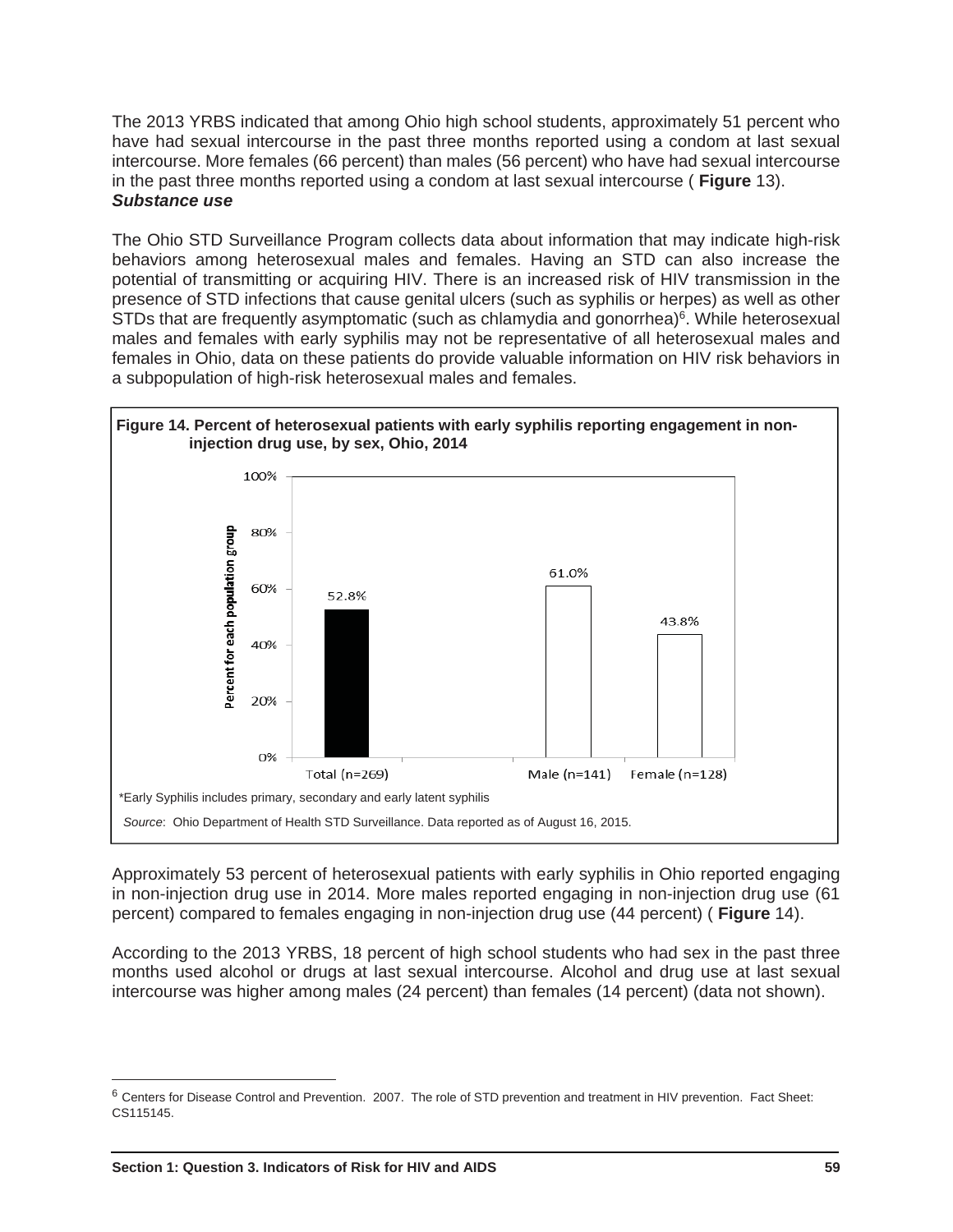### **Indirect Measures of Risk Behavior**

STD Surveillance data and Vital Statistics data on teen pregnancy rates provide information that might indicate the potential of high-risk heterosexual behaviors. Increases in STD or teen pregnancy rates do not directly indicate an increase in HIV infections, but they might indicate an increase in unprotected sex.



#### *Gonorrhea*

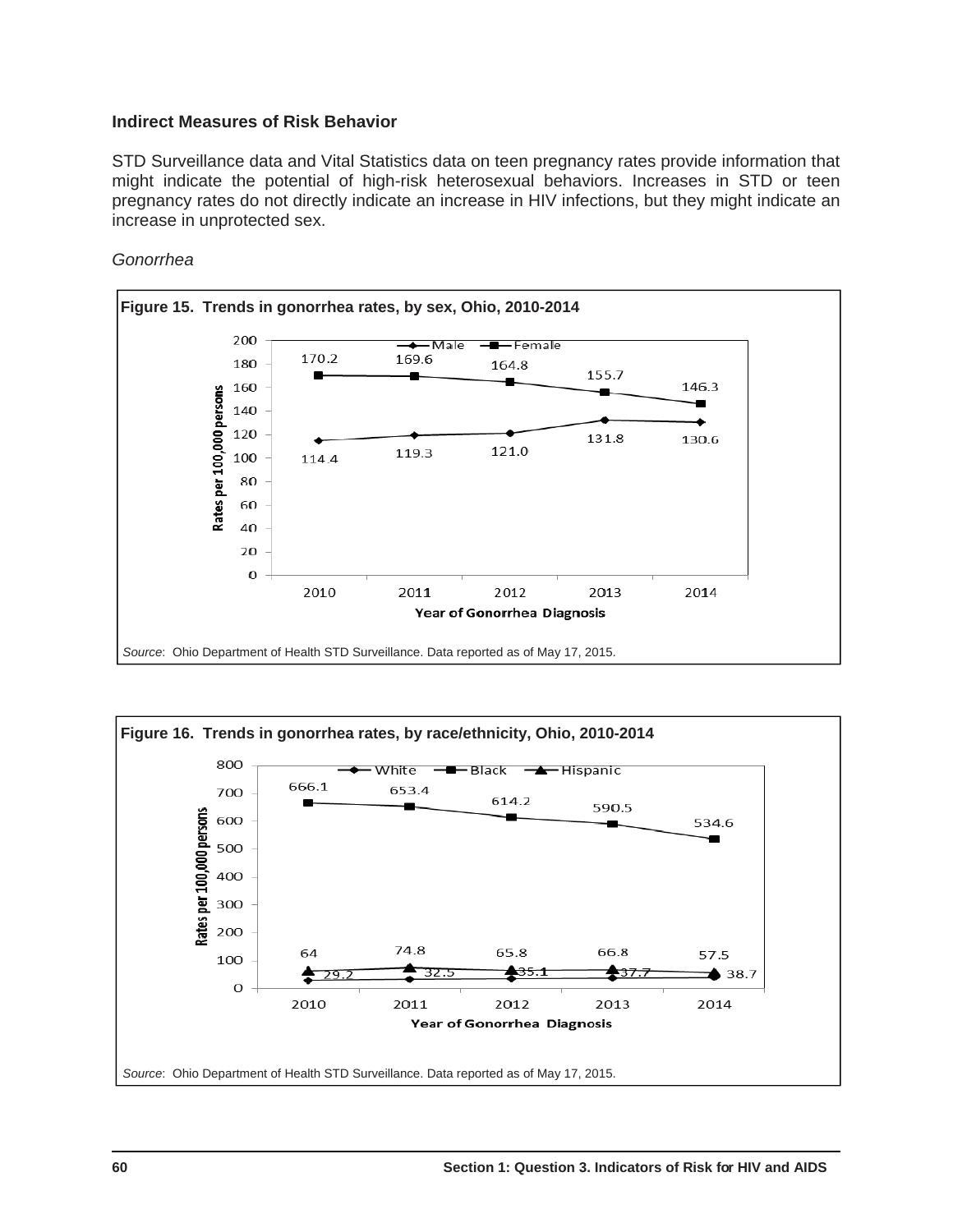Gonorrhea rates in Ohio were consistently higher among females than males. Male gonorrhea rates decreased from 170.2 per 100,000 in 2010 to 146.3 per 100,000 in 2014. Female gonorrhea rates increased from 114.4 per 100,000 to 130.6 per 100,000 in 2014 ( **Figure** 15).

On average gonorrhea rates were 23 times higher among blacks than among whites and two times higher among Hispanics than among whites. Gonorrhea rates decreased among blacks from 666.1 per 100,000 in 2010 to 534.6 per 100,000 in 2014 (a decline of 20%). Among Hispanics, rates for gonorrhea slightly decreased from 64.0 per 100,000 in 2010 to 57.5 per 100,000 in 2014. Among whites, rates steadily increased from 29.2 per 100,000 in 2010 to 38.7 per 100,000 in 2014 ( **Figure** 16).



The rates of gonorrhea were consistently highest among persons 15 to 19 years old, followed by persons 20 to 24 years old ( **Figure** 17).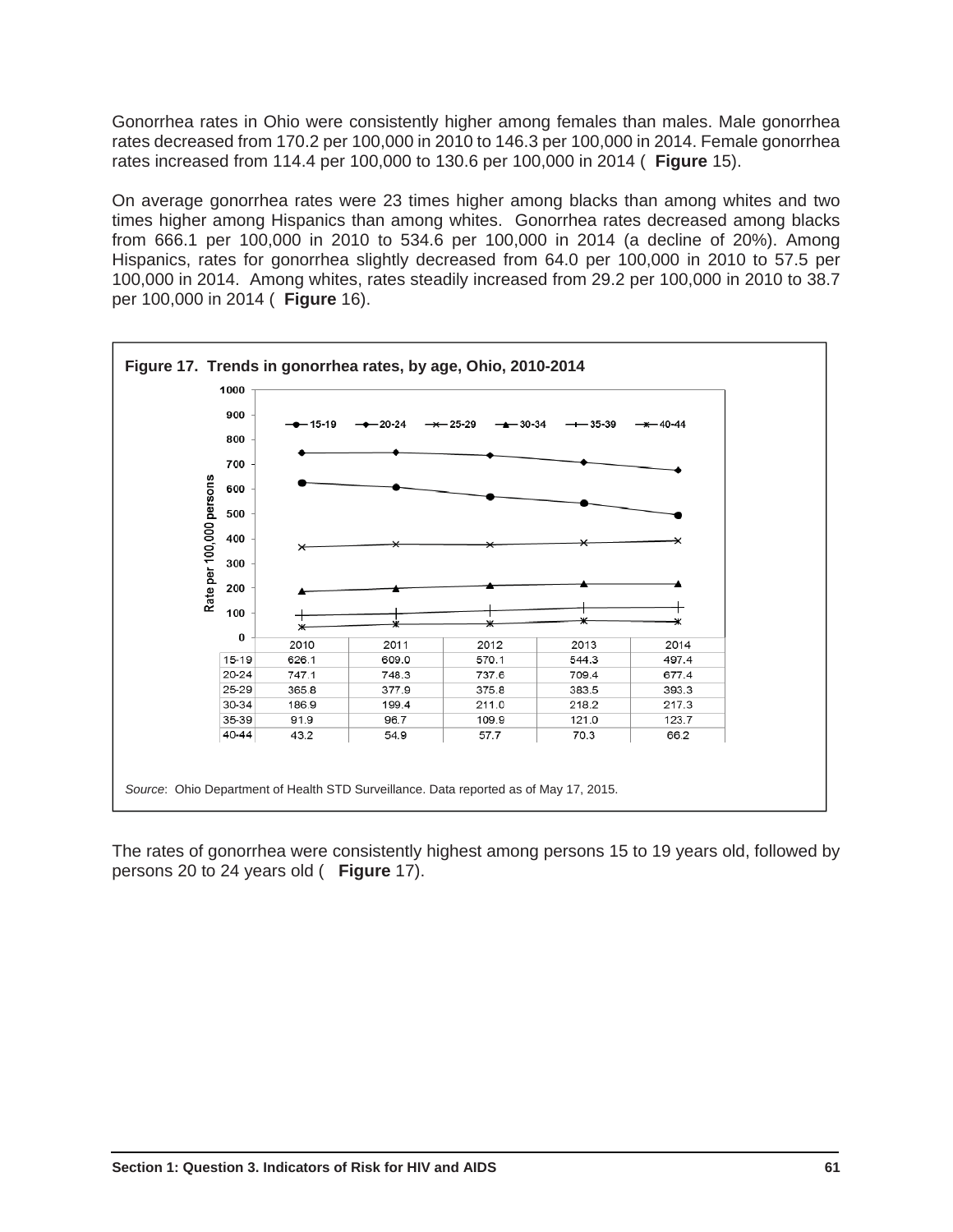

**Figure 18. Rates of reported cases of gonorrhea, by county, Ohio, 2014** 

*Source*: Ohio Department of Health STD Surveillance. Data reported as of May 17, 2015.

In Ohio, the rate of gonorrhea infection was 138.6 per 100,000 persons in 2014. All counties in Ohio had diagnosed and reported cases of gonorrhea. Rates of gonorrhea infection vary by county with the highest rates in the larger urban counties (**Figure 18**).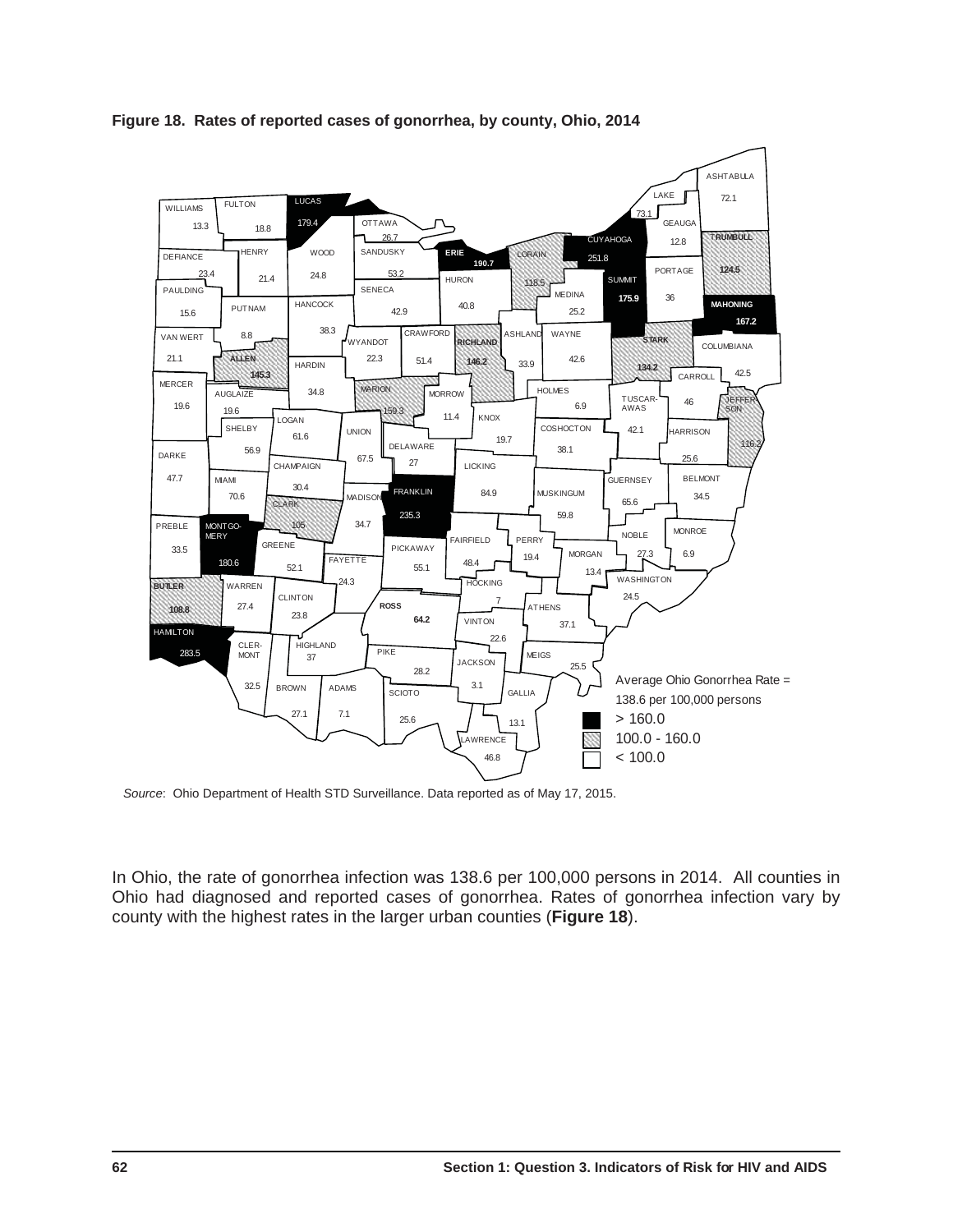





Rates for early syphilis among females decreased from 2.2 to 1.3 per 100,000 from 2010 to 2014. However, rates among males increased from 7.1 to 8.6 per 100,000 from 2010 to 2014. The average rate among males was more than five times higher than the average rate among females ( **Figure** 19). Overall, early syphilis rates decreased among blacks; but the average rate among blacks was more than ten times higher than the average rate among whites and five times higher than the average rate among Hispanics between 2010 and 2014 ( **Figure** 20).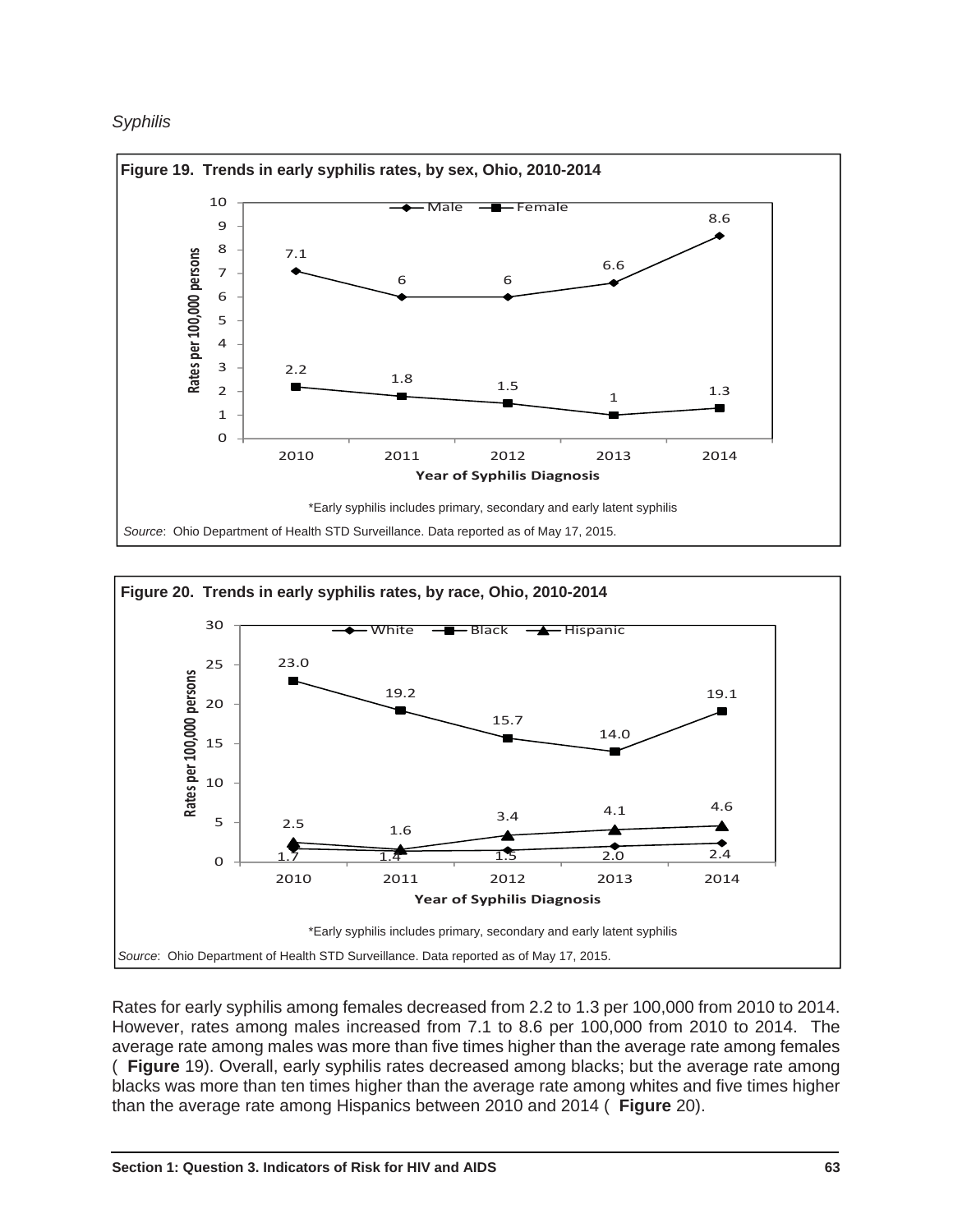

Early syphilis rates were highest among persons 20-24 and 25-29 years old between 2010 and 2014. In 2014, early syphilis rates were highest among persons 25-29 years old (19.1 per 100,000), followed by persons 20-24 years old (15.9 per 100,000), persons 30-34 years old (12.4 per 100,000), persons 35-39 years old (7.9 per 100,000). All other age groups, including those not shown, had rates below five per 100,000) ( **Figure** 21).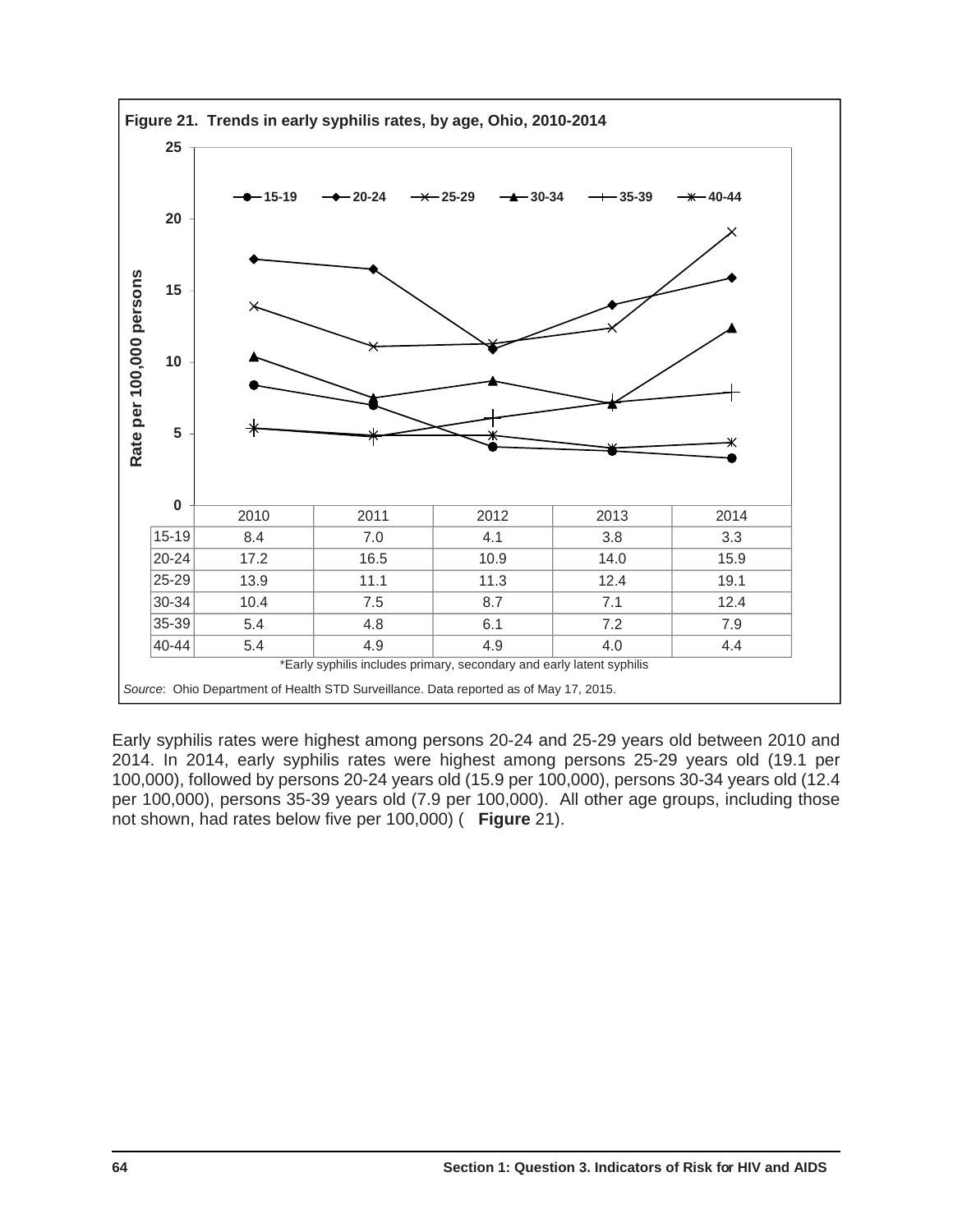### *Teen Pregnancy Rates*



The estimated teen pregnancy rate (15-19 years) in Ohio decreased from 97.7 per 1,000 females (15-19 years) to 55.3 per 1,000 females (15-19 years) from 2010 to 2014. Although the pregnancy rate decreased for both black and white teens in Ohio from 2010 to 2014, the average black teen pregnancy rate was more than two times greater compared to the average white teen rate. In 2014 the black teen pregnancy rate was 114.1 per 1,000 females (15-19 years) compared to 47.2 per 1,000 females (15-19 years) among white teens ( **Figure** 22).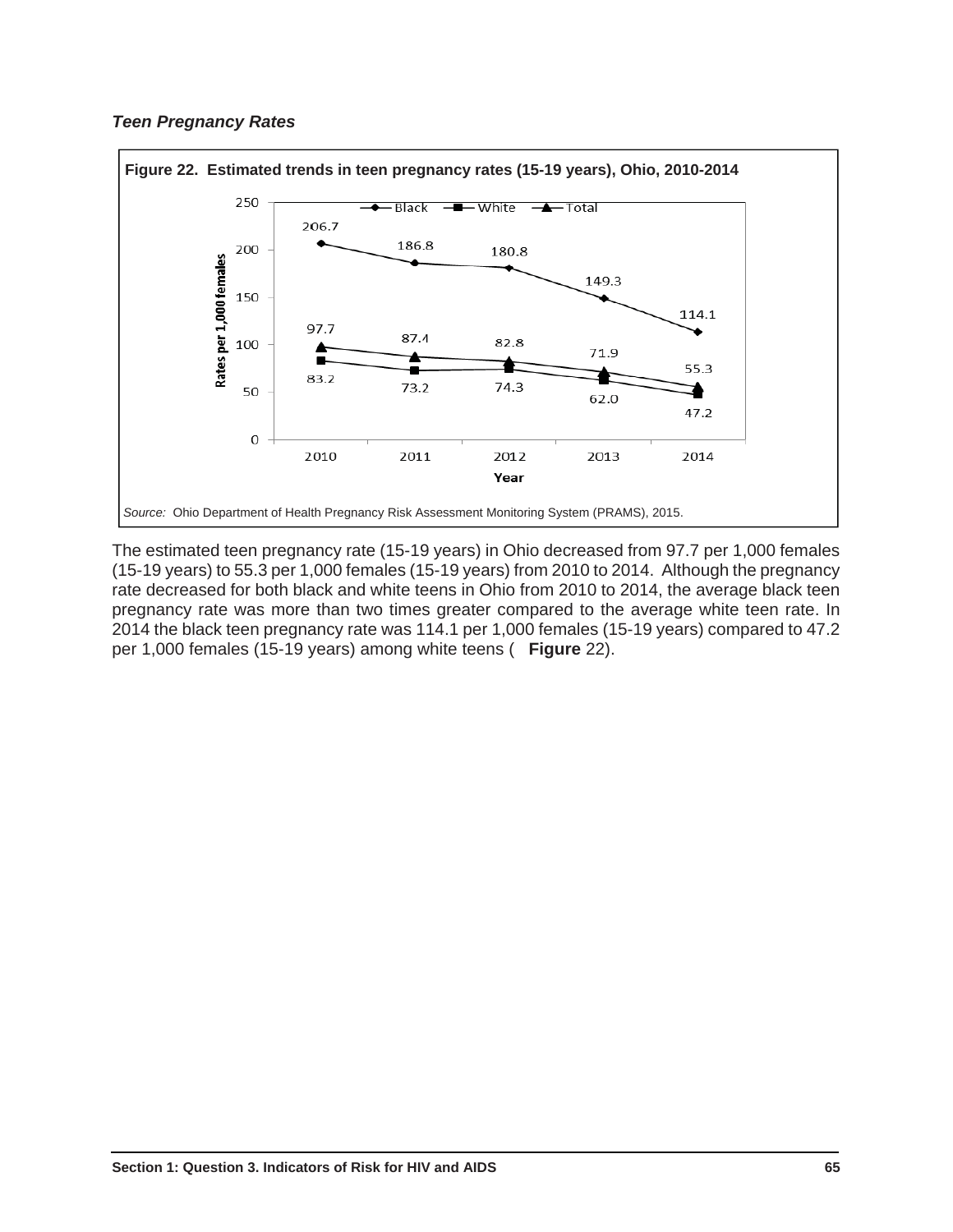

 **Figure 23. Teen pregnancy rates, aged 15-19, by county, Ohio, 2010-2014** 

*Source:* Ohio Department of Health Pregnancy Risk Assessment Monitoring System (PRAMS), 2015.

Teen pregnancy rates vary by county. The 2010-2014 average annual estimated teen pregnancy rate in Ohio was 55.3 per 1,000 females between 15 and 19 years old. Teen pregnancy rates ranged from a low of 24.8 in Geauga County to a high of 75.1 in Adams County ( **Figure** 23).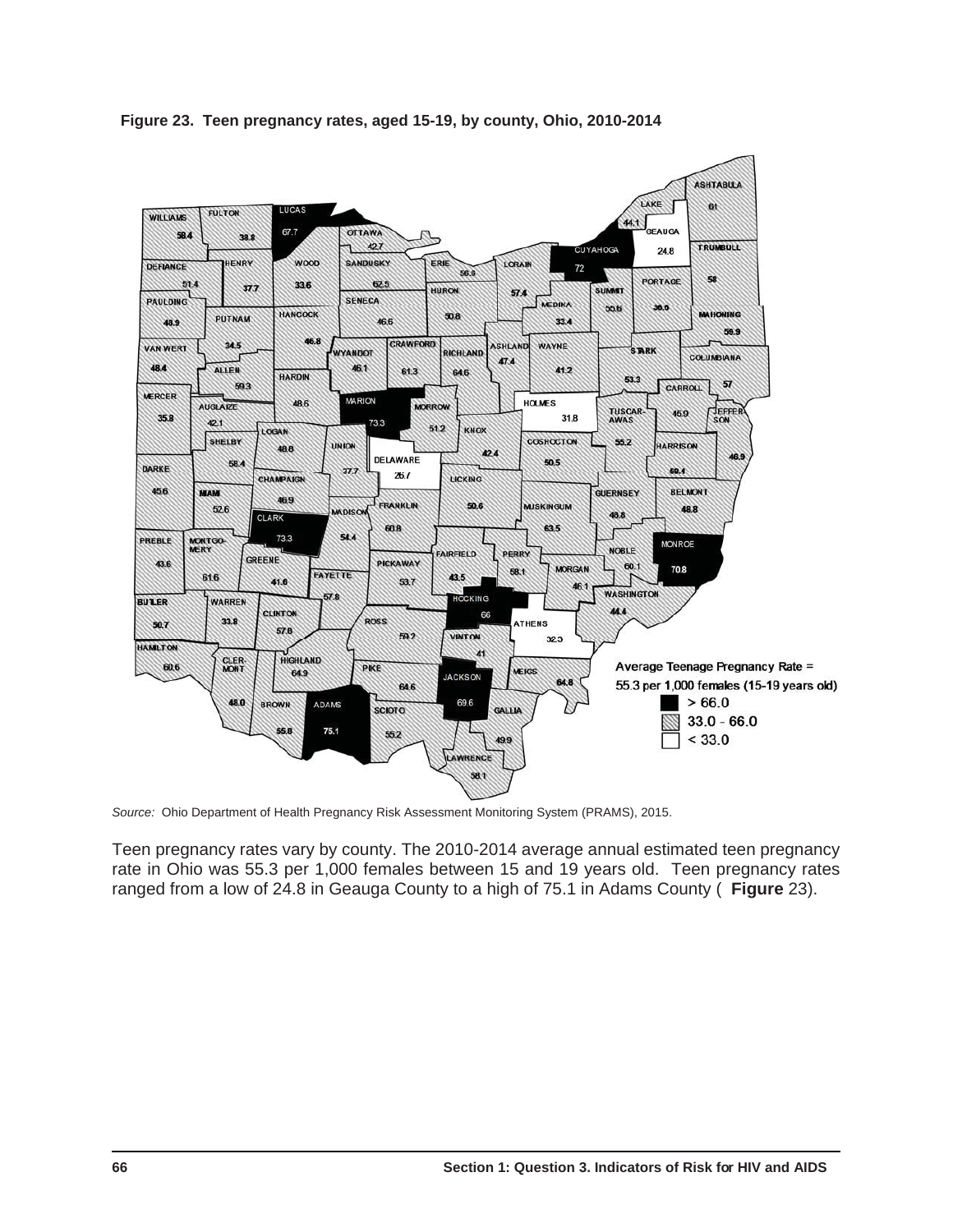## **HIV/STD Infections**

### **Direct Measures of Risk Behaviors**

An "epidemiological synergy" between diagnoses of HIV infection and other STDs has been observed and studied since the beginning of the HIV/AIDS epidemic. In addition to common modes of transmission, biological mechanisms for this epidemiological synergy have been observed7. Substantial evidence indicates that HIV infections with either a previous, concurrent or later ulcerative (e.g. herpes and syphilis) or non-ulcerative STD (e.g. chlamydia and gonorrhea) increases the likelihood of both transmitting and acquiring HIV<sup>8</sup>. Furthermore, HIV/STD infection trends can offer important insights into growing populations with HIV, making the combination of HIV and STD surveillance data helpful in forecasting which populations HIV rates are likely to increase. Syphilis and gonorrhea are the two STDs examined in this section. The following measures of risk behavior are assessed for Ohio to provide information about behaviors associated with acquiring or transmitting HIV infection:

- Persons with HIV and a previous STD diagnosis (history of syphilis or gonorrhea)
- Persons with HIV and a later STD diagnosis (co-infection with syphilis or gonorrhea)



<sup>&</sup>lt;sup>7</sup> Centers for Disease Control and Prevention. 2007. The role of STD prevention and treatment in HIV prevention. Fact Sheet: CS115145.

-

<sup>&</sup>lt;sup>8</sup> Ibid.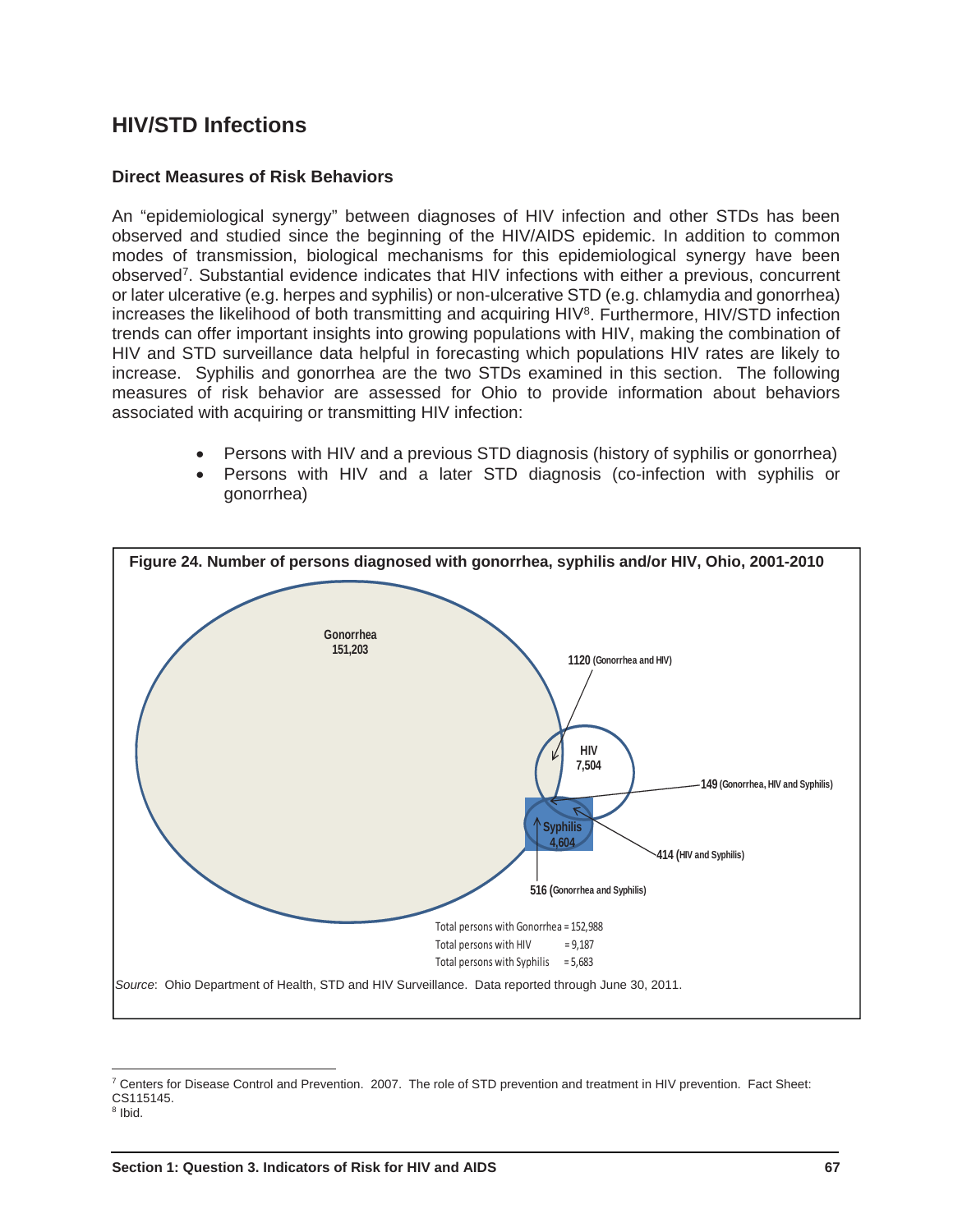The ODH HIV/AIDS Surveillance Program retrospectively assessed all Ohio reports of syphilis, gonorrhea and HIV infections reported among persons 13 years of age and older during the 10 years between January 1, 2001 and December 31, 2010. A history of syphilis or gonorrhea in persons living with a diagnosis of HIV infection was determined based on the earliest syphilis or gonorrhea diagnosis, whereas HIV co-infection with syphilis or gonorrhea was determined based on the most recent syphilis or gonorrhea diagnosis. There were 5,683 persons with at least one syphilis diagnosis and 152,988 persons with at least one gonorrhea diagnosis. Approximately 19 percent of persons living with a diagnosis of HIV had a previous, concurrent or later syphilis and/or gonococcal infection reported ( **Figure** 24).



## **HIV and a Previous STD Diagnosis (History of Syphilis or Gonorrhea)**

Of the 9,187 persons known to be living with a diagnosis of HIV infection during the 10-year study period, 201 (2.2 percent) reported a previous syphilis infection and 785 (8.6 percent) reported a previous gonococcal infection (Figure 13). Based on this study, a person in Ohio with a reported history of syphilis was 2.2 times more likely to be living with HIV compared to a person living with a diagnosis of HIV infection in Ohio with no reported history of syphilis (Odds ratio [OR]: 2.2; 95 percent confidence interval [CI]: 1.9-2.5). Likewise, a person in Ohio with a reported history of gonorrhea was 4.2 times more likely to be living with HIV compared to a person living with a diagnosis of HIV infection in Ohio with no reported history of gonorrhea (OR: 4.2; 95 percent Cl: 3.9-4.5) ( **Figure** 25).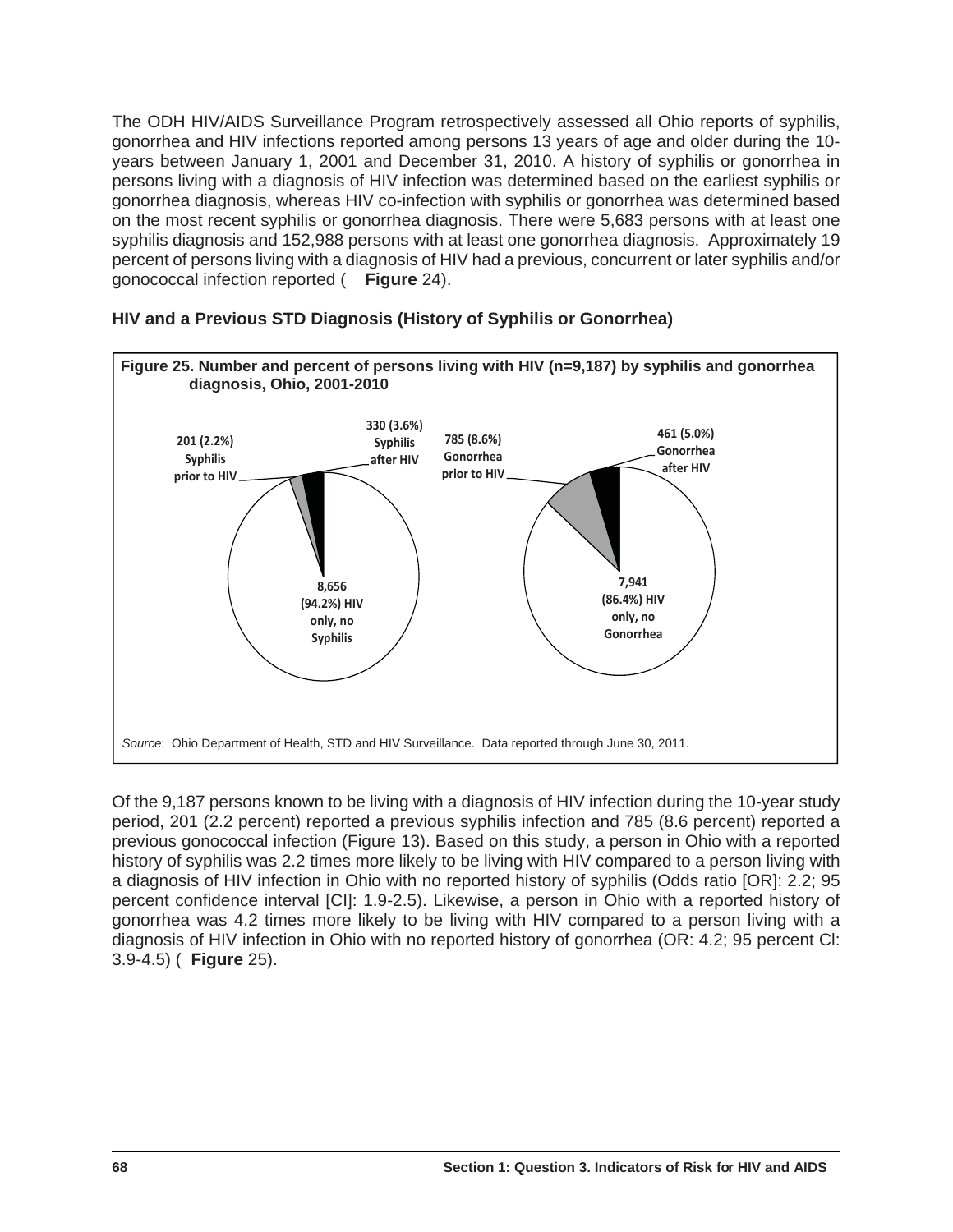#### *HIV and a Later STD (Co-infection with Syphilis or Gonorrhea)*

|                                              | Living with a<br>diagnosis of HIV<br>infection |         | Living with a<br>diagnosis of HIV<br>infection & Syphilis |         | Living with a<br>diagnosis of HIV<br>infection &<br>Gonorrhea |         |  |
|----------------------------------------------|------------------------------------------------|---------|-----------------------------------------------------------|---------|---------------------------------------------------------------|---------|--|
| Characteristic                               | No.                                            | $\%$    | No.                                                       | $\%$    | No.                                                           | $\%$    |  |
| <b>Sex</b>                                   |                                                |         |                                                           |         |                                                               |         |  |
| Males                                        | 7243                                           | 79%     | 367                                                       | 97%     | 463                                                           | 81%     |  |
| Females                                      | 1944                                           | 21%     | 10                                                        | 3%      | 108                                                           | 19%     |  |
| Age as of 12/10                              |                                                |         |                                                           |         |                                                               |         |  |
| < 13                                         | 52                                             | 1%      | ä,                                                        |         | ٠                                                             |         |  |
| $13 - 14$                                    | 13                                             | $< 1\%$ |                                                           |         | 1                                                             | $< 1\%$ |  |
| $15 - 19$                                    | 77                                             | 1%      | 13                                                        | 3%      | 44                                                            | 8%      |  |
| $20 - 24$                                    | 660                                            | 7%      | 68                                                        | 18%     | 104                                                           | 18%     |  |
| $25 - 29$                                    | 1076                                           | 12%     | 55                                                        | 15%     | 95                                                            | 17%     |  |
| 30-34                                        | 1152                                           | 13%     | 57                                                        | 15%     | 71                                                            | 12%     |  |
| 35-39                                        | 1181                                           | 13%     | 67                                                        | 18%     | 89                                                            | 16%     |  |
| $40 - 44$                                    | 1487                                           | 16%     | 60                                                        | 16%     | 87                                                            | 15%     |  |
| 45-49                                        | 1437                                           | 16%     | 28                                                        | 7%      | 35                                                            | 6%      |  |
| $50 - 54$                                    | 1007                                           | 11%     | 19                                                        | 5%      | 31                                                            | 5%      |  |
| 55-64                                        | 868                                            | 9%      | $\boldsymbol{9}$                                          | 2%      | 12                                                            | 2%      |  |
| $65+$                                        | 177                                            | 2%      | 1                                                         | $< 1\%$ | $\overline{2}$                                                | $< 1\%$ |  |
| Race/Sex                                     |                                                |         |                                                           |         |                                                               |         |  |
| White, not Hispanic Males                    | 3668                                           | 40%     | 218                                                       | 58%     | 192                                                           | 34%     |  |
| White, not Hispanic Females                  | 561                                            | $6\%$   | 5                                                         | $1\%$   | 24                                                            | 4%      |  |
| Black/African American, not Hispanic Males   | 3095                                           | 34%     | 130                                                       | 34%     | 248                                                           | 43%     |  |
| Black/African American, not Hispanic Females | 1241                                           | 14%     | 5                                                         | 1%      | 77                                                            | 13%     |  |
| Hispanic/Latino Males                        | 330                                            | 4%      | 8                                                         | 2%      | 20                                                            | 4%      |  |
| Hispanic/Latina Females                      | 108                                            | 1%      | $\overline{a}$                                            |         | $\overline{4}$                                                | $1\%$   |  |
| Other/Unknow n*                              | 184                                            | $1\%$   | 11                                                        | 3%      | 6                                                             | $1\%$   |  |
| <b>Total</b>                                 | 9187                                           |         | 377                                                       |         | 571                                                           |         |  |

#### **Table 22. Persons living with a diagnosis of HIV infection and persons co-infected with HIV and Syphilis or Gonorrhea, by selected characteristics, Ohio, 2001-2010**

Notes: Living w ith a diagnosis of HIV infection alone, w ith Syphilis, or w ith Gonorrhea represents all persons diagnosed and reported in Ohio from January 1, 2001 through December 31, 2010 w ho have not been reported as having died as of December 31, 2010.

\*Other/Unknow n Includes males and females w ho are Asian/Pacific Islanders, American Indian/Alaska Natives or persons w ith missing race/sex information.

Source: Ohio Department of Health HIV/AIDS and STD Surveillance Programs. HIV/AIDS Surveillance data reported through June 30, 2011.

The proportion of co-infections varied for persons living with a diagnosis of HIV infection by sex, age and race/ethnicity during the 10-year study period. Persons living with a diagnosis of HIV infection and syphilis were almost exclusively male (97 percent). Persons co-infected with HIV and syphilis or gonorrhea were younger compared to persons living with a diagnosis of HIV infection alone. The greatest proportion of persons living with only a diagnosis of HIV infection was in the 40-49 year age group (32 percent). The greatest proportions of persons co-infected with HIV and syphilis were in the 35-39 year age group (18 percent) and the 20-24 year old age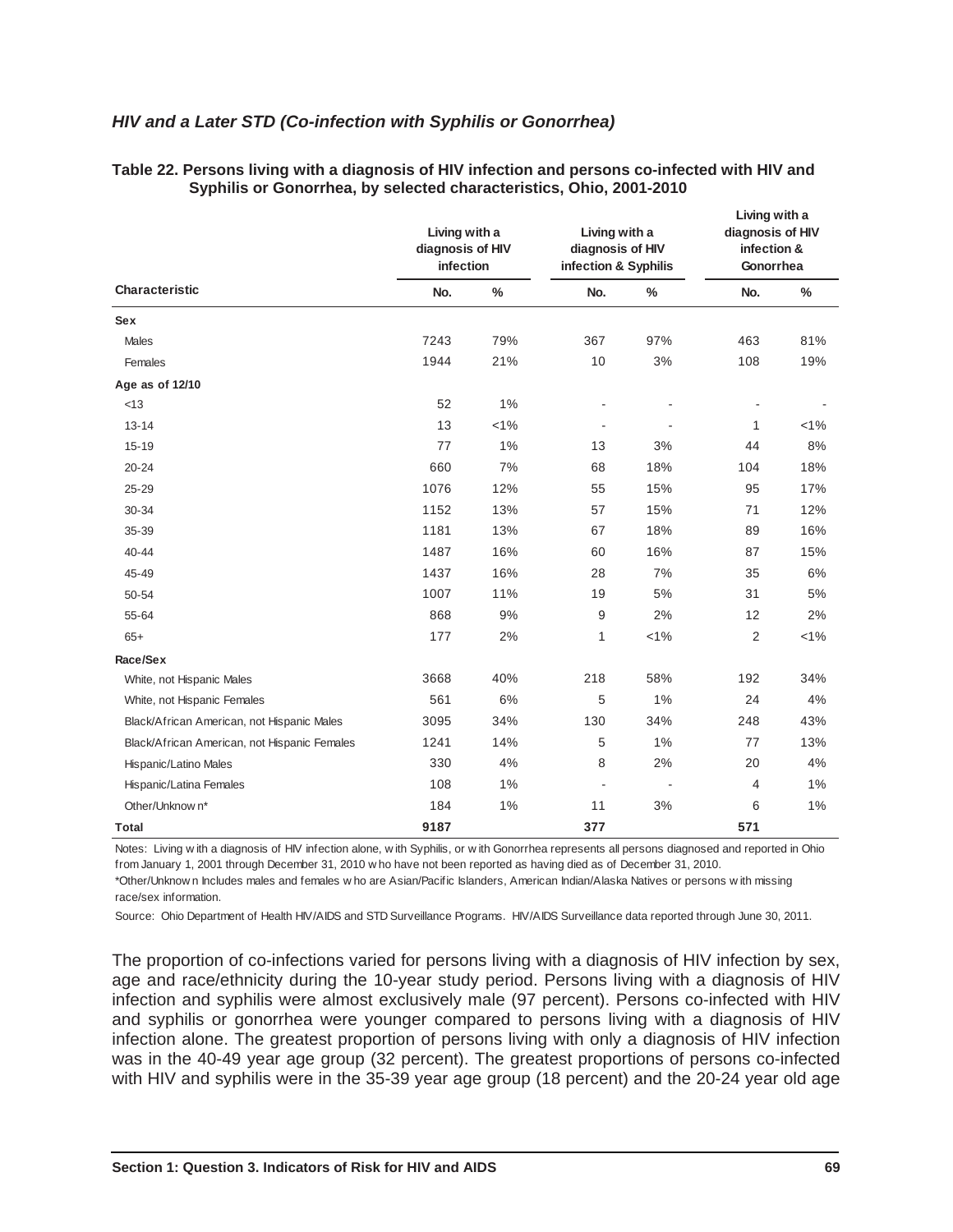group (18 percent). The greatest proportion of persons co-infected with HIV and gonorrhea was in the 20-29 year age group (36 percent).

White and black/African American males make up the greatest proportions of persons living with only a diagnosis of HIV infection (40 percent and 34 percent, respectively) and persons coinfected with HIV and syphilis (58 percent and 34 percent, respectively). The greatest proportion of persons co-infected with HIV and gonorrhea were black/African American males (44 percent), white males (34 percent) and black/African American females (13 percent) (**Table 22**).

|                                     | Living with a<br>diagnosis of HIV<br><i>infection</i> |               | Living with a<br>diagnosis of HIV<br>infection & Syphilis |               | Living with a<br>diagnosis of HIV<br>infection &<br>Gonorrhea |      |
|-------------------------------------|-------------------------------------------------------|---------------|-----------------------------------------------------------|---------------|---------------------------------------------------------------|------|
| <b>Transmission Category</b>        | No.                                                   | $\frac{0}{0}$ | No.                                                       | $\frac{0}{0}$ | No.                                                           | $\%$ |
| Male adult or adolescent            |                                                       |               |                                                           |               |                                                               |      |
| Male-to-male sexual contact         | 4696                                                  | 65%           | 329                                                       | 90%           | 343                                                           | 74%  |
| Injection drug use (IDU)            | 210                                                   | 3%            | 2                                                         | $< 1\%$       | 14                                                            | 3%   |
| Male-to-male sexual contact and IDU | 188                                                   | 2%            | 12                                                        | 3%            | 10                                                            | 2%   |
| Heterosexual contact                | 695                                                   | 10%           | 6                                                         | 2%            | 36                                                            | 8%   |
| Missing/Unknown                     | 1454                                                  | 20%           | 18                                                        | 5%            | 60                                                            | 13%  |
| Subtotal                            | 7243                                                  | 100%          | 367                                                       | 100%          | 463                                                           | 100% |
| Female adult or adolescent          |                                                       |               |                                                           |               |                                                               |      |
| Injection drug use                  | 144                                                   | 7%            | 2                                                         | 20%           | 10                                                            | 9%   |
| Heterosexual contact                | 1140                                                  | 59%           | 6                                                         | 60%           | 72                                                            | 67%  |
| Missing/Unknown                     | 660                                                   | 34%           | 2                                                         | 20%           | 26                                                            | 24%  |
| Subtotal                            | 1944                                                  | 100%          | 10                                                        | 100%          | 108                                                           | 100% |
| Total                               | 9187                                                  |               | 377                                                       |               | 571                                                           |      |

#### **Table 23. Persons living with a diagnosis of HIV infection and persons co-infected with HIV and syphilis or gonorrhea, by transmission category, Ohio, 2001-2010**

Notes: Living w ith a diagnosis of HIV infection alone, w ith Syphilis, or w ith Gonorrhea represents all persons diagnosed and reported in Ohio from January 1, 2001 through December 31, 2010 w ho have not been reported as having died as of December 31, 2010.

Source: Ohio Department of Health HIV/AIDS and STD Surveillance Programs. HIV/AIDS Surveillance data reported through June 30, 2011.

The proportion of co-infections also varied for persons living with a diagnosis of HIV infection by transmission category during the 10-year study period. The majority of males living with a diagnosis of HIV infection were MSM (65 percent). An even greater majority of males co-infected with HIV and syphilis (90 percent) or gonorrhea (74 percent) were MSM. The missing/unknown mode of transmission was a significant proportion of males living with a diagnosis of HIV infection (20 percent) and co-infected with HIV and gonorrhea (13 percent).

The greatest proportion of females living with a diagnosis of HIV infection had heterosexual contact as their mode of transmission (59 percent). Proportions were similar for females coinfected with HIV and syphilis (60 percent) or gonorrhea (67 percent). Females co-infected with HIV and syphilis (20 percent) or gonorrhea (9 percent) had a greater proportion of IDU in comparison to females living with a diagnosis of HIV infection (7 percent). Data for females should be interpreted with caution due to the proportion with missing/unknown mode of transmission and small numbers (**Table 23**).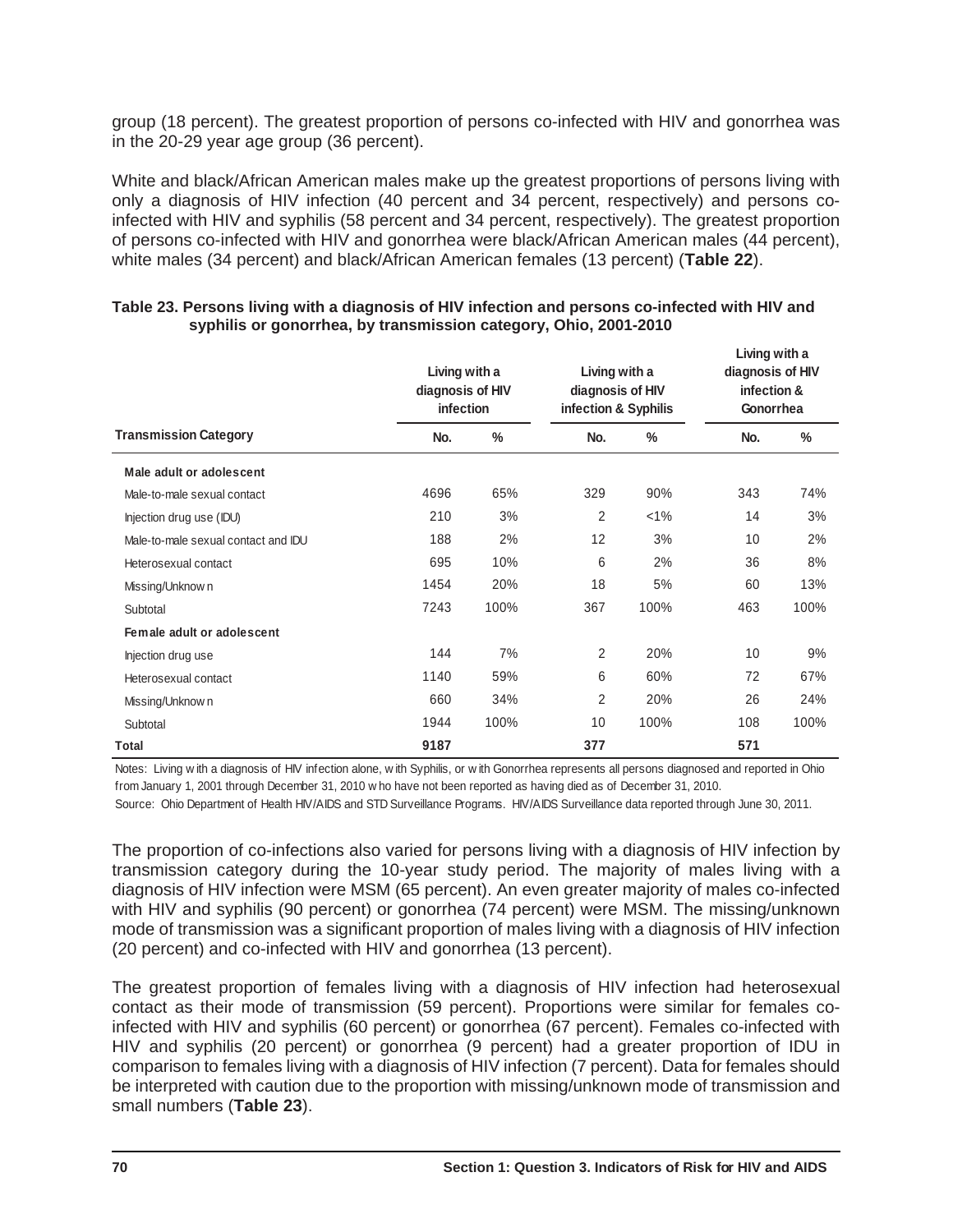## *HIV Testing*

HIV testing patterns provide information that is helpful in assessing HIV counseling and testing programs. HIV testing data are available from population-based surveys conducted in the general population via the Behavioral Risk Factor Surveillance System (BRFSS) and from publicly funded HIV counseling and testing sites in Ohio who submit data to the Ohio Department of Health HIV Prevention Program.

|                                                    | Ever tested, %     | Tested, past<br>12 months |
|----------------------------------------------------|--------------------|---------------------------|
| $(n=13, 157)$                                      | Total <sup>a</sup> | Total <sup>a</sup>        |
| Overall                                            | 34.5%              | 7.1%                      |
| <b>Sex</b>                                         |                    |                           |
| Male                                               | 31.5%              | 6.5%                      |
| Female                                             | 37.4%              | 7.7%                      |
| Age groups                                         |                    |                           |
| 18-24                                              | 24.7%              | 9.6%                      |
| 25-34                                              | 46.2%              | 12.9%                     |
| $35 - 44$                                          | 44.2%              | 6.6%                      |
| 45-54                                              | 27.3%              | 4.7%                      |
| 55-64                                              | 19.7%              | 2.1%                      |
| <b>Race/ethnicity</b>                              |                    |                           |
| White, not Hispanic                                | 30.0%              | 5.0%                      |
| Black, not Hispanic                                | 52.6%              | 16.0%                     |
| Hispanic                                           | 45.5%              | N/A                       |
| <sup>a</sup> lncludes persons aged 18 to 64 years. |                    |                           |

More than a third (34.5 percent) of Ohioans surveyed in BRFSS in 2014 reported having ever been tested for HIV. Females (37.4 percent) were more likely to report having ever been tested compared to males (31.5 percent) for HIV. Almost half (46.2 percent) of persons surveyed in the 25 to 34 year-old age group indicated having ever been tested for HIV. Blacks/African American (52.6 percent) and Hispanics (45.5 percent) were more likely to report having ever been tested for HIV when compared to whites (30.0 percent). Only seven percent of the persons surveyed in 2014 reported an HIV test during the past 12 months. The patterns for persons testing for HIV during the past 12 months were similar to the patterns for persons ever tested for HIV. More females (7.7 percent) reported testing during the past 12 months compared to males (6.5 percent). In addition, more persons 25-34 years of age (12.9 percent) reported testing in the past 12 months compared to other age groups and blacks/African Americans (16.0 percent) were more likely to report testing during the past 12 months compared to all other race/ethnicity groups ( **Table** 24).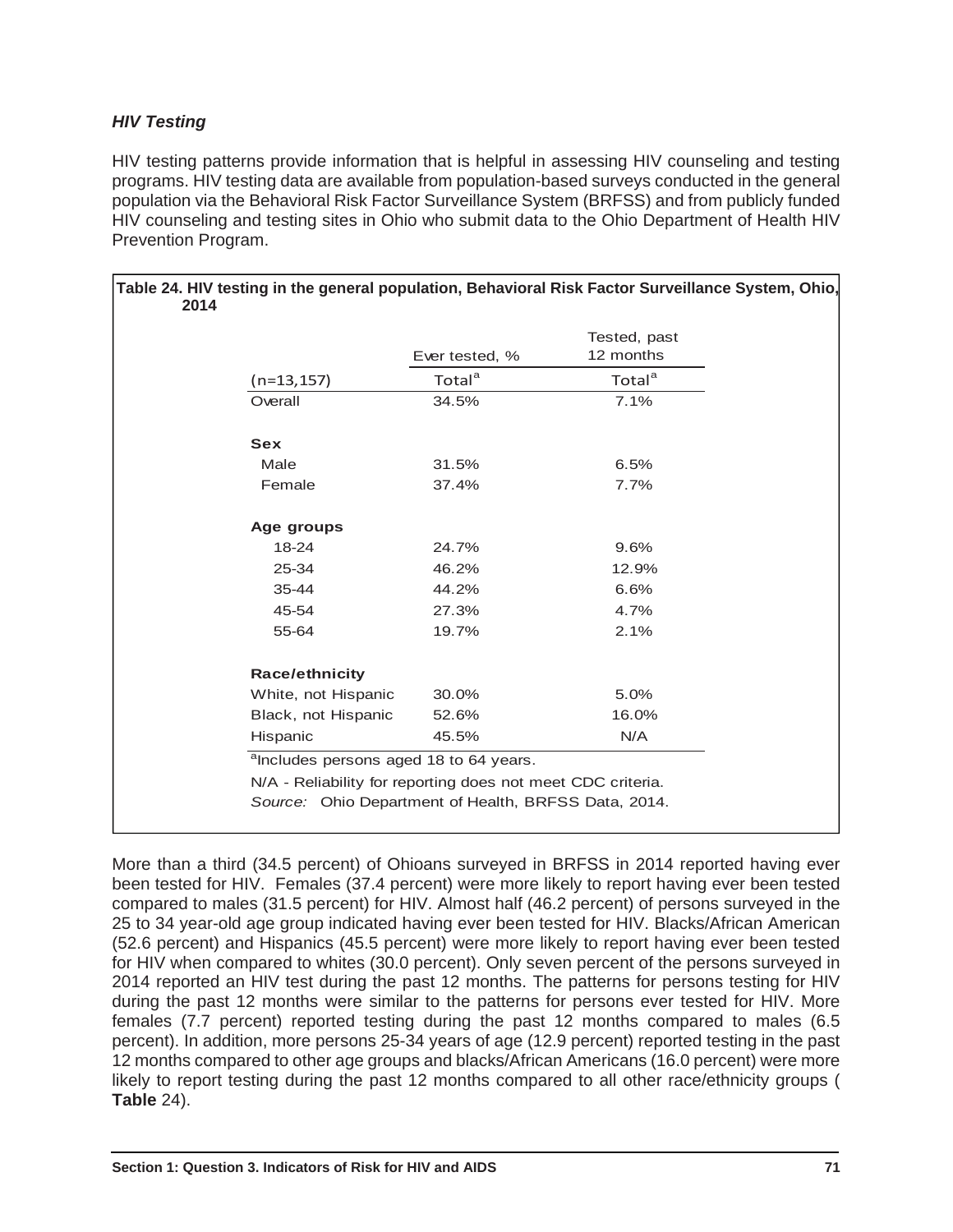Survey respondents in the 2014 BRFSS indicated testing most recently at a private physician's office or a health maintenance organization (HMO) (45 percent). The second most common location was a clinic or counseling, testing and referral (CTR) site (23 percent) (data not shown).

### *HIV Testing at Publicly Funded Counseling, Testing and Referral (CTR) Sites*

| Demographic Characteristics<br>and Type of HIV Testing | <b>Total Tests</b> |               | <b>Positive Tests</b> |       | <b>Percent</b>  |
|--------------------------------------------------------|--------------------|---------------|-----------------------|-------|-----------------|
|                                                        | No.                | $\frac{0}{2}$ | No.                   | %     | <b>Positive</b> |
| <b>Sex</b>                                             |                    |               |                       |       |                 |
| Male                                                   | 36,786             | 57.5%         | 407                   | 87%   | 1.1%            |
| Female                                                 | 27,061             | 42.3%         | 58                    | 12%   | 0.2%            |
| Transgender/Unknown                                    | 102                | 0.2%          | 1                     | $0\%$ | 1.0%            |
| Age                                                    |                    |               |                       |       |                 |
| <13                                                    | 761                | 1.2%          | $\Omega$              | $0\%$ | 0.0%            |
| $13 - 19$                                              | 8,287              | 13.0%         | 30                    | 6%    | 0.4%            |
| $20 - 24$                                              | 15,119             | 23.6%         | 138                   | 30%   | 0.9%            |
| $25 - 29$                                              | 11,848             | 18.5%         | 105                   | 23%   | 0.9%            |
| $30 - 34$                                              | 8,182              | 12.8%         | 50                    | 11%   | 0.6%            |
| $35 - 44$                                              | 9,380              | 14.7%         | 64                    | 14%   | 0.7%            |
| 45-54                                                  | 6,306              | 9.9%          | 49                    | 11%   | 0.8%            |
| 55-64                                                  | 3,207              | 5.0%          | 23                    | 5%    | 0.7%            |
| $65+$                                                  | 859                | 1.3%          | $\overline{7}$        | 2%    | 0.8%            |
| Race/Ethnicity                                         |                    |               |                       |       |                 |
| White                                                  | 26,456             | 41.4%         | 140                   | 30%   | 0.5%            |
| Black/African American                                 | 32,158             | 50.3%         | 294                   | 63%   | 0.9%            |
| Hispanic/Latino                                        | 3.647              | 5.7%          | 23                    | 5%    | 0.6%            |
| Other/Unknow n                                         | 5,240              | 8.2%          | 32                    | 7%    | 0.6%            |
| <b>Exposure Category</b>                               |                    |               |                       |       |                 |
| Male/Male Sex & Injection Drug Use (IDU)               | 217                | 0.3%          | 10                    | 2%    | 4.6%            |
| Male/Male Sex                                          | 7,993              | 12.5%         | 278                   | 60%   | 3.5%            |
| IDU                                                    | 3,497              | 5.5%          | 9                     | 2%    | 0.3%            |
| Heterosexual Contact                                   | 38,164             | 59.7%         | 91                    | 20%   | 0.2%            |
| <b>Transgender Sexual Contact</b>                      | 228                | 0.4%          | 5                     | 1%    | 2.2%            |
| Unknow n                                               | 12,918             | 20.2%         | 73                    | 16%   | 0.6%            |
| <b>Total</b>                                           | 63,949             | 100%          | 466                   | 100%  | 0.7%            |

#### **Table 25. HIV counseling, testing and referral site data by demographics and type of test, Ohio, 2014**

*Source* : Ohio Department of Health HIV Prevention Program, 2015.

Ohio has more than 500 publicly funded HIV CTR sites. In 2014, 57.5 percent of HIV tests administered at public CTR sites were provided for males, 42.3 percent for females, 50.3 percent for blacks/African Americans, 41.4 percent for whites and 23.6 percent for persons 20- 24 years of age (**Table 25**). CTR records do not contain individual identifying information and records of repeat visits by the same client cannot be linked. Therefore, data from the CTR system represent the number of tests rather than number of persons tested.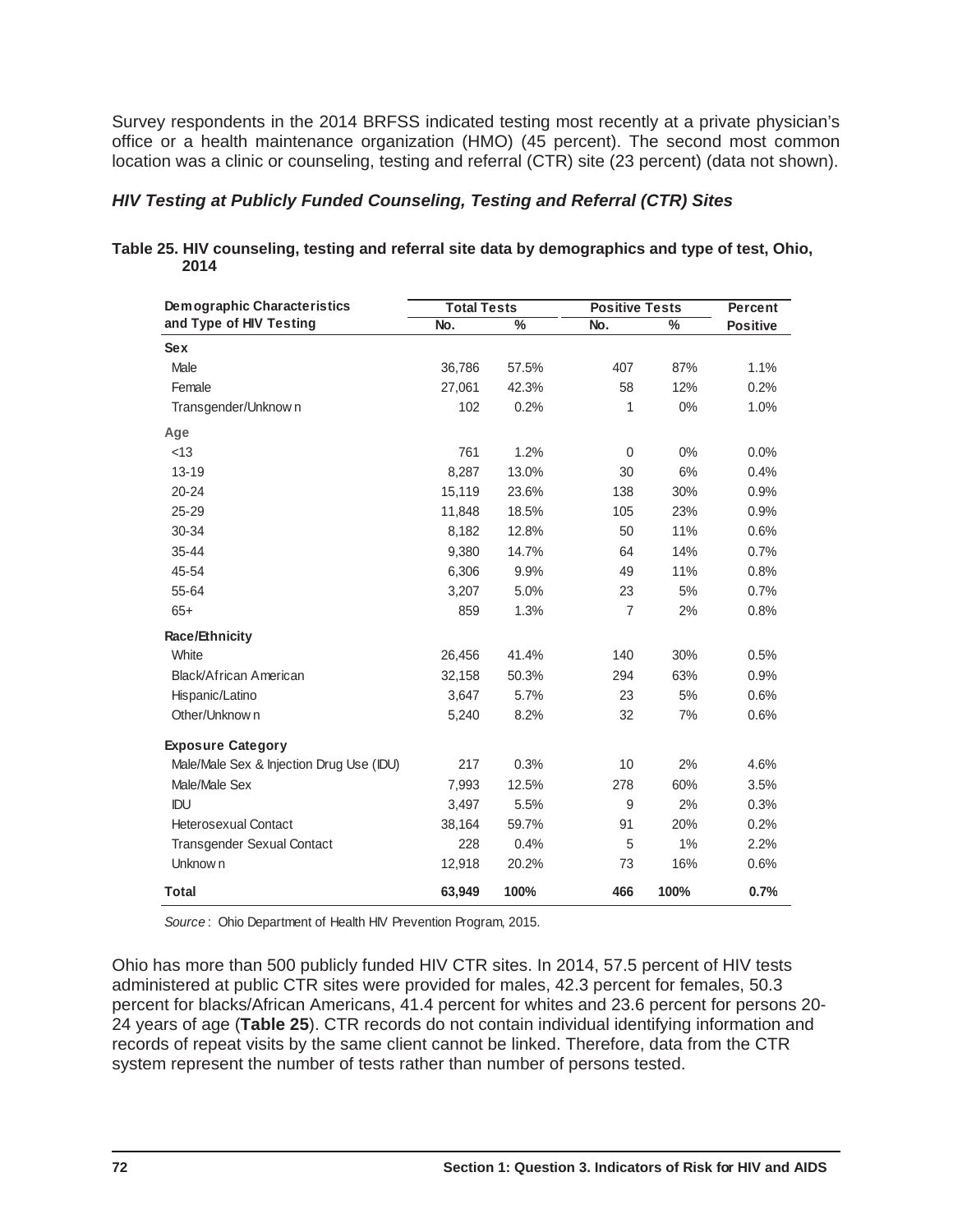# **Ohio Linkage to Care Definition**

The Centers for Disease Control and Prevention (CDC) defines linkage to care using reported CD4 and viral load (VL) lab results as a proxy measure to assess whether or not a person diagnosed with an HIV infection was linked to care early in their HIV diagnosis. While CDC defines linkage to care as  $\geq 1$  CD4 and/or VL  $\leq 3$  months following initial diagnosis, these lab results are examined at specific time intervals (3 months, 6 months, and 12 months) in order to illustrate progress on linkage to care over the first year of a person's diagnosis.

## **Completeness of Lab Results Reporting**

Completeness of CD4 and VL lab results reporting is a key factor impacting the accuracy of linkage to care estimates which rely exclusively on these two lab tests as proxy measures of whether or not a person has received care following their initial HIV diagnosis. While Ohio's HIV disease reporting rules have required the reporting of CD4 and viral load results for persons diagnosed with an HIV infection since 2003, only those result values that met CDC's HIV surveillance case definition were mandated as reportable to public health. A statewide effort to improve the completeness of Ohio's reported CD4 and VL data went into effect July 1, 2014. As of this date, Ohio Administrative Code 3701-3-12 was revised to require laboratories to report all CD4 and viral load values for persons with a diagnosed HIV infection in Ohio. It is essential to understand completeness of reporting not only factors in the reporting of the actual lab result values (e.g. CD4 count/percentage and/or viral load copies per mL) to public health, but also the reporting of the complete specimen collection date the lab were drawn. Completeness of lab reporting varies by laboratory facility.

## **Calculation**

To estimate on a population level the proportion of persons newly diagnosed with an HIV infection linked to care following their HIV diagnosis, two data points are required:

Numerator = All persons newly diagnosed and reported with an HIV infection in Ohio with  $\geq 1$ CD4 and/or  $VL \leq 3$  months following initial diagnosis.

Denominator = All persons newly diagnosed and reported with an HIV infection in Ohio in a calendar year.

## **Analysis**

CDC provided all funded U.S. state and territorial HIV case surveillance programs with a Statistical Analysis Software (SAS) program to assist in assessing linkage to care estimates using HIV surveillance data. The analytical program provides only state-level estimates of linkage to care. Ohio's estimates were produced using the CDC created analytical program and Ohio's final HIV surveillance datasets for 2011-2014. Analyses performed compare the date of initial HIV diagnosis against the date a blood specimen was drawn to evaluate CD4 and/or viral load status as determined by the laboratory performing the testing.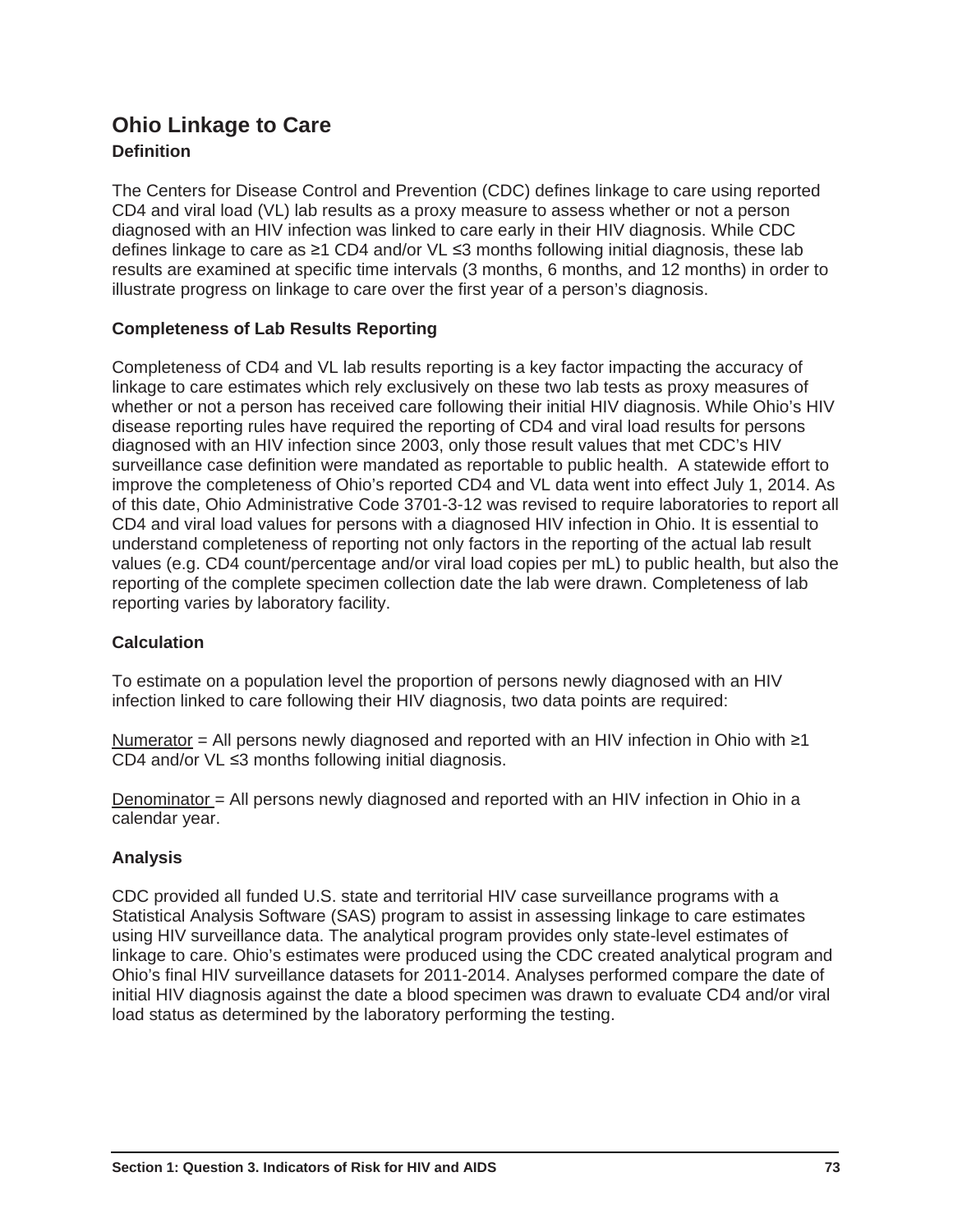## **Results**

When using CD4 and VL lab results reported as a proxy for receiving medical care after initial HIV diagnosis, the following estimates of the proportion of the 1,085 persons newly diagnosed and reported with an HIV infection in Ohio linked to care in 2011 reveals: an estimated 71 percent were linked within 3 months following diagnosis; 76 percent were linked within 6 months following diagnosis; and 80 percent were linked within 12 months following diagnosis (Figure 26). These proportions continued to increase at each time interval linkage to care was estimated in 2012-2013. In 2014, there was a decline in the estimated proportion of persons newly diagnosed with an HIV infection in Ohio were linked to care within 3 months of their diagnosis when using CD4 and VL lab results reported as a proxy for being in care.





## **Limitations**

There are several limitations that must be factored in when using HIV surveillance data as a proxy measure of whether or not a person is in care. These include the following:

- Linkage looks only at newly diagnosed persons and not all persons living with an HIV infection (i.e. prevalence).
- Linkage uses reportable laboratory results as a proxy of whether persons newly diagnosed with HIV infection received initial medical care for their HIV infection.
- Results include only persons consenting to confidential (i.e. named) testing and do not include persons newly diagnosed through anonymous testing.